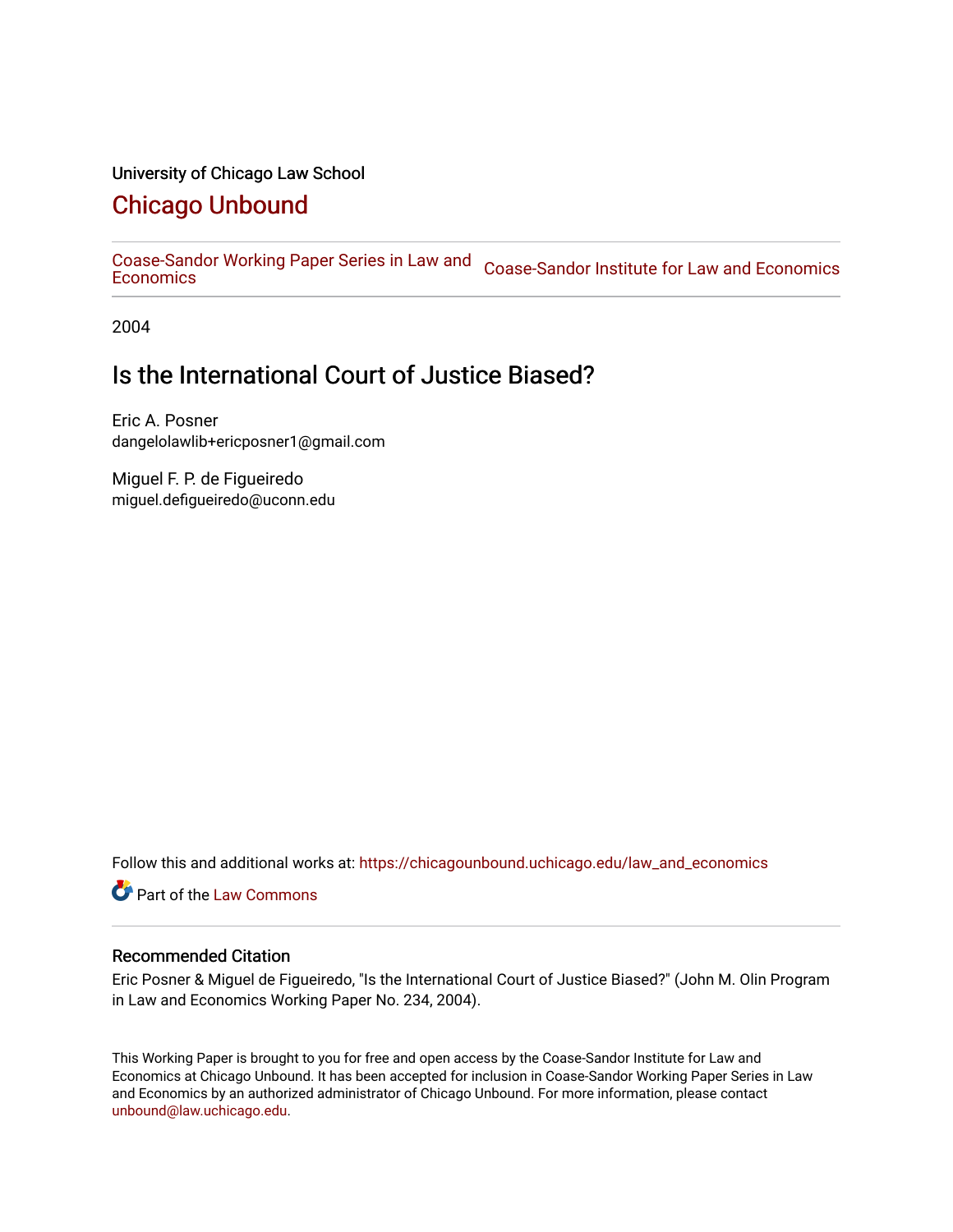# CHICAGO

## **JOHN M. OLIN LAW & ECONOMICS WORKING PAPER NO. 234 (2D SERIES)**



# Is the International Court of Justice Biased?

*Eric A. Posner* 

# **THE LAW SCHOOL THE UNIVERSITY OF CHICAGO**

December 2004

This paper can be downloaded without charge at: The Chicago Working Paper Series Index: http://www.law.uchicago.edu/Lawecon/index.html and at the Social Science Research Network Electronic Paper Collection: http://ssrn.com/abstract\_id=642581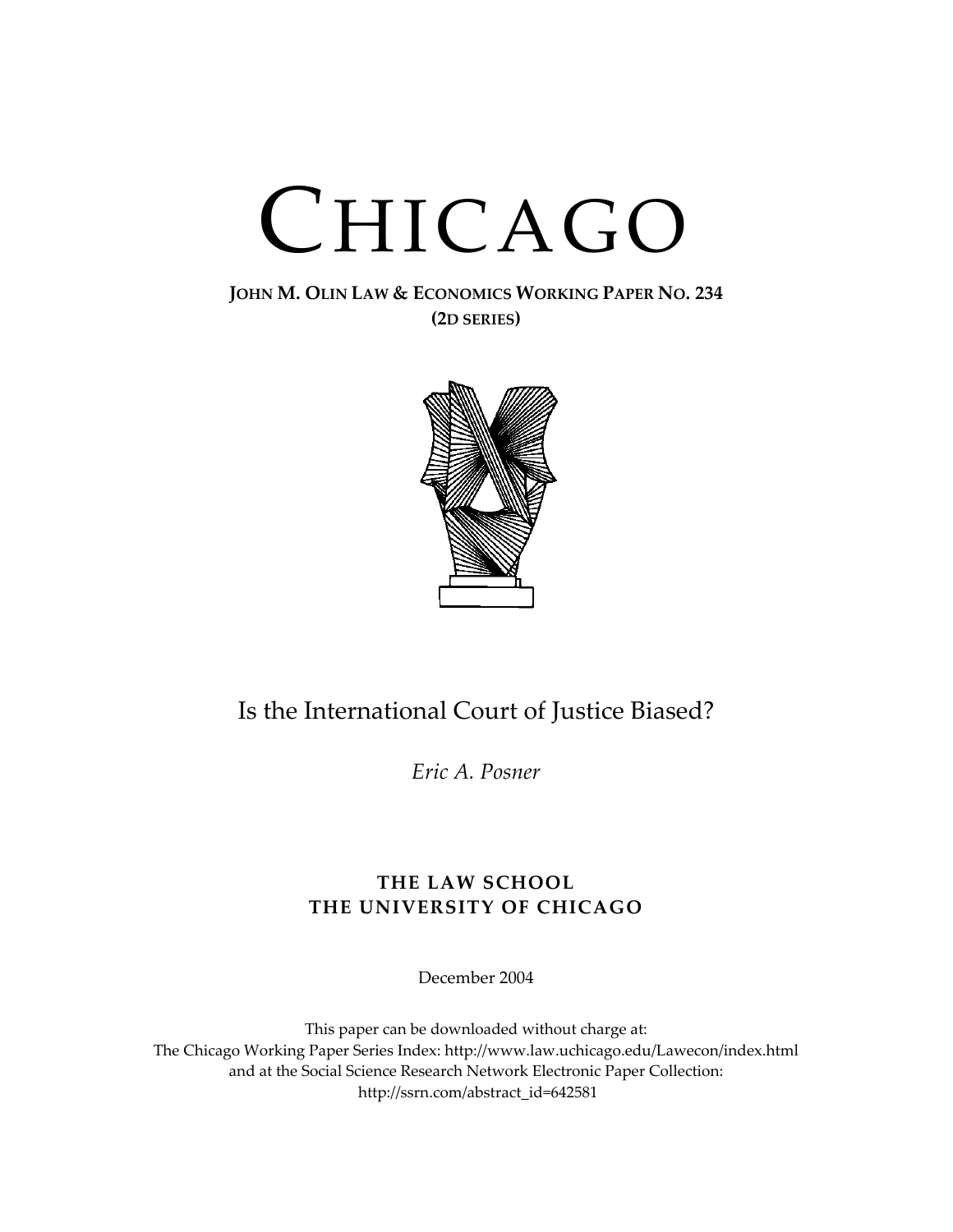## Is the International Court of Justice Biased?

Eric A. Posner and Miguel de Figueiredo<sup>[1](#page-2-0)</sup>

December 13, 2004

*Abstract*. The International Court of Justice has jurisdiction over disputes between nations, and has decided dozens of cases since it began operations in 1946. Its defenders argue that the ICJ decides cases impartially and confers legitimacy on the international legal system. Its critics argue that the members of the ICJ vote the interests of the states that appoint them. Prior empirical scholarship is ambiguous. We test the charge of bias using statistical methods. We find strong evidence that (1) judges favor the states that appoint them, and (2) judges favor states whose wealth level is close to that of the judges' own state; and weaker evidence that (3) judges favor states whose political system is similar to that of the judges' own state, and (4) (more weakly) judges favor states whose culture (language and religion) is similar to that of the judges' own state. We find weak or no evidence that judges are influenced by regional and military alignments.

 The International Court of Justice is the principal judicial organ of the United Nations, and the only international court that has general subject matter jurisdiction over disputes between all of the members of the United Nations, virtually every state in the world. $2$ 

 The ICJ has considerable importance, both political and scholarly. Many of the ICJ's judgments appear to have resolved real international disputes. And although in many other cases states have failed to comply with its judgments, or to acknowledge its jurisdiction, the ICJ remains a potent symbol of the possibilities of an international legal system. For its defenders, the ICJ "plays the leading role in legitimating the [international] legal] system by resolving its disputes in a principled manner."<sup>[3](#page-2-2)</sup> Critics of the ICJ mainly politicians and diplomats from states that have recently lost their cases—argue

1

<span id="page-2-0"></span><sup>&</sup>lt;sup>1</sup> Kirkland & Ellis Professor of Law, University of Chicago, and Ph.D. student, Political Science, UC Berkeley. We thank Fay Booker, John de Figueiredo, Rui de Figueiredo, Jr., Sean Farhang, Andrew Guzman, Richard Hynes, Matt Jarvis, Anup Malani, Andrew Martin, Tom Miles, Simeon Nichter, Abdul Noury, Duncan Snidal, Laura Stoker, Greg Wawro, John Yoo, and participants at seminars at the University of Chicago, Washington University in St. Louis, and at the University of California Berkeley Law School for helpful comments, and Bill Martin and Wayne Hsiung for excellent research assistance. Posner thanks the Russell Baker Scholars Fund for financial support.

<span id="page-2-1"></span><sup>&</sup>lt;sup>2</sup> The Court has two other functions as well: to provide advisory opinions to certain international organizations and to appoint arbitrators to other international tribunals; these functions are outside the scope of this paper.

<span id="page-2-2"></span> $3$  Franck (1995, 346). Franck describes criticisms of the ICJ as "remarkably toothless." Id.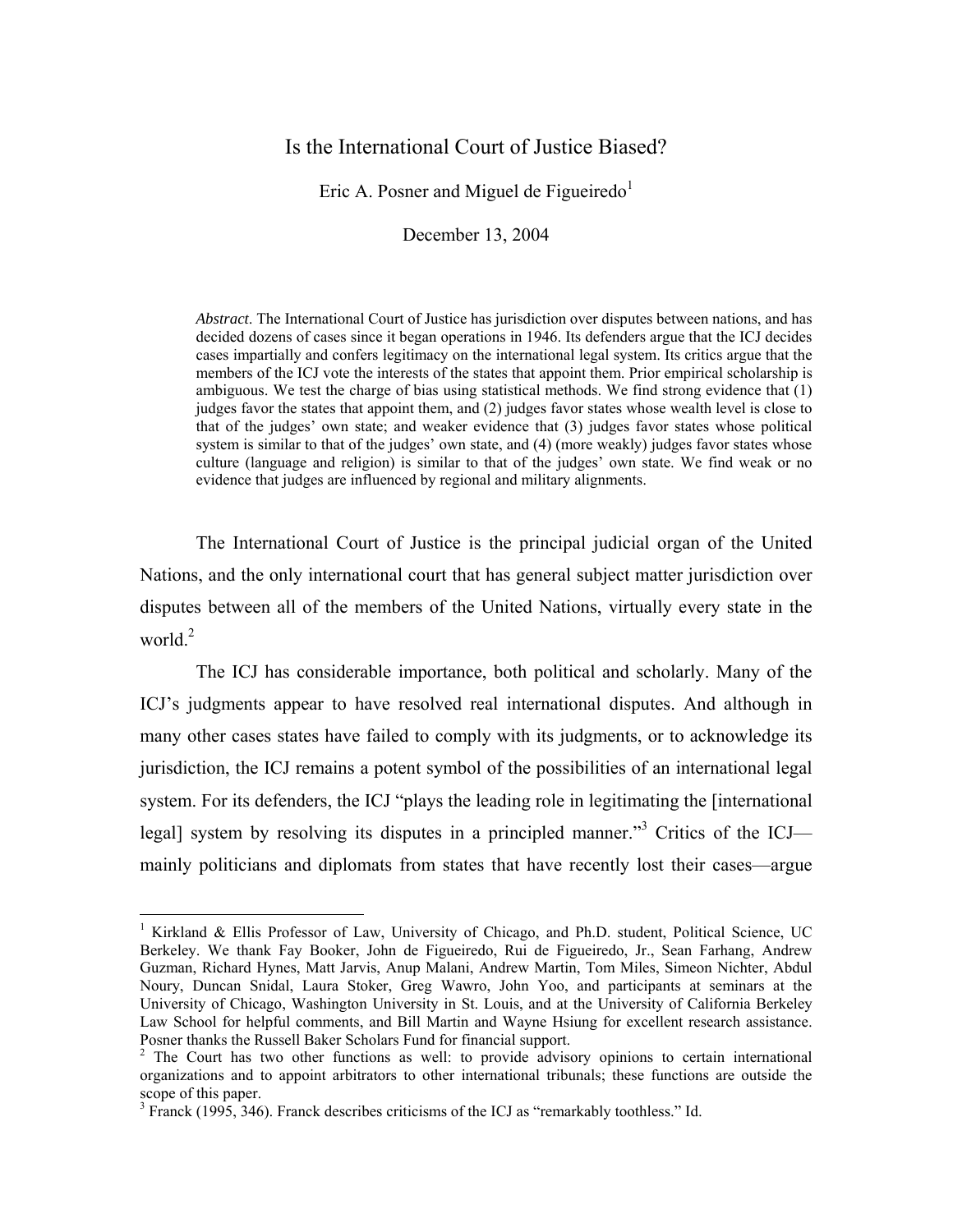that the ICJ's rulings are politically motivated.<sup>[4](#page-3-0)</sup> In the words of Jeane Kirkpatrick, the ICJ is a "semi-legal, semi-juridical, semi-political body which nations sometimes accept and sometimes don't."<sup>[5](#page-3-1)</sup>

The ICJ is also of intrinsic scholarly interest for legal academics, even those who do not study international law. It is, after all, a court, and resembles domestic courts in the United States and other countries. A large literature debates judicial voting in domest ic courts, focusing on whether judges' decisions reflect ideology or disinterested application of the conventions of legal reasoning.<sup>[6](#page-3-2)</sup> The academic discussion has a parallel in the d ispute about whether the voting of ICJ judges reflects national interests or not. A study o f the voting patterns of ICJ judges might be of interest for those who study domest ic judicial decisionmaking.

This paper examines data on the voting patterns of ICJ judges. We test the claim of the critics that the judges vote the interest of the state that appoints them rather than not by legally irrelevant considerations such as whether one party has a military alliance enforcing international law in a disinterested way. The null hypothesis, then, is that judges are "unbiased." A judge votes in an unbiased way if he or she is influenced only by the relevant legal considerations—such as the proper interpretation of a treaty—and with the judge's state. The ideal way to determine whether a judge is unbiased, is just to figure out the proper legal outcome of a dispute and then see whether his or her vote matches that outcome, taking account legitimate differences in the legal cultures in which judges are educated. The problem with this approach, however, is that the proper legal outcome is rarely obvious, and, further, judges may make mistakes and vote the wrong way even though they are unbiased.

related to legally irrelevant factors. The null hypothesis implies that an unbiased judge To avoid this problem, we can look at voting patterns alone and see if they are from state X is no more likely to vote for state X than is an unbiased judge from state Y. The unbiased judge from state X is also no more likely to vote for state Z, where Z is an ally of X, than an unbiased judge from state Y, where  $Z$  is an enemy of Y. We are thus

<span id="page-3-0"></span><sup>&</sup>lt;sup>4</sup> See also Robinson (2003). For some expressions of skepticism by international lawyers, see Reisman (1995), Chayes and Chayes (1995). 5

<span id="page-3-1"></span>See Freepedia, Nicaragua v. U.S., available at: http://en.freepedia.org/Nicaragua\_v.\_United\_States.html.

<span id="page-3-2"></span> $6$  See Segal & Spaeth (1993); Epstein & Knight (1998); Bergara et al. (2003).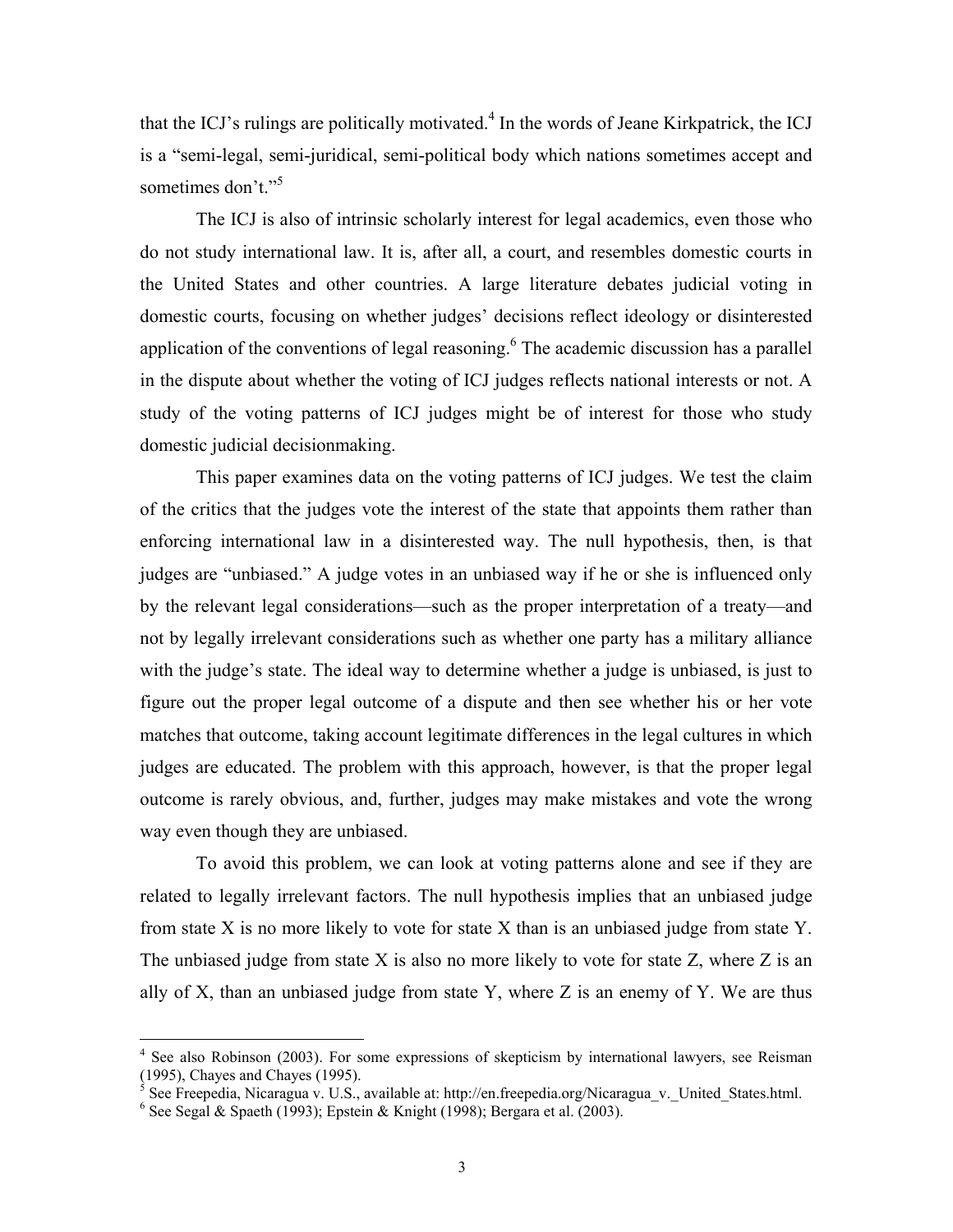not assuming that unbiased judges always vote the same way—as there can be legitimate, legally relevant grounds for disagreeing on the outcome of a dispute—but only that their disagreements are random (or correlated with relevant legal factors), and not correlated with political factors.

relationship with it, that figure rises to 85-90 percent when the party is the judge's home state. The simplest way to test this claim is to examine whether judges vote in favor of their home state when that state appears as a party. Previous studies have found some support for this claim, but have also disputed the significance of this finding.<sup>7</sup> We use more sophisticated empirical tests, as well as more data, to show that, in fact, judges are significantly biased in favor of their home state when that state appears as a party. Whereas judges vote in favor of a party about 50 percent of the time when they have no

This finding has limited importance, however, because it does not tell us anything about the voting behavior of judges when their home state is not a party. It is possible that *only* the judges whose home states are parties are biased, in which case their votes cancel out, leaving 13 or so other judges to resolve the case impartially. We hypothesize that even when a judge's home state is not a party, his home state may have an interest in one party prevailing, and that the judge's vote will reflect his state's interest. Previous studies have found no evidence for this hypothesis. The most recent such study concluded:

more frequently together during certain periods than do others, and that in rare instances, notably with the Soviet and Syrian judges, they have always voted the [T]he record does not reveal significant [voting] alignments, either on a regional, political, or economic basis. There is a high degree of consensus among the judges on most decisions. The most that can be discerned is that some judges vote same way. But there have not been persistent voting alignments which have significantly affected the decisions of the Court. (Weiss 1987, 134)

However, this study and the earlier studies all have flaws; chiefly, the failure to rely on statistical techniques that control for relevant factors.

<span id="page-4-0"></span>cases, but concluded that his data do "not support the theoretical contention that the system of national <sup>7</sup> For example, Suh (1969, 230) found that judges vote in favor of their government in 82 percent of the judges must necessarily be out of harmony with international justice." See also Hensley (1968); Samore (1956); Weiss (1987).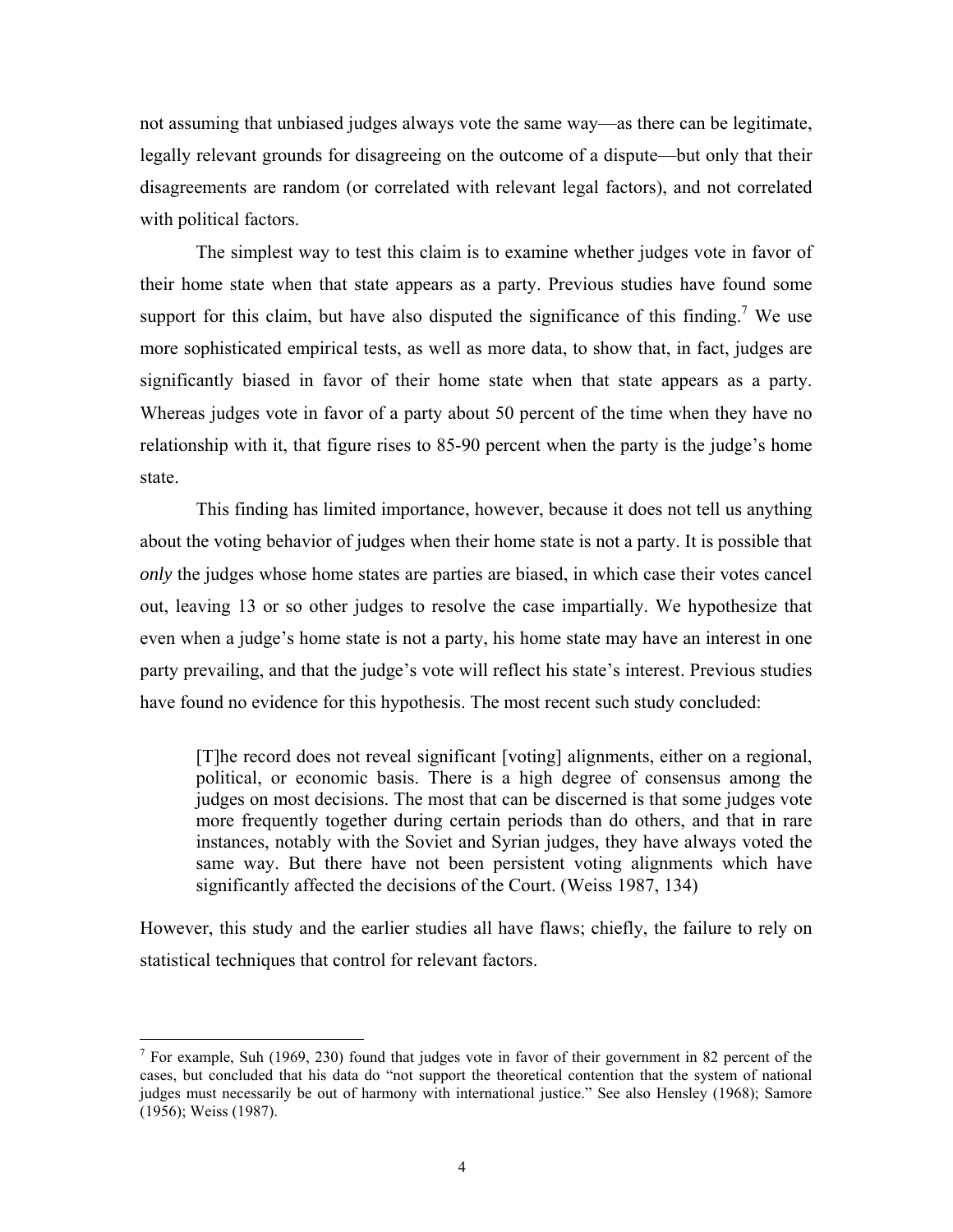To test our hypothesis, we classify states into blocs—based on region, wealth, culture, military and political alliances, and similar factors—so that we can determine whether judges are biased in favor of state parties that belong to the same bloc as the judges' home state. We find substantial evidence for this hypothesis.

The paper proceeds as follows. Part I provides some background, including the history of the ICJ and a brief discussion of the political and academic debates about the ICJ. Part II provides our hypotheses. Part III describes the data and tests the hypotheses.

#### **I. Background**

and early 1930s issued about two judgments on contentious cases per year. However, it The ICJ is not the first world court; it is the successor of the Permanent Court of International Justice. The PCIJ began operations in 1922, and at its peak in the late 1920s gradually lost relevance for governments beset by the problems created by the worldwide depression and the rise of fascism. By the late 1930s the PCIJ, like the League of Nations, had become irrelevant and it was not used at all during World War II.

The founders of the United Nations resurrected the PCIJ, albeit with a new name, in the hope that a world court would operate more successfully if backed by the United Nations, which was designed to be a stronger institution than the League of Nations and enjoyed the participation and leadership of the United States.

The ICJ is based on the statute of the International Court of Justice, which is indepen dent of, but referenced by, the United Nations charter. All members of the United Nations charter are parties to the statute, so virtually every state has been, from the ICJ's foundin g, subject to the jurisdiction of the ICJ. The statute of the ICJ is a vague docume nt, and has been supplemented over the years with other agreements, internal court orders, and customs.

agreement," where the parties to a dispute agree to submit their case to the court; (ii) cases authorized by a treaty that provides that future disputes arising under the treaty will be adjudicated by the ICJ; and (iii) cases between states that have declared themselves The ICJ has jurisdiction over three types of cases: (i) cases by "special subject to the "compulsory jurisdiction" of the court. Sixty-four states have accepted the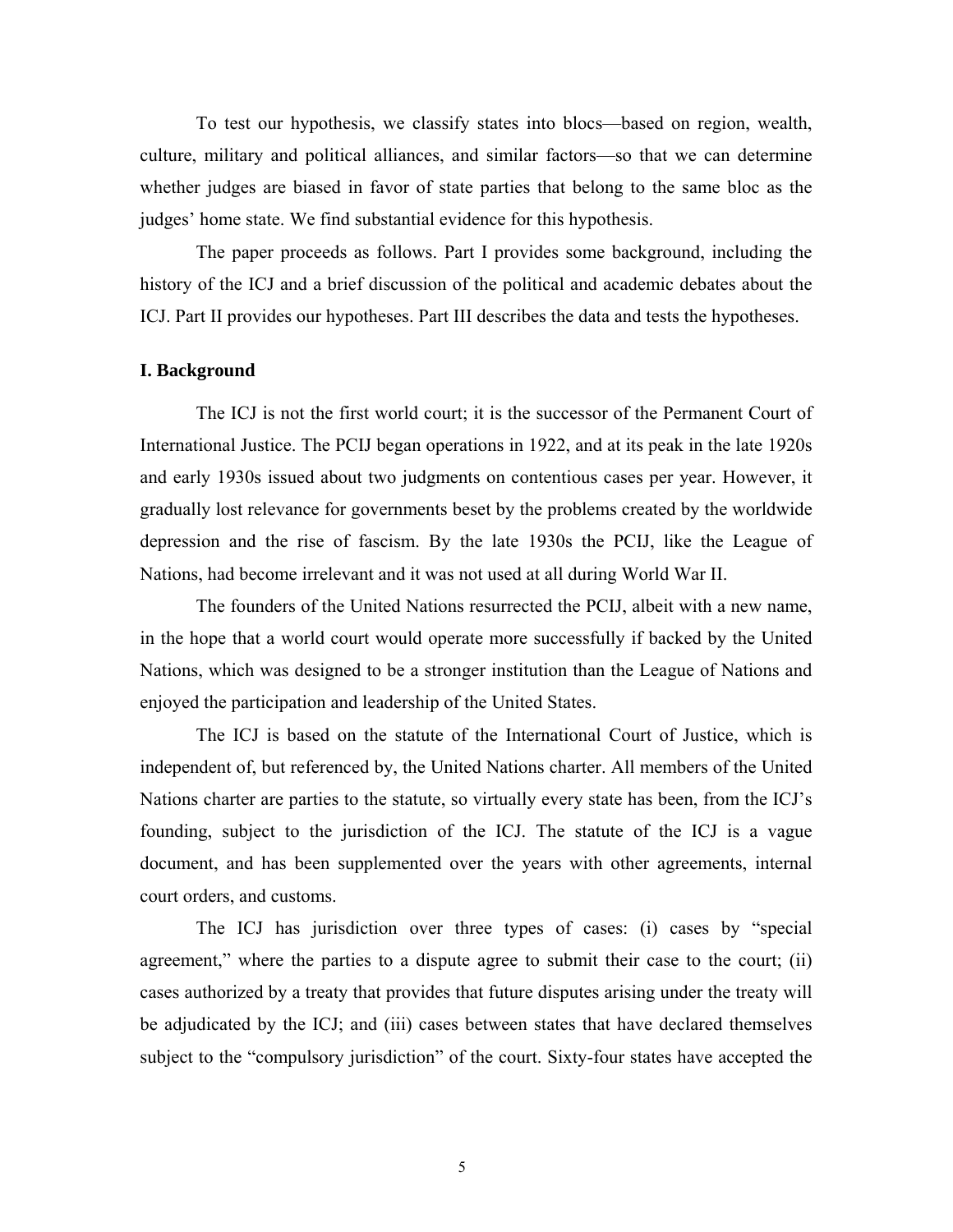compul sory jurisdiction of the court, albeit frequently with reservations, and numerous multilateral treaties provide for ICJ adjudication.

terms are staggered, so that the composition of the court shifts by one third (not counting retirements and deaths) every three years. No two judges may share a nationality. Judges then voted on by the security council and the general assembly. If a state appears before the court as a party, and a national from that state is not currently a judge, the state may Fifteen judges sit on the ICJ. Each judge has a nine year, renewable term. Their must have the standard qualifications, and typically they have significant experience as lawyers, academics, diplomats, or domestic judges. Judges are nominated by states, and appoint an ad hoc judge who serves only for that case but otherwise has the same powers as the permanent judges.

"other" states (including Canada, the United States, Australia, and New Zealand)-5; court;<sup>[9](#page-6-1)</sup> other states rotate. Larger and wealthier states like Germany, Japan, and Canada are more likely to have representation than smaller states. Many smaller states—Austria, If there are fifteen slots but 191 states (by the end of our period), how are the states that receive representation determined? The slots are distributed by region, currently as follows: Africa—3; Latin America—2; Asia—3; Western Europe and Eastern Europe (including Russia)—2. This distribution is the same as that of the security council, and the permanent members of the security council have, by custom, one slot each.<sup>8</sup> Thus, the U.S., Russia, Britain, and France nearly always have a judge on the Bulgaria, Finland, and Turkey, for example—have never had representation. There have been 90 judges so far. They have served an average term of about 9 years. In 79 proceedings, one or both of the parties used an ad hoc judge.

aspirations of the court's supporters and the efforts of states to limit their international The history of the ICJ can be seen as a struggle between the internationalist

1

<span id="page-6-0"></span> $8$  The distribution is not formally recorded, but is the custom (Rosenne (1995)). There is no official list of the countries in each region, which is a problem for our coding, especially as this ambiguity is sometimes exploited:

In 1999, for example, Jordan was suddenly considered as an Asian country while it had been considered as an African country until then. Judge Al-Khasawneh from Jordan was accordingly able to succeed Judge Weeramantry from Sri Lanka.

Email from Laurence Blairon, Information Officer for the International Court of Justice, to Wayne Hsiung  $\frac{1}{9}$  (July 12, 2004).

<span id="page-6-1"></span>China did not have a judge from 1967 to1985.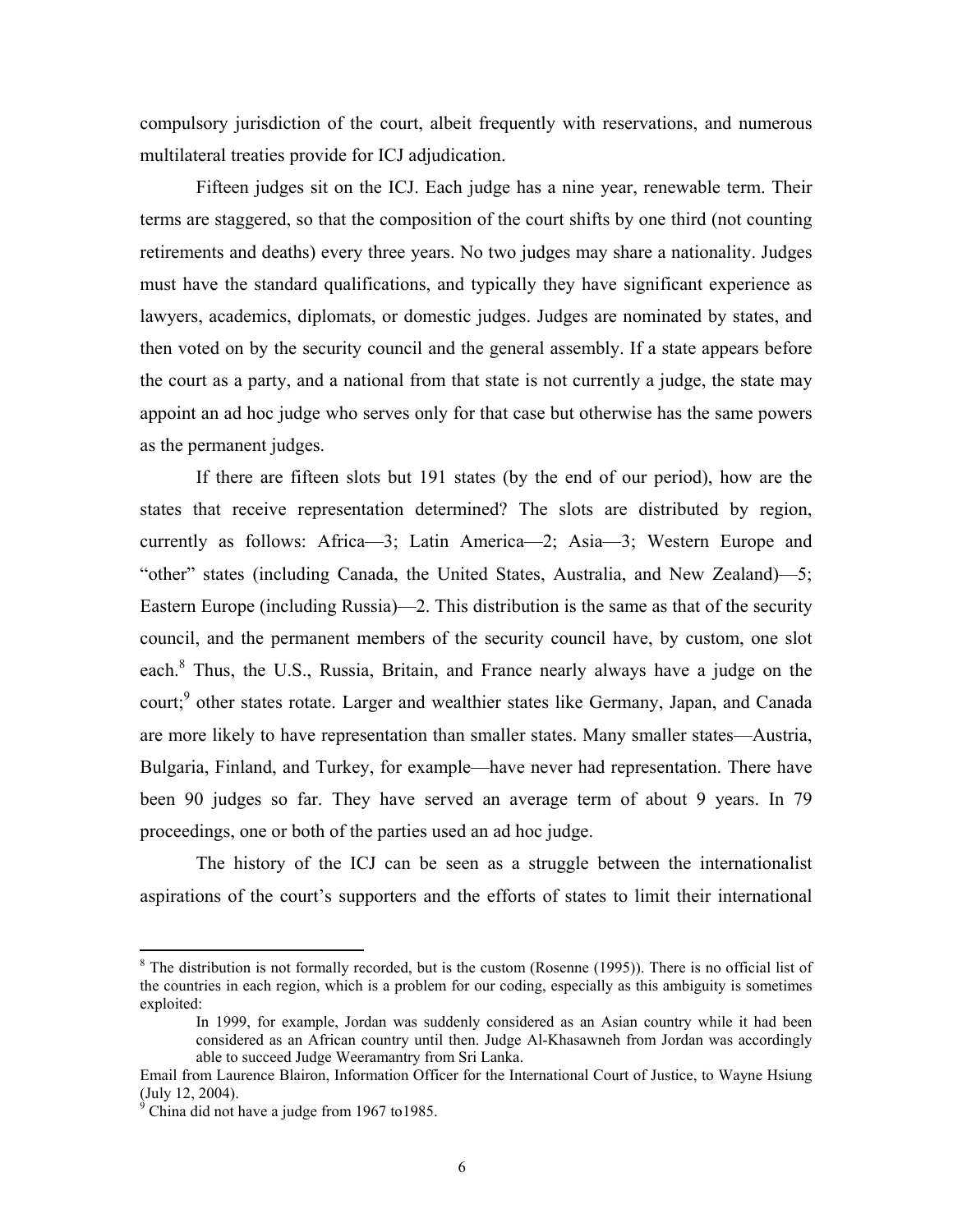obligations. Consider the bases of jurisdiction. Jurisdiction by special agreement poses no threat to states because they can avoid it simply by refusing to consent to jurisdiction. The ICJ, in special agreement cases, serves as an elaborate arbitration device. To be sure, unlike traditional arbitration, the state parties that use the ICJ do not select most of the judges, so that the ICJ, unlike traditional arbitration panels, may be willing to decide cases in a way that reflects the interests of states other than the two parties. But for just this reason states may use traditional arbitration rather than the ICJ, if they wish.

disputes if they want any of the benefits of the treaty, and, as ICJ jurisdiction is always recipro cal, states agree to ICJ jurisdiction so that they have the power to bring other states Next we have treaty-based jurisdiction. Here, state consent is also needed—at the time that the treaty is ratified—so in theory states have nothing to fear from treaty-based jurisdiction. But in practice states sometimes must agree to ICJ resolution of treaty to court. These states can then find themselves pulled before the ICJ against their will, often many years after the treaty was ratified.

nonetheless found that this clause was satisfied in the Nicaragua case (discussed below), permanent member of the security council remains subject to compulsory jurisdiction Finally, we have compulsory jurisdiction. Again, states can avoid compulsory jurisdiction by not filing a declaration. But many states have filed this declaration, apparently because they believe the benefit—being able to pull another state before the ICJ—exceeds the costs—being pulled before the ICJ by another state. Note that the obligation is strictly reciprocal: a state can be pulled before the ICJ only by another state that has itself filed the declaration. In addition, most states have, through reservations, consented to compulsory jurisdiction only for a narrow range of cases. The US's declaration, for example, excluded cases involving national security. When the ICJ the U.S. pulled out of compulsory jurisdiction. France also withdrew from compulsory jurisdiction after the ICJ took a case without France's consent in the early 1970s. No except the UK.

were dropped before the ICJ was able to make a substantive decision. In 76 cases, the ICJ One hundred and four cases have been filed with the ICJ; about a quarter of these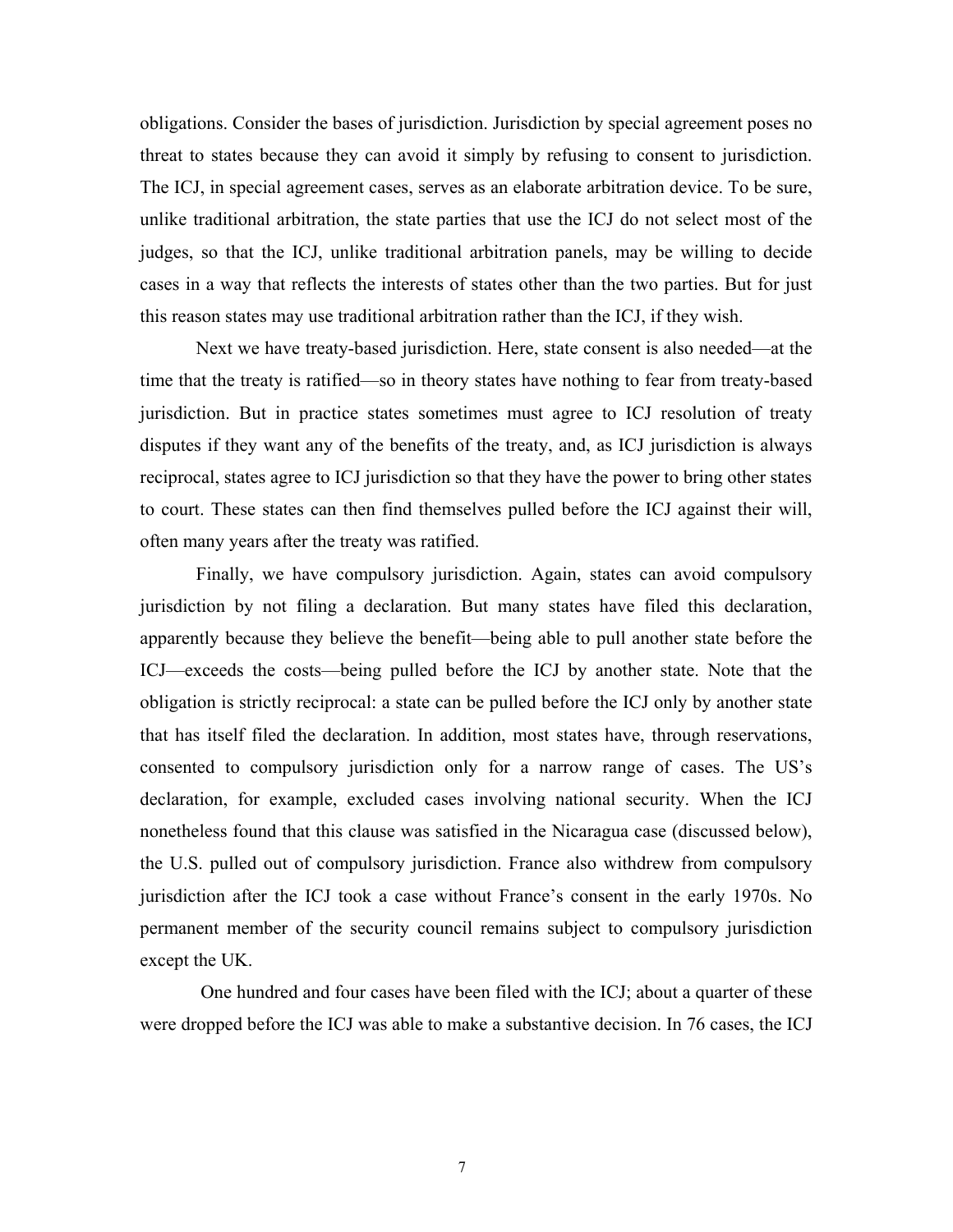judges voted on substantive questions.<sup>10</sup> The most common type of case involved a border dispute (31), followed by use of force (22), property (14), and aerial incident  $(14)$ .<sup>11</sup> A few examples follow.

*Corfu Channel* (1947-1949). This case was the ICJ's first contentious case. In 1946 British warships struck mines in Albanian waters and were damaged. The United Kingdom filed an application with the ICJ, charging that Albania was responsible either for laying the mines or for not clearing them. The ICJ held Albania violated international law, and awarded Britain damages of ₤844,000. The Albanian government refused to pay and a settlement was not reached until 1992.<sup>12</sup>

the Soviet Union refused to participate. A few other cases in which the U.S. or other *Treatment in Hungary of Aircraft and Crew of the United States of America* (1954). This case is the first between the two superpowers; it also disappeared because western powers filed applications against the Soviet Union or its satellites also never advanced beyond preliminary stages. The Soviet Union and its satellites have never filed applications. For the most part, the ICJ was used during the cold war (and after) only by western powers and developing countries.

*The Temple of Preah Vihear* (1962). The case was one of many border disputes arising from decolonization. Cambodia filed an application against Thailand, complaining that Thailand illegally occupied Cambodian territory around the Temple of Preah Vihear. The ICJ ruled in favor of Cambodia. Thailand accepted the judgment and relinquished its claim.

1

<span id="page-8-0"></span><sup>&</sup>lt;sup>10</sup> In our data analysis, we consider only these 76 cases and ignore the others. The majority of the 28 remaining cases consist of pending cases or of rulings on administrative and procedural matters, which do not reveal much ab out the ideological decision making of judges. In addition, we also have some cases that proceedings. were dropped prior to a merits decision. Note also that a case may have several of what we classify as "proceedings," that is, an opportunity for the judges to vote. Most cases have one (a ruling on preliminary objections) or two (a ruling also on the merits); a few have three (an interpretive ruling or a ruling on remedy or a ruling on a request for provisional measures). On average, each case had a bit less than two

<span id="page-8-1"></span> $11$  Ginsburg & McAdams (2004). Our numbers a slightly different from theirs because we count cases in a different way.<br> $12$  Rosenne (1995, 44).

<span id="page-8-2"></span>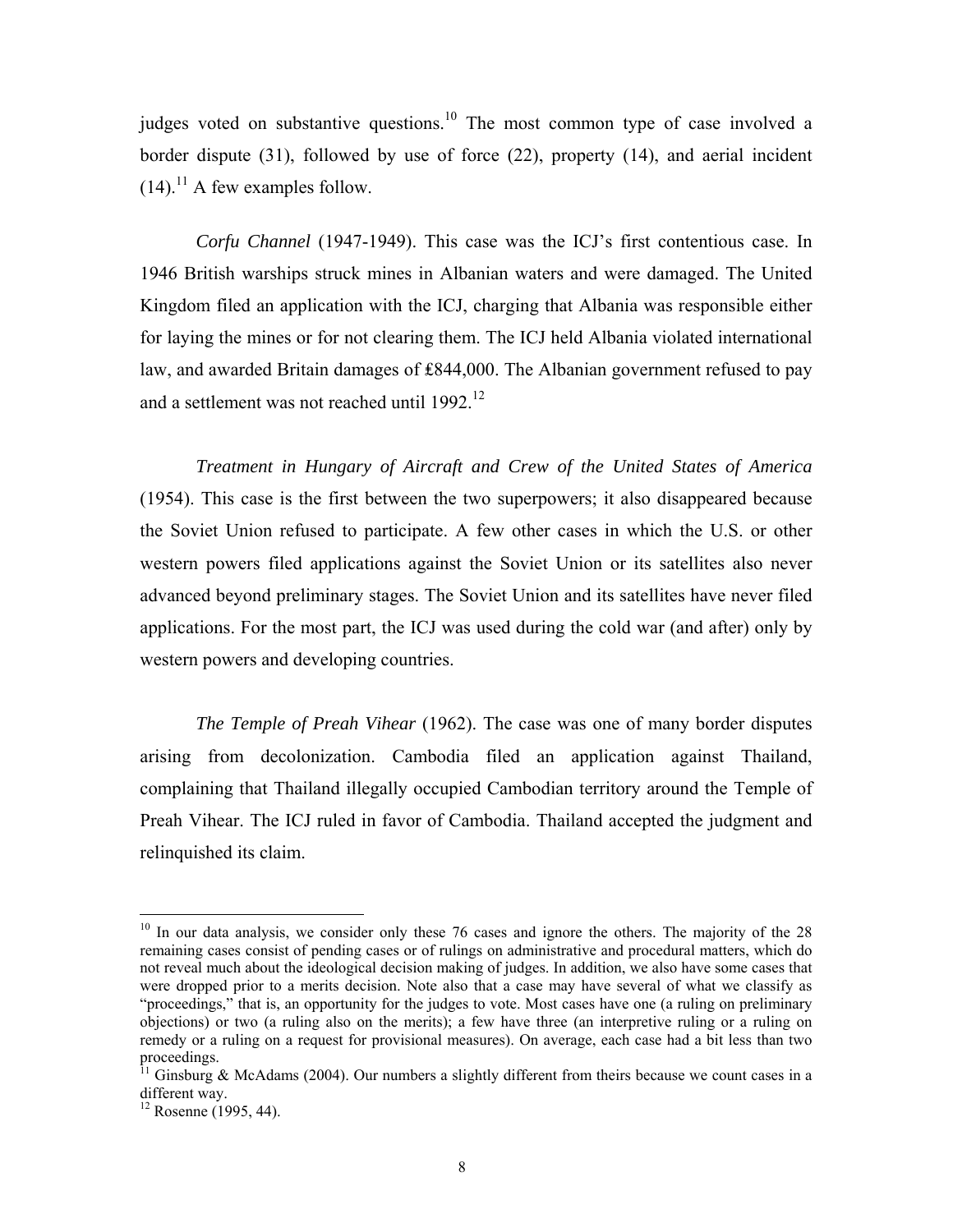*South West Africa* (1966). South Africa controlled neighboring territory (now Namibia), claiming the right under a League of Nations Mandate. Ethiopia, Liberia, and many other African countries objected to South Africa's control and its policies, and, after political efforts failed, filed an application with the ICJ. The ICJ took jurisdiction over the application on a close vote, but then subsequently (after a change in the bench) ruled that it did not have jurisdiction. The case is significant because the outcome outraged the newly powerful bloc of former colonial countries, which resolved to boycott the ICJ.<sup>13</sup> The court repudiated its reasoning in a later case, an event likened to the U.S. Supreme Court's repudiation of the jurisprudence of *Lochner*.<sup>[14](#page-9-1)</sup>

*United States Diplomatic and Consular Staff in Tehran* (1979-1981). The U.S. filed an application against Iran after the Iranian government permitted militants to seize the American embassy and take members of the embassy staff hostage. The ICJ ruled in favor of the U.S. but the ruling did not appear to have any influence on Iran, which refused to participate in proceedings.

was controlled by the Soviet backed Sandinista government. The CIA mined Nicaraguan ports and harbors in a secret operation; when Nicaragua found out, it filed an application with the ruling, and withdrew its consent to compulsory jurisdiction. *Nicaragua* (1984). The U.S. had been supporting insurgents in Nicaragua, which in the ICJ, claiming that the U.S. had violated various treaties as well as general principles of international law. The U.S. argued that the ICJ did not have jurisdiction because (i) the treaties did not confer jurisdiction on the ICJ, and (ii) compulsory jurisdiction did not apply. When the ICJ held against the U.S., the U.S. refused to comply

*Breard* (1998). Paraguay brought proceedings that challenged the United States' failure to advise a Paraguayan national of his rights under the Vienna Convention on Consular Relations at the time of his arrest. The ICJ tried to stop the U.S. from executing the Paraguayan national, but the U.S. refused to obey the ICJ's order. The U.S. lost two

<span id="page-9-0"></span> $13$  See McWhinney (1991, 158).

<span id="page-9-1"></span>with the implementation of the New Deal; it was repudiated in 1937, possibly as a result of concerns about Roosevelt's court packing plan, and New Deal legislation was allowed to proceed. <sup>14</sup> The Namibia (1971) advisory opinion. Lochner era jurisprudence favored property rights and interfered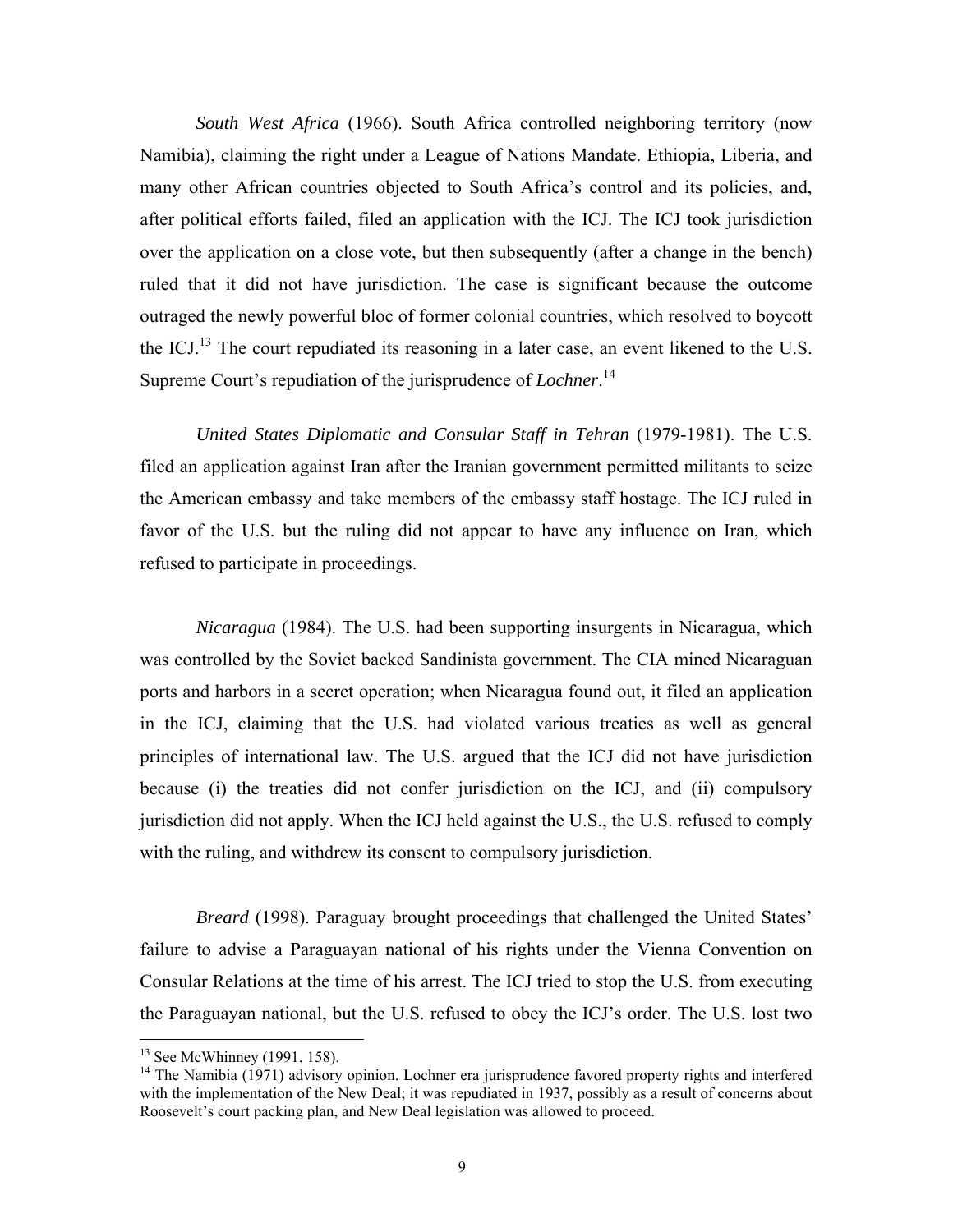subsequent cases (LaGrand (1999), brought by Germany; Avena (2004), brought by Mexico) on similar facts, and in both those cases also refused to obey the ICJ's orders.

*Legality of Use of Force* (1999). Yugoslavia filed ten applications against the ten NATO states that participated in the military intervention in Kosovo. Two of these applications were dismissed; the others are pending.

Figure 1 shows the size of the ICJ's docket, by decade. The docket declined in the 1960s and 1970s and recovered somewhat in the late 1980s and 1990s. The reasons for these changes are complex. In part, the number of states increased; but at the same time, the court seems to have become less popular among the major western states.<sup>15</sup>



Figure 1: Usage of ICJ: Filings

As the number of UN members has tripled over this period, it seems clear that the ICJ has become less popular, but it is not clear why.<sup>[16](#page-10-1)</sup>

<span id="page-10-0"></span><sup>&</sup>lt;sup>15</sup> For a discussion, see Posner (2004). Part of the spike in the late 1990s is a result of Serbia's filing of 10 separate cases against the members of NATO. The cases all involved the use of force against Yugoslavia

<span id="page-10-1"></span> $\frac{16}{16}$  For some speculation, see Posner (2004).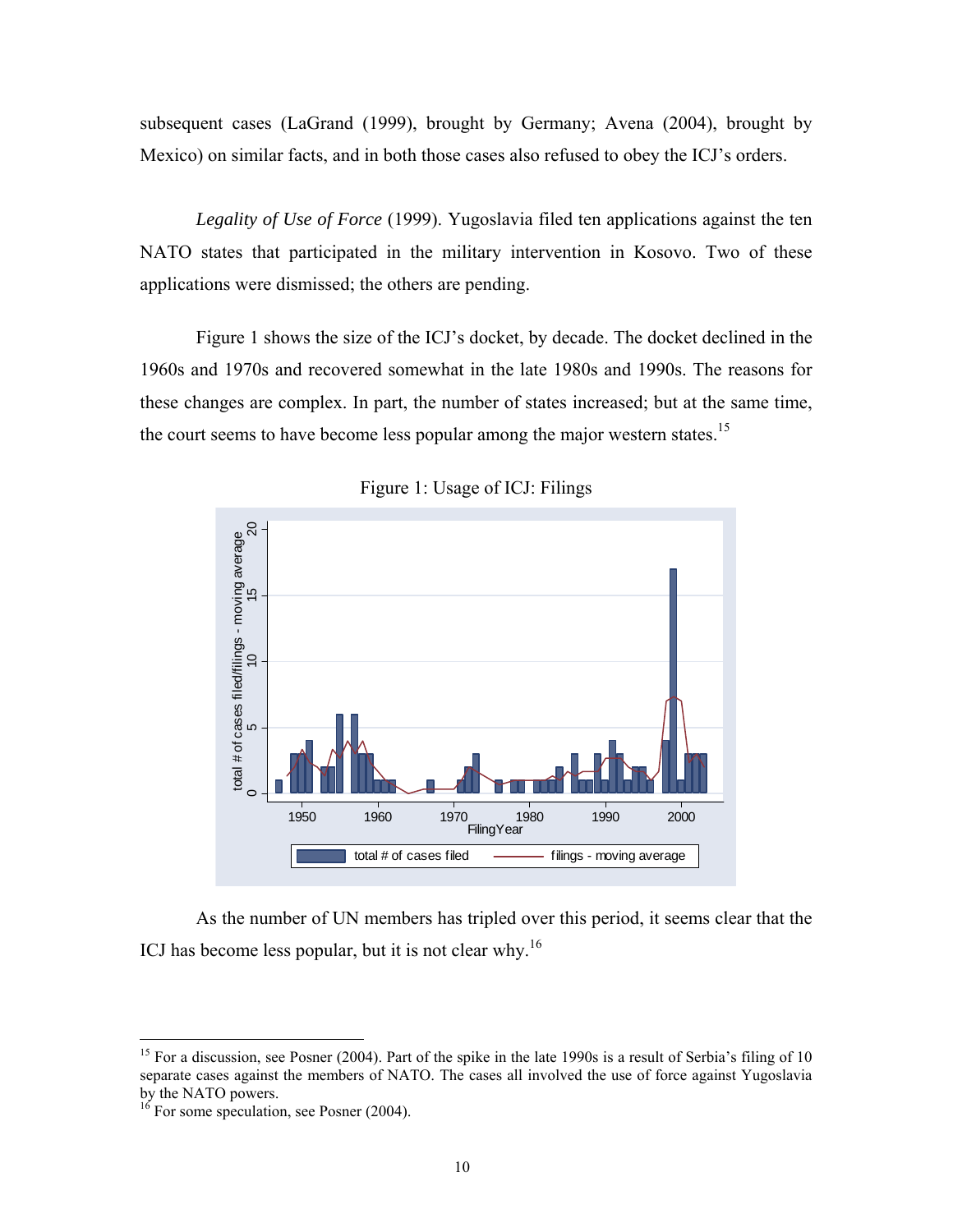#### **II. Hypothesis**

Scholars have proposed a range of motives for judges of domestic courts: they may seek to maximize their wealth, their status, their leisure, attainment of their political suggestive but inconclusive. Numerous studies find that judicial votes are correlated with goals, or the probability of elevation or other future position. They also may seek sincerely to rule in the manner dictated by law. Empirical studies so far have been the ideology or party affiliation of the judge, but these studies are vulnerable to methodological objections.<sup>17</sup>

could affect decisionmaking in three ways: psychologically, economically, or via selection effects. The international setting adds a new factor: national identity. National identity

Psychologically, if judges identify with their countries, they may find it difficult to maintain impartiality. ICJ judges are not only nationals who would normally have strong emotional ties with their country; they also have spent their careers in national service as diplomats, legal advisors, administrators, and politicians.<sup>18</sup> Even with the best intentions, they may have trouble seeing the dispute from the perspective of any country but that of their native land. National and linguistic differences may also interfere with the establishment of collegiality on the court.

Economically, judges may be motivated by material incentives. Judges who defy the will of their government by holding against it may be penalized. The government may refuse to support them for reappointment, and also refuse to give them any other desirable government position after the expiration of their term. These considerations are likely to weigh even more heavily in the calculations of judges from authoritarian states, as these judges do not necessarily have the option to take refuge in the private sector if they displease their government.

The selection effect works as follows. Because governments choose the judges, they can ensure that their judges are not too independent-minded by drawing from the

<span id="page-11-0"></span> $17$  See supra note  $\_\_$ .

<span id="page-11-1"></span> $18$  See the biographies of the current court at

courts can be found in the ICJ Yearbooks (1947-2004). Some of the judges were former professors, albeit ones who have been heavily involved in international legal affairs on behalf of their country. http://www.icj-cij.org/icjwww/igeneralinformation/icvjudge/tomka.htm. Biographies of members of earlier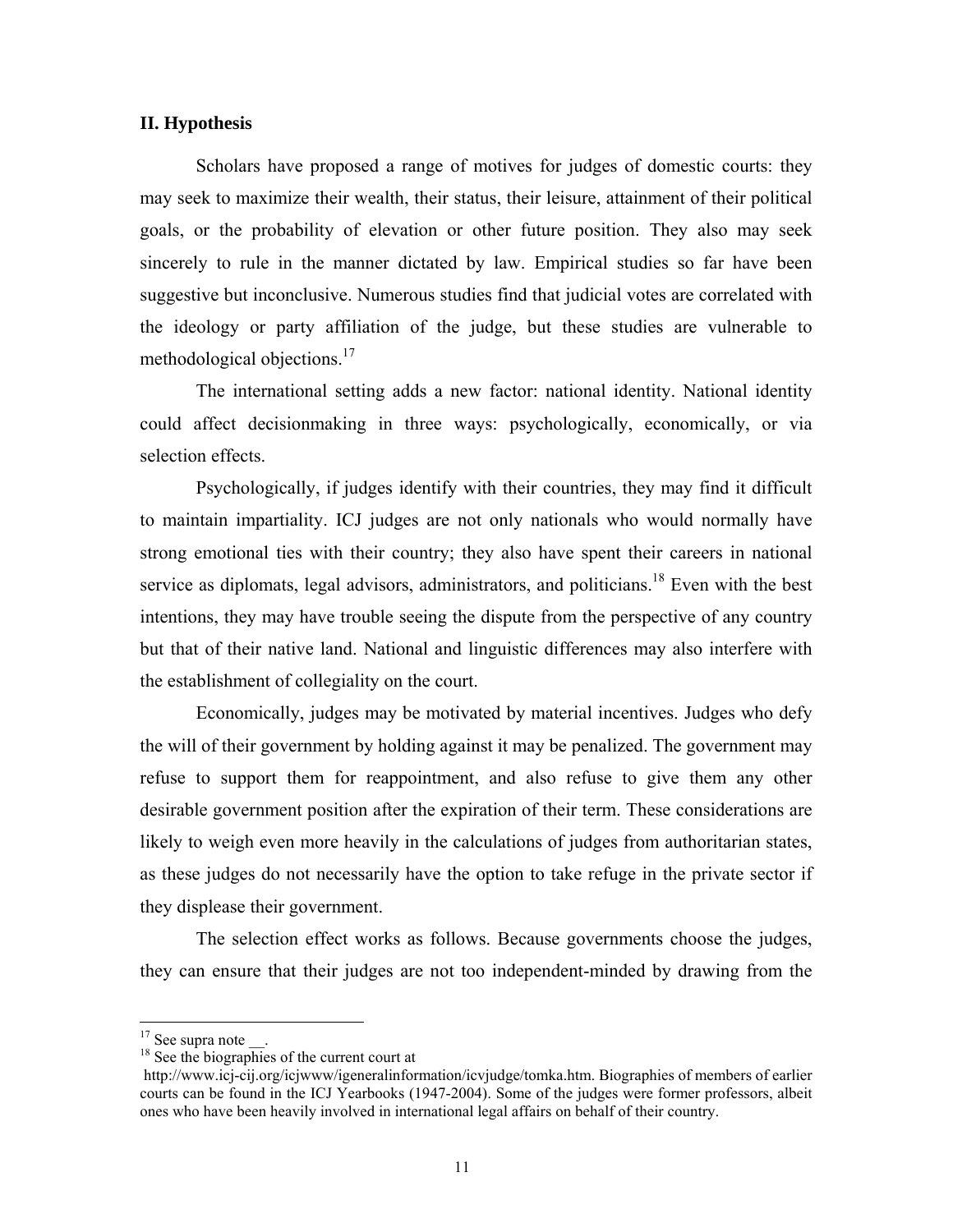pool of officials who have shown reliability and the appropriate attitudes. There is evidence that the appointment of judges is a highly political process.<sup>19</sup> States may try to appoint judges who are already inclined to advance the national interest.

they are ideologically committed to the development of international law, or think that It is not the purpose of this paper to decide which of these explanations, if any, are true.<sup>20</sup> We are concerned with the question whether these factors or some other factors cause judges to vote in favor of the interests of the state that appoints them.<sup>21</sup> The contrary view—the null hypothesis—is that judges take their legal role seriously because they are more likely to be rewarded for impartiality than for bias, or are not selected on the basis of national bias.

*ICJ judges vote in favor of the country that*  The simplest hypothesis is that *appointed them when that country is a party to the case*. Thus, if the applicant is the U.S., and the judge is an American, then the judge will vote in favor of the applicant. If the respondent is Nigeria, and the judge is an ad hoc appointee of Nigeria (whether he or she is Nigerian or not), then the judge will vote in favor of the respondent.

only two of the judges are nationals of the parties. We expect that their votes will cancel This first hypothesis is simple and easily tested, but it does not resolve the main question, which is whether the ICJ, as a court, is biased. For the normal two party case, each other out, and the question is, what about the other judges? Regarding these judges, we hypothesize that *they will vote in favor of the state party whose strategic interest is more closely aligned with the strategic interest of the judge's home state*. We examine several such alignments:

1

<span id="page-12-1"></span><span id="page-12-0"></span>

<sup>&</sup>lt;sup>19</sup> See Rosenne (1995).<br><sup>20</sup> Our data set is not rich enough to allow us to do this; for some speculation about these issues, see Posner (2004).

<span id="page-12-2"></span> $^{21}$  The literature on domestic courts makes a distinction between naïve and sophisticated voting – where a naïve judge votes his ideology, and a sophisticated judge takes account of the possible responses of attitudes of other states or international organizations. Thus, the judges are sophisticated, but their incentives are national, not international. Future research might consider the possibility that judges seek to strengthen and legitimate the court, and for that reason would sometimes vote against the interests of their own states. A stream of literature on the European Court of Justice (see Alter 1998, Gibson & Caldeira Congress and so may suppress his ideological instincts when doing so would elicit a negative reaction from Congress. We do not take into account the possibility that states or international institutions might respond to ICJ judgments by overturning them or ignoring them, though the latter does happen. Our working hypothesis is that judges care more about their own government's and state's attitudes toward them than the 1995) argues that judges of the ECJ vote impartially in order to strengthen the legitimacy of the court. Unfortunately, ECJ votes are not public, so we cannot test this hypothesis using the method advanced in this paper.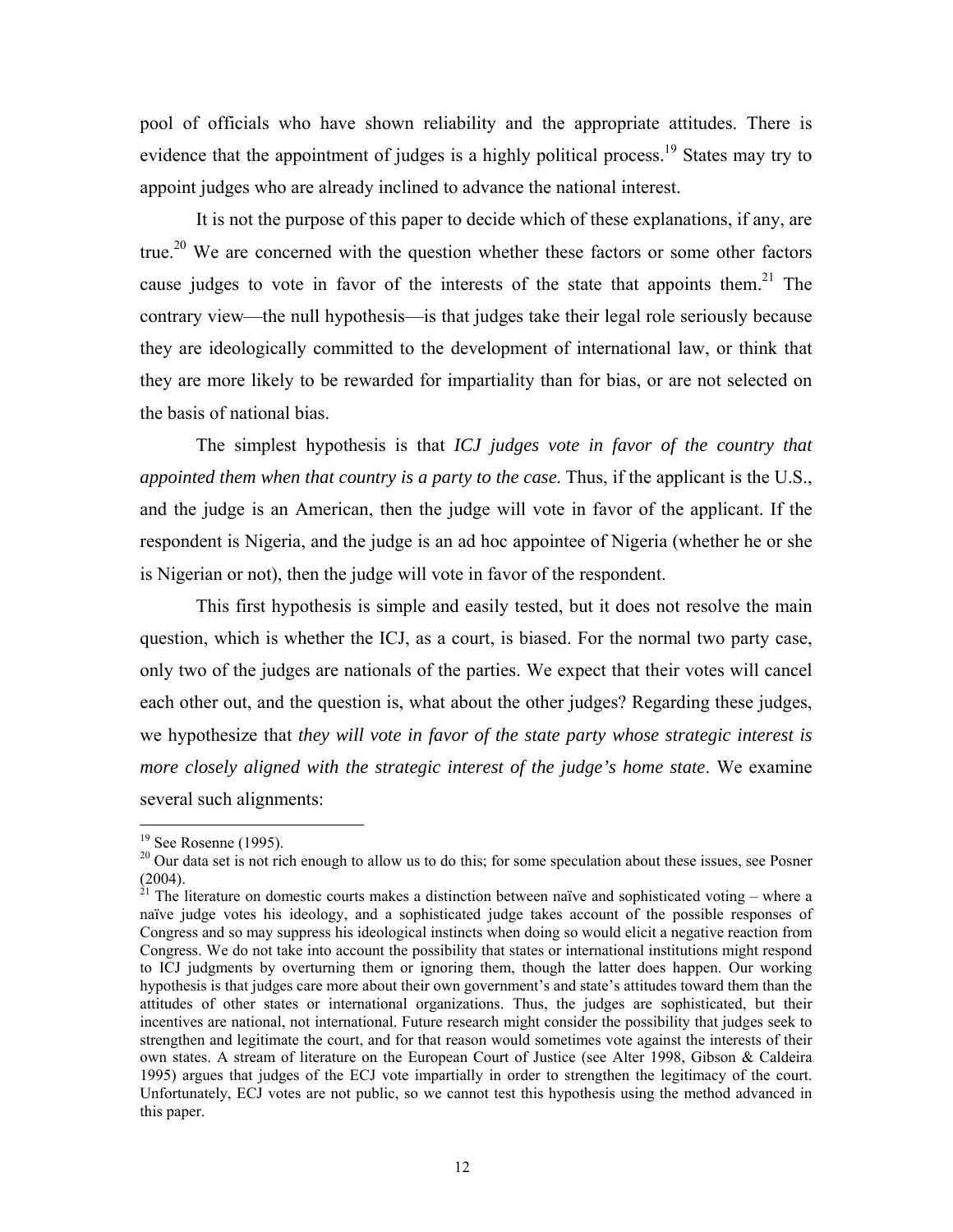1. Region. UN General Assembly voting often divides along regional lines, and the ICJ has region-based representation. Accordingly, we predict regional alignments. We will focus on continental alignments (North America, South America, Africa, Europe, Asia). $^{22}$  $^{22}$  $^{22}$ 

2. Military. We predict that NATO states and states within the Soviet sphere of influence voted as blocs during the cold war (before 1989).

conflicts, for example, over trade. Thus, we predict that judges from wealthier countries will fav or wealthier parties, and that judges from poor countries will favor poorer parties. 3. Wealth. Wealthier and poorer countries often form blocs in international States may also support members of trade alliances or organizations such as the EU and the OECD.

4. Democracy. Many scholars argue that democracies share interests, and are more likely to cooperate in international relations.<sup>23</sup> We thus test the hypothesis that judges from democracies are more likely to favor democracies; we also look at whether judges from nondemocracies are more likely to favor nondemocracies.

likely to vote for states with the same language and religion as the judge's home state. Note that these variables might, in fact, be better proxies for political alignments, 5. Culture. Judges might be biased in favor of states for which they have a cultural affinity. As proxies for culture, we use majority language and religion: judges are more especially postcolonial alignments.

6. UN organization. We look at whether judges from states that are permanent members of the security council are more likely to vote for permanent members of the security council.

<span id="page-13-0"></span> $22$  The regional representation on the ICJ is not quite the same, but alternative coding does not produce results that are appreciably different.

<span id="page-13-1"></span> $^{23}$  For examples, see Bueno de Mesquita et al. (1999); Lipson (2003); Lake (1992); and Schweller (1992).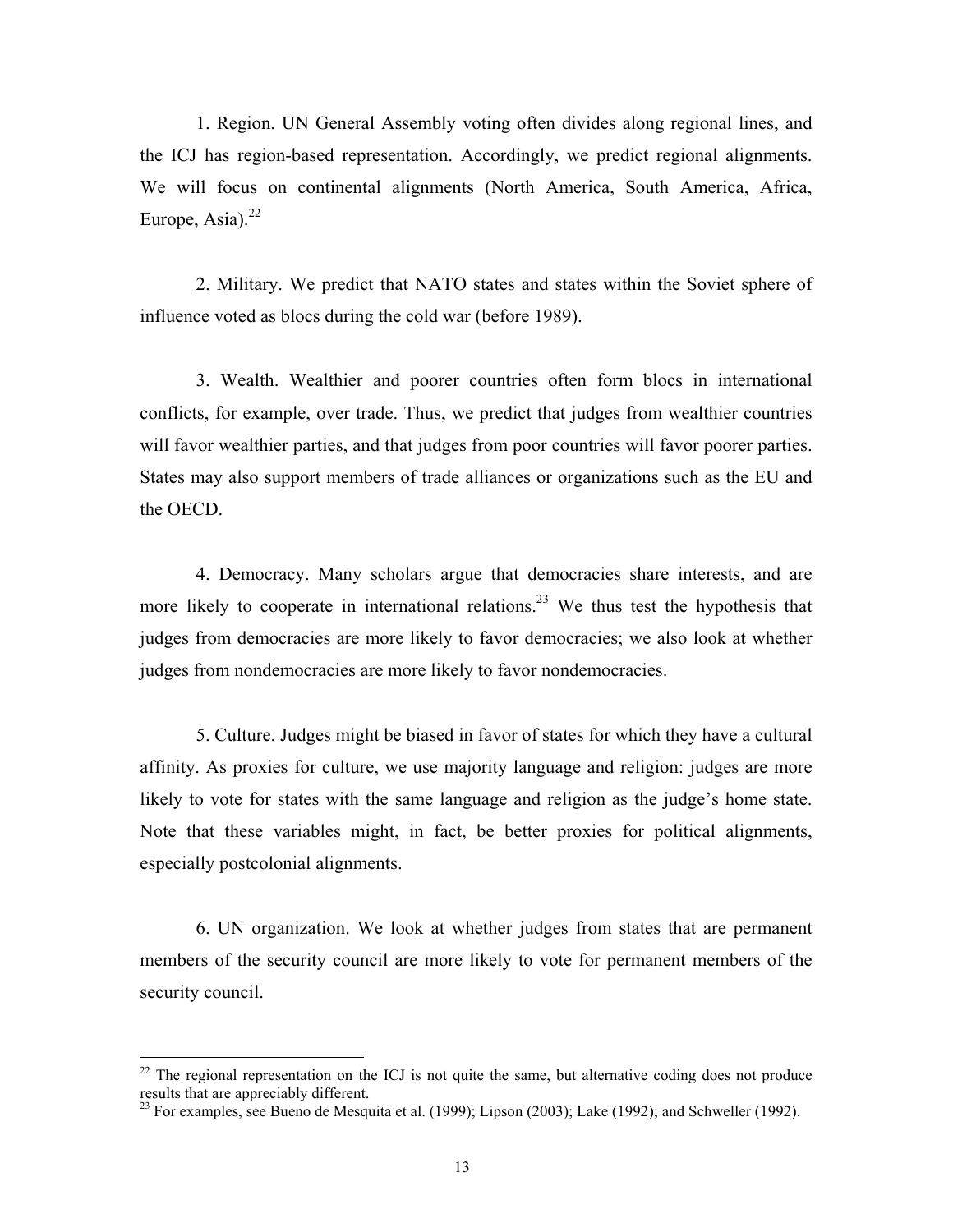#### **III. Data**

1

#### *A. Approach*

The case reports include a majority opinion, plus concurring and dissenting opinions when they exist. The reports also show a vote tally for each issue that is decided. issue by reading all the opinions. Later reports give the vote tally and also reveal the way Earlier reports showed only the vote tally, and not the identities of the judges who voted each way, but one can usually (though not always) determine each judge's vote on each each judge voted. Thus, one can determine how every judge votes on nearly every issue in every case.

issue-by-issue test asks whether a judge voted in favor of an applicant or a respondent for a particular issue. We used both approaches, but only report our analysis and results for the case-by-case approach. $^{25}$  $^{25}$  $^{25}$ As a result, we can test our hypotheses in two ways. The case-by-case test asks whether a judge voted in favor of an applicant or respondent in a particular case.<sup>24</sup> The

Let  $V_{ci} = 1$  if the vote (V) by a particular judge (j) from a particular state is in favor of the applicant in a particular case (c); otherwise  $V_{cj} = 0$ . The regression equation is:

 $V_{ci} = \beta_1 + \beta_{2i}$ [applicant-judge nationality match] +  $\beta_{3i}$ [respondent-judge + β<sub>13i</sub>[respondent-judge language match] + β<sub>14i</sub>[language interaction term (β<sub>12i</sub> x β<sub>13i</sub>)] nationality match] +  $\beta_{4i}$ [applicant-judge region match] +  $\beta_{5i}$ [respondent-judge region match] + β<sub>6i</sub>[region interaction term (β<sub>4i</sub> x β<sub>5i</sub>)] + β<sub>7i</sub>[applicant-judge NATO match] +  $\beta_{8i}$ [respondent-judge NATO match] +  $\beta_{9i}$ [NATO interaction term  $(\beta_{7i} \times \beta_{8i})$ ] +  $\beta_{10i}$ [democracy measure] +  $\beta_{11i}$ [wealth measure] +  $\beta_{12i}$ [applicant-judge language match]

<span id="page-14-0"></span><sup>&</sup>lt;sup>24</sup> Note that the special agreement cases do not technically involve an applicant and respondent, because a party as an applicant rather than as a respondent.<br><sup>25</sup> The results are similar. The advantage of the issu they are brought jointly by the two parties. In these cases, the words "applicant" and "respondent" are just placeholders and should be read as "one party or the other." Nothing in the analysis turns on the identity of

<span id="page-14-1"></span>The results are similar. The advantage of the issue-by-issue approach is that there are more data. A single case may have as many as 10 issues, and the judges may vote differently by issue. The problem with the issue-by-issue approach is that it counts each issue equally. But a judge who votes in favor of the applicant on nine jurisdictional issues, and in favor of the respondent on one jurisdictional issue, is, as a practical pro-applicant, or more so than in a case where he votes in favor of the applicant on the first of two issues matter, voting against the applicant. It is not clear that such a judge should be considered predominantly and the respondent on the second.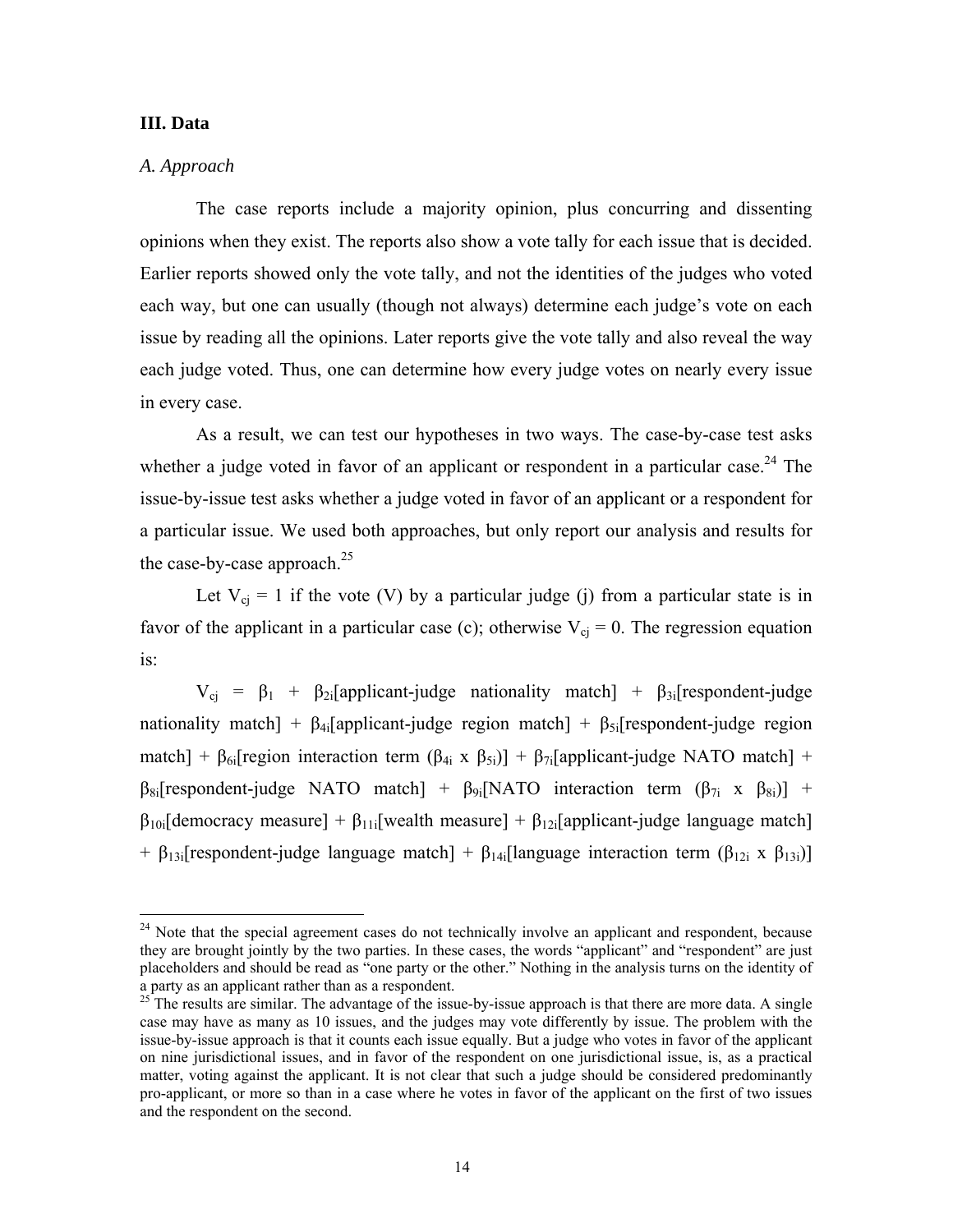$\beta_{15i}$ [applicant-judge religion match] +  $\beta_{16i}$ [respondent-judge religion match] +  $\beta_{17i}$ [religion interaction term ( $\beta_{15i}$  x  $\beta_{16i}$ )] + *u<sub>i</sub>* 

The first variable—*applicant-judge nationality match*—is a dummy variable equal to 1 if the applicant state and the judge's state are the same; otherwise the variable equals zero. *Respondent-judge nationality match* equals 1 if the respondent state and the judge's state are the same. For example, if the case is U.S. v. Iran, then for the observation containing the U.S. judge, applicant match equals 1 and respondent match equals 0. For the observation containing the Iranian judge, the reverse is true. For the observations containing other judges, both variables equal 0.

Next, we look at bloc voting. *NATO applicant match* equals 1 if the applicant is a NATO country and the judge comes from a NATO country. The variable equals 0 if the respondent is not a NATO country, or it is and the judge does not come from a NATO country . We use a separate interaction variable to capture cases where the applicant, the when a NATO country is an applicant, its own judge is a nationality applicant match as well as a NATO match. The national applicant match variable serves as a control in cases applicant is not a NATO country, or it is and the judge does not come from a NATO country. Similarly, *NATO respondent match* equals 1 if the respondent is a NATO country and the judge comes from a NATO country. The variable equals 0 if the respondent, and the judge are from NATO, in which case we predict no bias. Note that such as this.

These principles guide our tests of the other alliances and regional groups, including region, the OECD, EU, and Warsaw Pact; $^{26}$  and also of language and religion. The language and religion match variables equal 1 if the applicant (or respondent) has the same majority language or religion as the judge's home state; 0 otherwise.

In the case of democracy and wealth, we can use a single variable for each. The where the democracy score ranges from 0 (authoritarian) to 10 (democracy).<sup>27</sup> The formula for the democracy measure is: |(judge's state's democracy score—respondent's democracy score)| - |(judge's state's democracy score—applicant's democracy score)|,

<u>.</u>

<span id="page-15-0"></span><sup>&</sup>lt;sup>26</sup> We eventually decided not to include these variables in the reported regressions because of multicollinearity problems; but we provide some data related to them below.

<span id="page-15-1"></span> $\frac{27}{27}$  We also test the democracy level in a dichotomous fashion, following the international relations literature.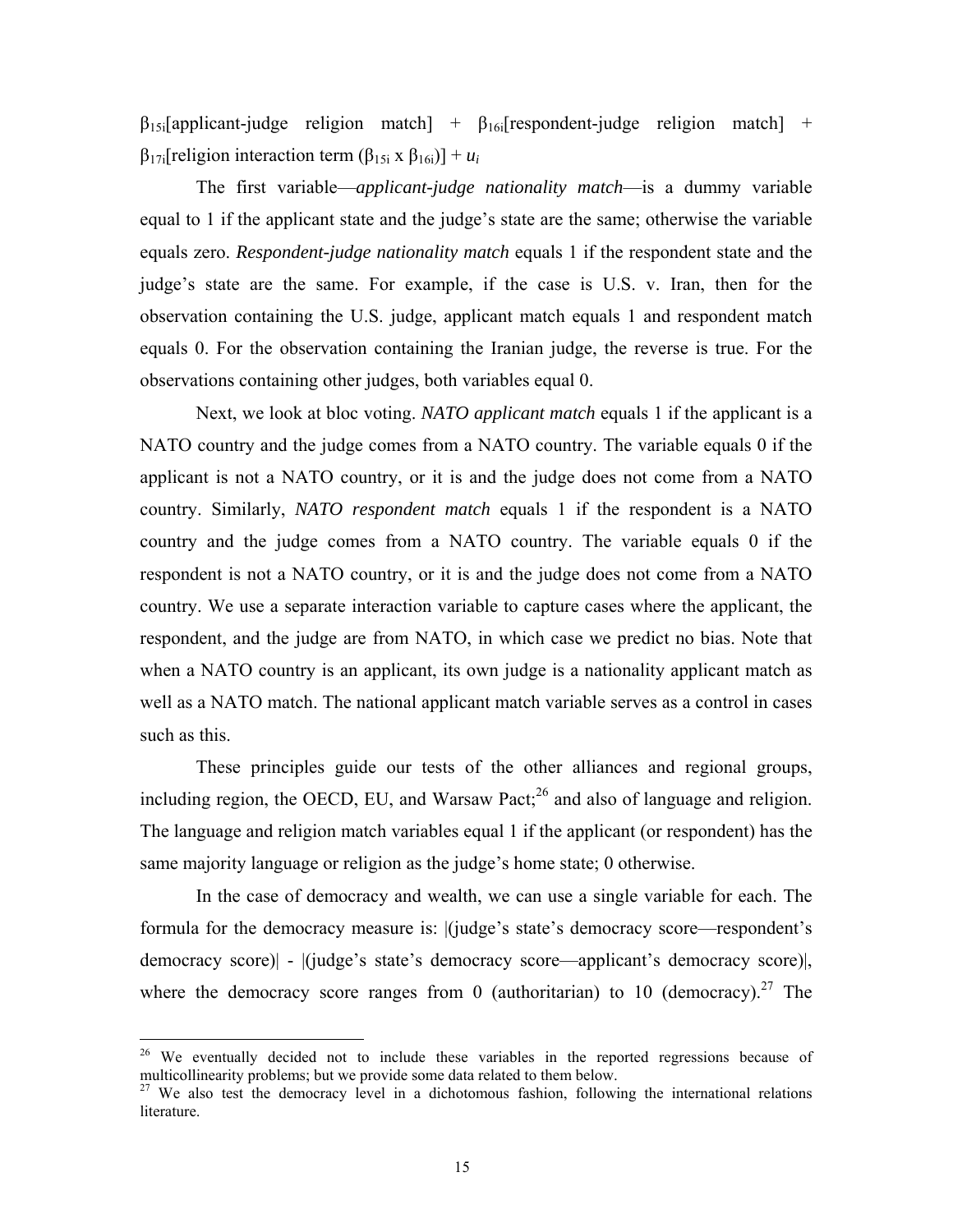formula for the wealth measure is: |(judge's state's logged per capita GDP—respondent's logged per capita GDP)| - |(judge's state's logged per capita GDP—applicant's state's logged per capita GDP)|. In each case, the variable takes a positive value when the judge's state and the applicant state are similar along the relevant dimension, and the respondent state's is different. The variable takes a negative value when the judge's state and the applicant are different, and the judge's state is closer to the respondent.

respondents, the existence of interveners, and so forth.<sup>28</sup> Most important, we use fixed effects for cases and judges, in order to ensure that case-specific and judge-specific Finally, we use some controls, including controls for type of case (border dispute, use of force, and so forth), type of jurisdiction, the existence of multiple applicants or factors do not bias the results.<sup>29</sup> Suppose, for example, that bloc voting occurs only in hard cases or cases with certain attributes such as geopolitical salience, and does not occur in other cases. If we don't control for case-specific effects, our results will be inflated. A similar point can be made about judge-specific factors.

institution even though the individual judges are unbiased. Because we are interested in Before we turn to the data, we should discuss selection effects. We already mentioned one kind of selection effect: governments might appoint judges who are impartial—in the sense that they vote according to legal principles—but happen to hold an idiosyncratic view of the world that favors the legal principles that will end up helping the appointing state in any ICJ litigation. On this view, the ICJ may be biased as an the institution as a whole, and less interested in the motivations of the judges, this selection effect does not undermine our empirical analysis. We do note, however, that it is unlikely that jurisprudence could be so elastic that a judge could always vote in good faith in favor of his own country.

results will exaggerate the extent of the bias. However, we do not think that this is a A more troublesome possible selection effect could occur at the filing stage rather than the appointment stage. Suppose that states file cases with the ICJ only when they predict that the judges will favor them. As a result, the pool of observations does not contain those cases where (say) a judge votes against his home state, and our regression

<span id="page-16-0"></span><sup>&</sup>lt;sup>28</sup> We do not report regressions using these controls either because they make no difference or because they eliminate too many degrees of freedom.<br><sup>29</sup> Greene (1993, 466-469).

<span id="page-16-1"></span>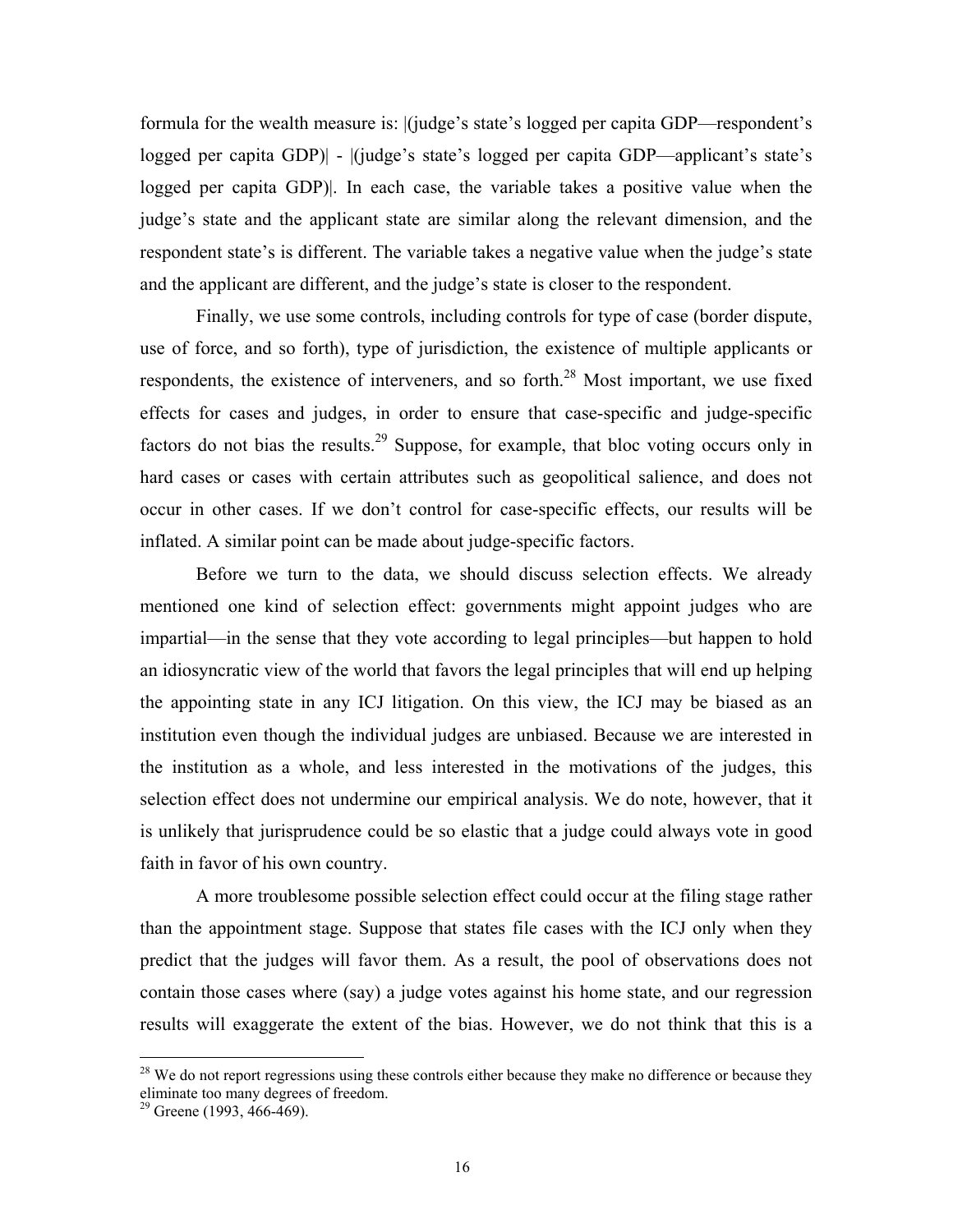serious problem. Respondents do not have any control over whether they will be pulled into court, so there ought to be no selection bias with respect to judges whose home states are respondents. Yet judges who are nationals of respondents vote in favor of respondents at roughly the same rate that judges who are nationals of applicants vote in favor of their home state.<sup>[30](#page-17-0)</sup>

A final type of selection bias is related to the type of cases that the ICJ is hearing. Suppose that states tend to settle easy cases and litigate hard cases, with the result that only hard cases make it into our data set. It is possible that the ICJ judges would resolve the easy cases in an impartial way (and thus the cases are settled against the expectation of impartial adjudication), and their biases affect results only when the proper legal outcome is ambiguous. If so, then our results may exaggerate the overall bias of the ICJ.

the ICJ existed. This is clearly impossible, and thus our results demonstrate only bias in This problem is more troubling than the others. To address it properly, we would need to have data about the entire universe of cases where the possibility of litigation in the cases that actually reach judgment. We should note, however, that it seems unlikely that governments would believe that the ICJ would resolve easy cases impartially if it doesn't appear to resolve hard cases impartially. If governments observe that hard cases are being resolved in a biased fashion, then one would expect that some government would find it in its interest to try bringing a somewhat easier case to the ICJ when it expects that the ICJ judges would be heavily biased in the government's favor, as would sometimes be the case. If the ICJ resolves cases like these impartially, then this would be reflected in our results; if not, then there is no reason to doubt our results.

#### *B. Description of Data*

#### . Who 1 Litigates?

 $\overline{a}$ 

Although ICJ judges come from all regions, litigants do not. The main litigants have been the United States (21 cases), Britain (15), France (11), German (7), Belgium (5), Iran (5), India (4), Spain (4), Australia (4), and the Netherlands (4). Two thirds of

<span id="page-17-0"></span>significance are higher for applicant matches than for respondent matches, suggesting that this selection effect may exist to some extent. <sup>30</sup> We do find that for some variables (language, religion), the coefficients and level of statistical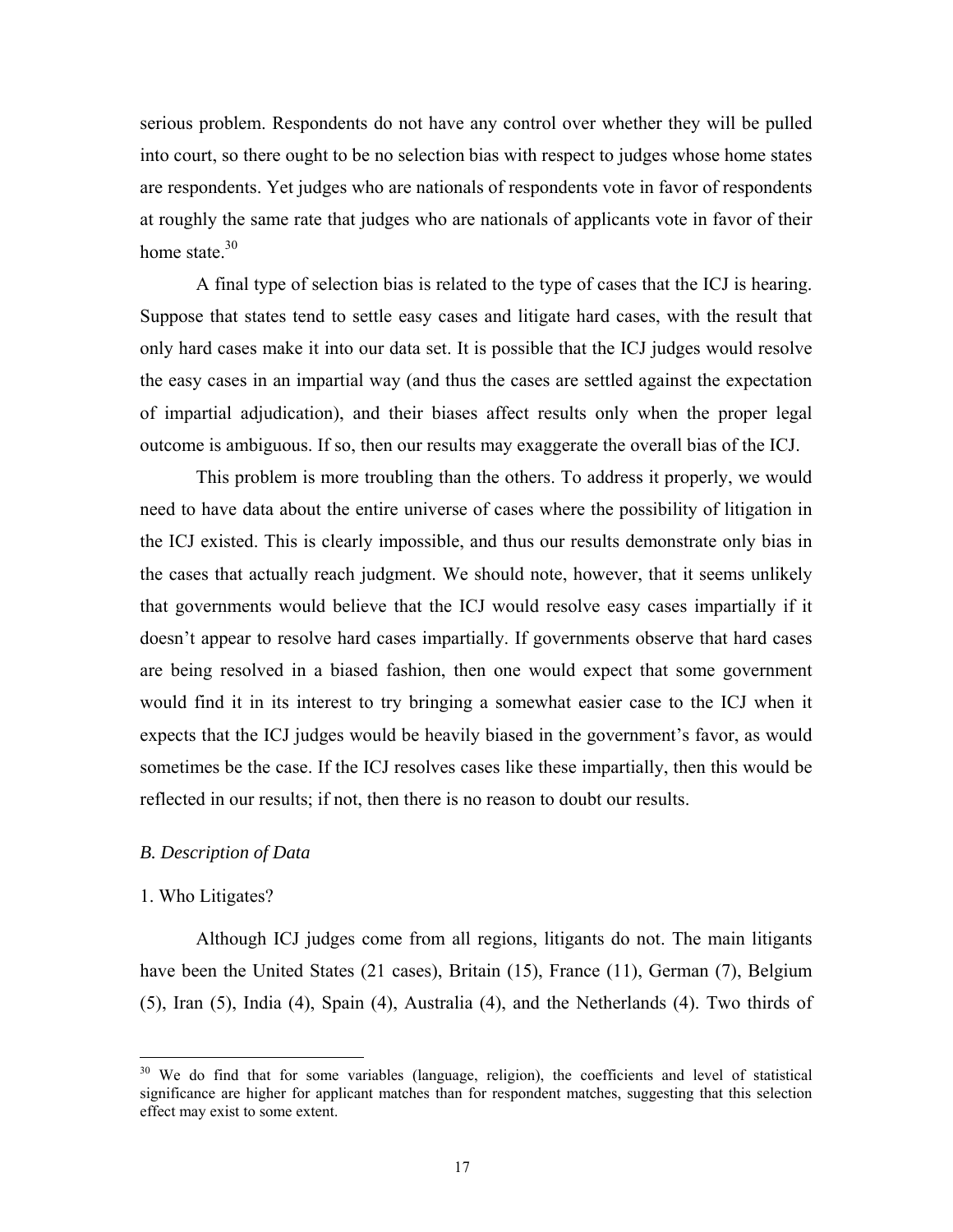states have never appeared before the ICJ, including China, Japan, Russia/USSR, South Korea, Brazil, Argentina, and Poland. During the Cold War, no Soviet satellite appeared before the ICJ. And, until recently, most cases have pitted Western nations against each other, or else developing countries against each other. Thus, it is immediately clear that we are unlikely to have enough variation to test our hypothesis that general regional and military alignments predict voting patterns.

#### 2. Party Judges

judges are biased. Most of these studies have concluded that they are somewhat but not By "party judges," we mean (1) judges who are nationals of one of the state parties; and (2) ad hoc judges appointed by one of the state parties because it does not have a national already on the court. Several earlier studies investigate whether party very biased, based on an issue by issue comparison of their votes to the votes of nonparty judges.<sup>31</sup> Table 1 provides our data.

| Judge          |              | <b>Vote in Favor of Applicant</b> | <b>Vote in Favor of Respondent</b> |             |  |
|----------------|--------------|-----------------------------------|------------------------------------|-------------|--|
|                | <b>Ratio</b> | Percentage                        | <b>Ratio</b>                       | Percentage  |  |
| Party—National | 15/18        | 83.3                              | 34/38                              | 89.5        |  |
| Party—Ad Hoc   | 57/63        | 90.5                              | 37/41                              | 90.2        |  |
| Party-Total    | 72/81        | 88.9                              | 71/79                              | 899         |  |
| Nonparty       | 656/1356     | 48.4                              | 638/1358                           | $47.0^{32}$ |  |

Table 1: Votes of Party and Nonparty Judges in Proceedings

Judges favor their home state. They vote for non-home parties 47 to 48 percent of the time; they vote for home states about 90 percent of the time.

There is thus substantial evidence that party judges vote in favor of their home state. However, the votes of party judges may cancel each other out, and it is possible that the nonparty judges are unbiased, and therefore the ICJ as a whole renders impartial decisions.

<span id="page-18-1"></span><span id="page-18-0"></span>

respondent, missing data, or multiple litigants in a case.  $31$  See Weiss (1987).<br><sup>32</sup> Percentages do not add up to 100 either because of decisions that do not clearly favor the applicant or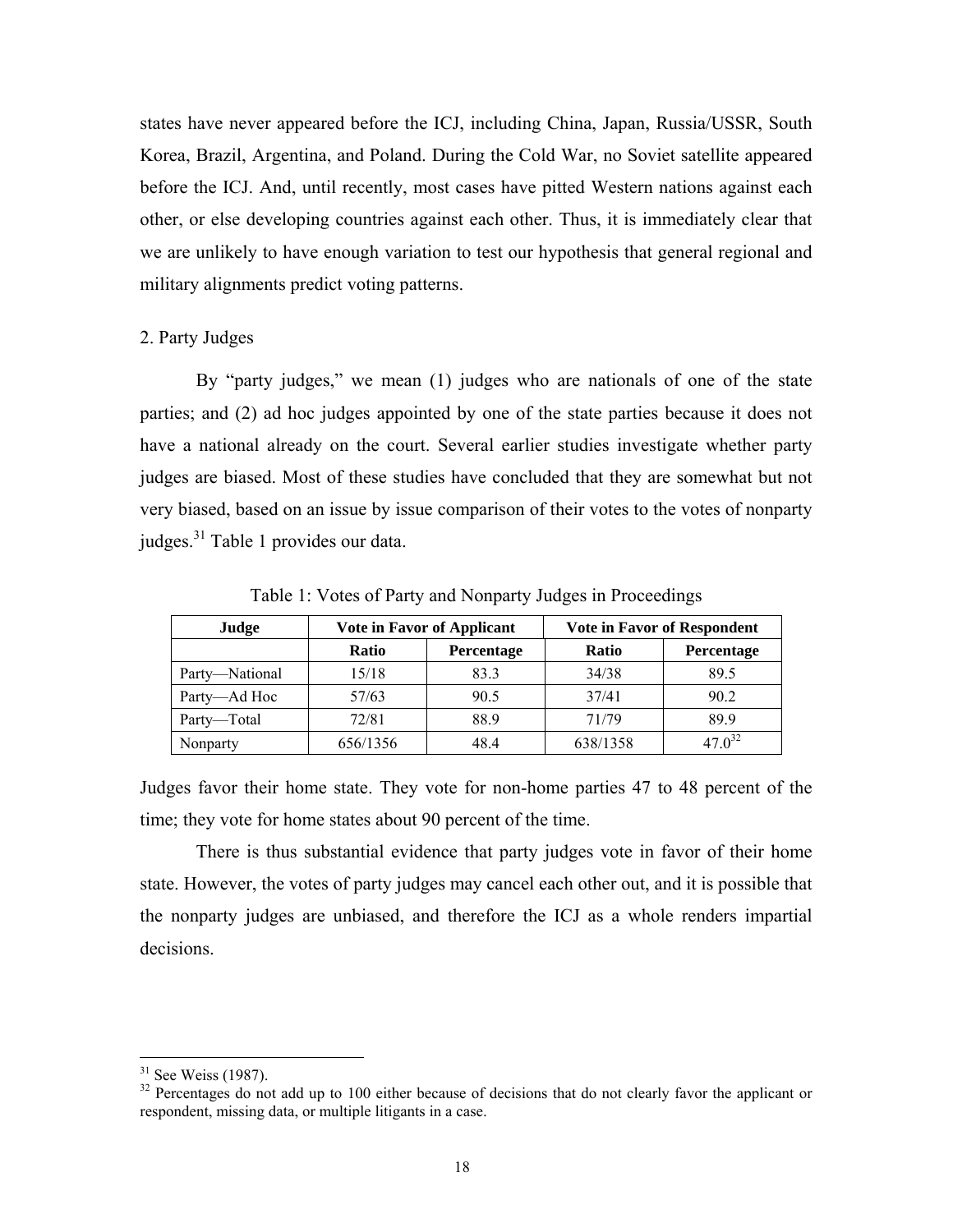#### 3. Nonparty Judges

We attempt to measure the biases of nonparty judges by looking for links between their state and the state parties. We hypothesize that nonparty judges are more likely to vote in favor of states that belong to a geopolitical bloc shared by their own state. Table 2 reports results for voting by bloc or alignment.

|                  | Judge-Applicant<br><b>Match</b> | Judge-<br><b>Respondent</b><br><b>Match</b> | t Test of<br><b>Difference</b> |  |
|------------------|---------------------------------|---------------------------------------------|--------------------------------|--|
| Region           | 0.38<br>86                      | 0.38<br>66                                  | 0.06                           |  |
| <b>NATO</b>      | 0.52<br>44                      | 0.36<br>139                                 | 1.93                           |  |
| EU               | 0.43<br>28                      | 0.23<br>48                                  | 1.84                           |  |
| <b>OECD</b>      | 0.60<br>10                      | 0.28<br>148                                 | 2.18                           |  |
| Security council | 0.54<br>31                      | 0.57<br>79                                  | 0.20                           |  |
| Language         | 0.75<br>76                      | 0.41<br>103                                 | 4.81                           |  |
| Religion         | 0.66<br>149                     | 0.37<br>147                                 | 5.07                           |  |
| No match         | 0.54<br>699                     |                                             |                                |  |
| All observations | 0.50<br>1194                    |                                             |                                |  |

Table 2: Bloc Voting When Judge's State Is Not a Party

Note: cells provide percentage of votes for applicant by a judge from a state that matches the applicant or respondent along the relevant dimension, and number of observations. We exclude cases where the applicant and the respondent share the characteristic in question (except in the last row), and cases where the judge's home state is a party (or the judge is an ad hoc).

the matching state that the nonmatching state. For example, judges vote for the applicant 0 percent of the time when the judge's state and the applicant are members of OECD 6 (and the respondent is not), and judges vote for the applicant 28 percent of the time when the judge's state and the respondent are members of the OECD (and the applicant is not). The table provides support for the hypothesis of bloc voting. When the judge's state and one party match—both are members of NATO, EU, OECD, or they share language or religion—and the other party does not, the judge is more likely to vote for These results are especially strong for language and religion. Regional alignments and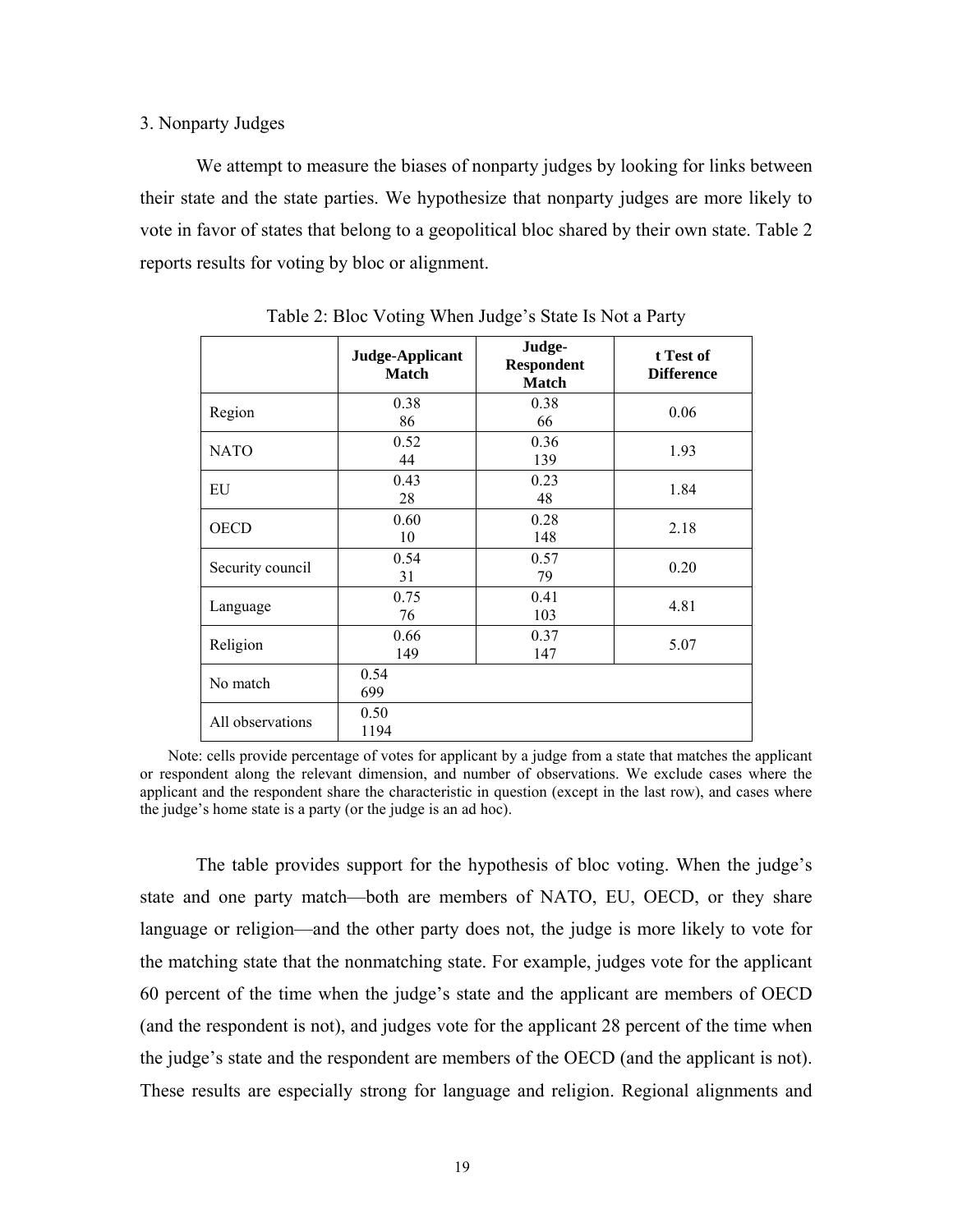security council membership seem to be irrelevant, however. The last two rows provide a one would expect. It is odd that the percentage of votes for the applicant when the applicant and the judge both belong to the EU is less than 50 percent, but this may be attributable to fa ctors not controlled for. basis for comparison. They show that for observations in which the judge does not match with either state along any of these dimensions, and for all observations (except when the judge's home state is a party), the percentage of votes for the applicant is around 50, as

Figure 2 shows the relationship between wealth alignment and the probability of a judge favoring the applicant.<sup>33</sup> The y-axis shows the probability of voting for the applicant. The x-axis shows the extent of the match between the wealth of the judge's state and the wealth of the applicant: 5 means that the judge's state and the applicant have high GDPs while the respondent has a low GDP, or that the judge's state and the applicant have low GDPs while the respondent has a high GDP. Lower numbers mean that the judge's state's GDP is closer to the respondent's (whether high or low) and farther from the applicant's. In short, higher values mean that the judge's state is closer to the applicant's; lower values mean that the judge's state is closer to the respondent's. The observations are divided evenly among each value on the x-axis (about 120 per value).

<span id="page-20-0"></span><sup>&</sup>lt;sup>33</sup> We used purchasing power parity-adjusted GDP figures; see Heston et al. (2002); available at: http://pwt.econ.upenn.edu/php\_site/pwt\_index.php.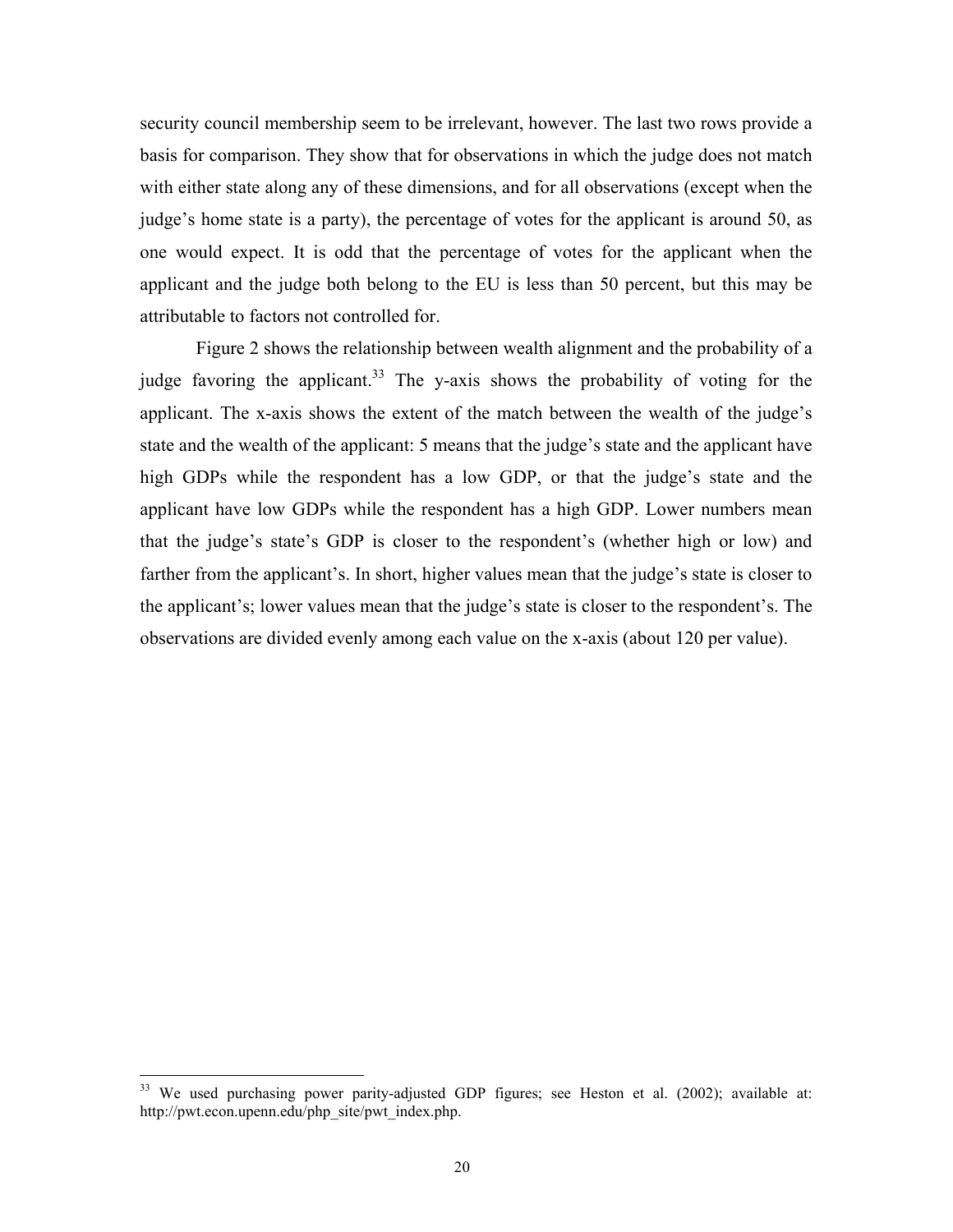

Figure 2: Relationship Between Judges' Votes and Matching Economies

Figure 2 shows the predicted relationship. A judge is more likely to vote in favor of wealthy states (per capita GDP) when the judge's state is wealthy, than when the judge's state is poor. A judge is more likely to vote in favor of a poor state when the judge's state is poor, than when the judge's state is wealthy.

Figure 3 shows a similar relationship between regime type and the likelihood of a judge favoring the applicant. A low value on the x-axis means that the democracy score for the judge's state (whether high or low) is close to the democracy score of the respondent.<sup>34</sup> Again, the observations are divided evenly among values (about 182 per value). A high value means that the democracy score for the judge's state is close to the democracy score of the applicant.

<span id="page-21-0"></span><sup>&</sup>lt;sup>34</sup> We use data from Polity IV.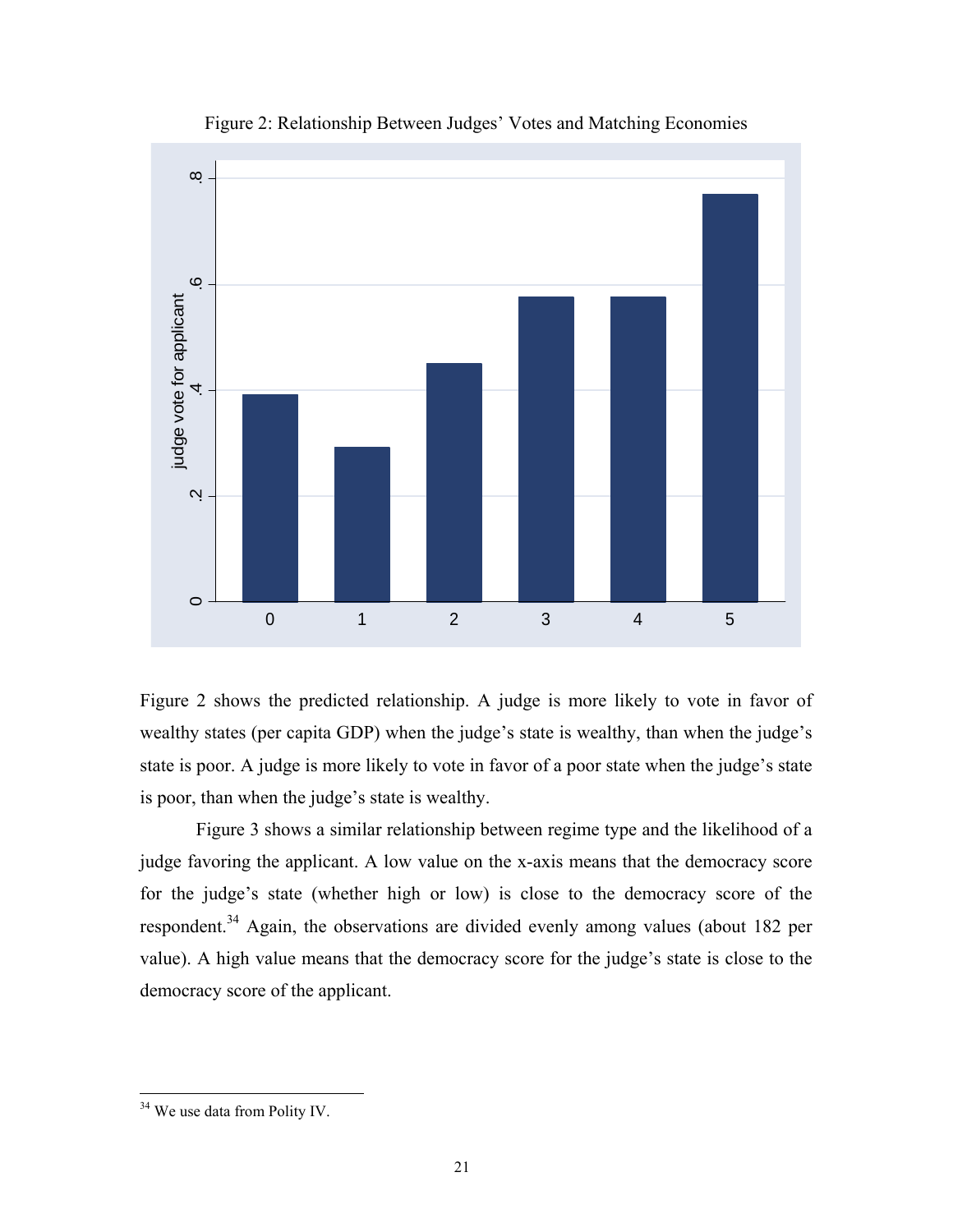

Figure 3: Judges' Votes and Matching Political Systems

The figure shows the predicted relationship. Judges from democratic states favor democracies over nondemocracies, and judges from nondemocratic states favor nondemocracies over democracies.

## *C. Results*

 $\overline{a}$ 

different groups of independent variables. So far we have limited ourselves to the raw data. The raw data are suggestive but of limited value. In this section, we report the results of several regressions. The main obstacle for our regressions is multicollinearity: wealth, democracy, language, religion, and the various regional groupings are all, to some extent, related—in some cases, with correlations as high as  $0.5$ . <sup>35</sup> To address this problem, we run several regressions with

<span id="page-22-0"></span><sup>&</sup>lt;sup>35</sup> Another problem is that we run probit regressions and almost all of our independent variables are categorical variables. This creates statistical problems that we acknowledge but have no remedy for. We do note that one of our independent variables – the wealth measure – is continuous and significant in most of the regressions.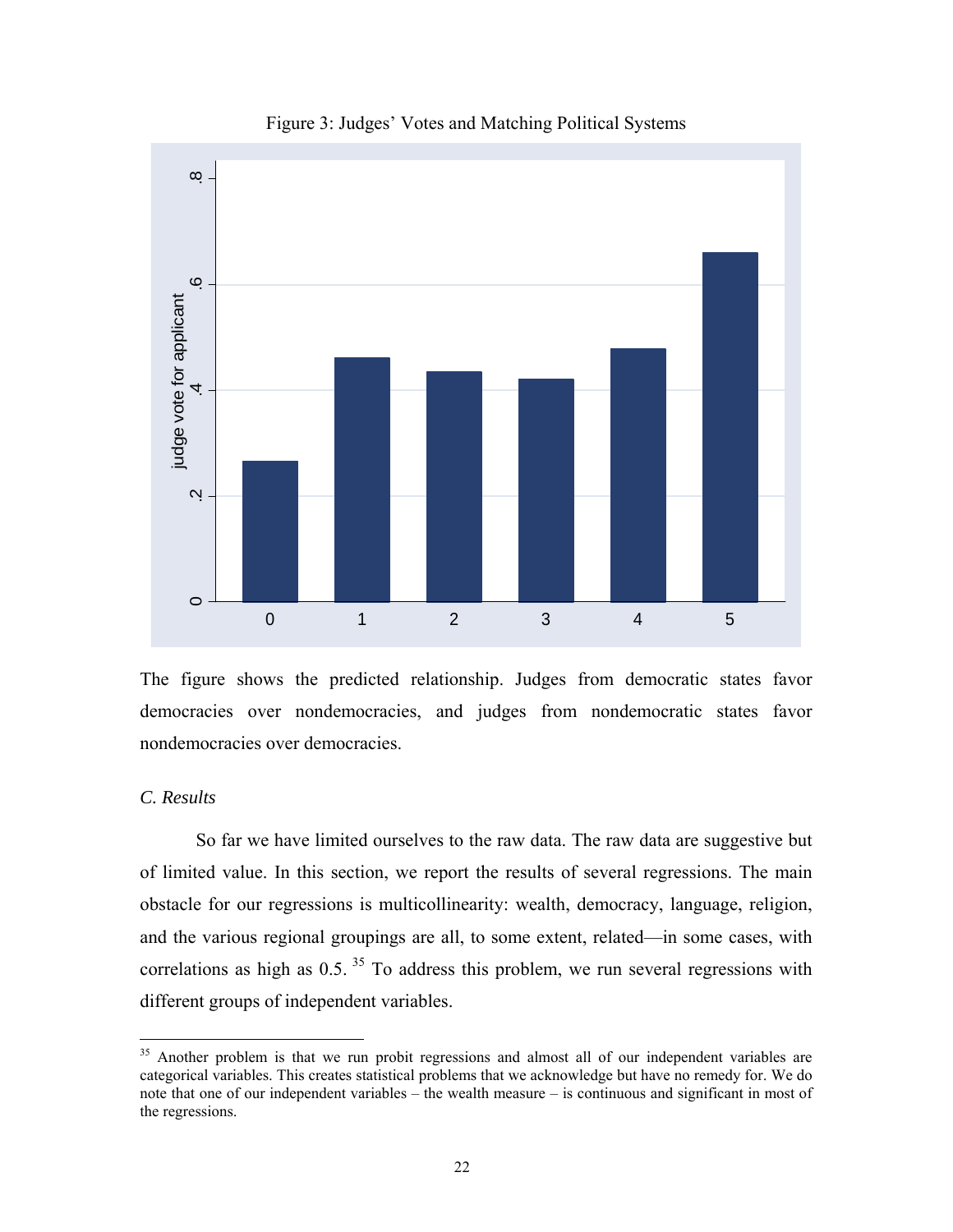Weuse a series of probit models with and without fixed effects.<sup>36</sup> Tables 3 and 4 report two sets of these regressions. Table 3 contains the results of regressions without fixed effects; Table 4 contains the results of regressions with judge and case fixed effects. The tables contain the standardized coefficients (the marginal probability calculated at the mean), the standard errors (in parenthesis), and the value of the z-statistic for each of the variables. The dependent variable is 1 if the judge votes in favor of granting the applicant relief. Typically, this means that the judge joined the majority or filed a concurrence. We do not report the results of regressions with judge fixed effects only and with case fixed effects only. These results are largely consistent with the reported results.<sup>[37](#page-23-1)</sup>

<span id="page-23-0"></span> $\overline{a}$ <sup>36</sup> For examples of papers that have relied on variations of this model or that justify its use, see Hausman and Wise (1978); Beck et al. (1998); Laisney and Lechter (2002). Wooldridge (2002) suggests that the fixed effects probit model has attractive features, but that its main practical drawbacks include obtaining maximum likelihood for more than about five alternatives and the difficulty in obtaining partial effects on the response probabilities, which involve complex calculation. Chamberlain suggests that a probit with two-way fixed effects can present a number of statistical irregularities. To address these concerns, we test our data with conditional logit models, and find that the results do not have any substantive impact. These results are available from the authors.<br><sup>37</sup> We also run a series of regressions at the issue level. We find that the results are similar to those

<span id="page-23-1"></span>presented here. And we reran our regressions holding the sample constant and find consistent results.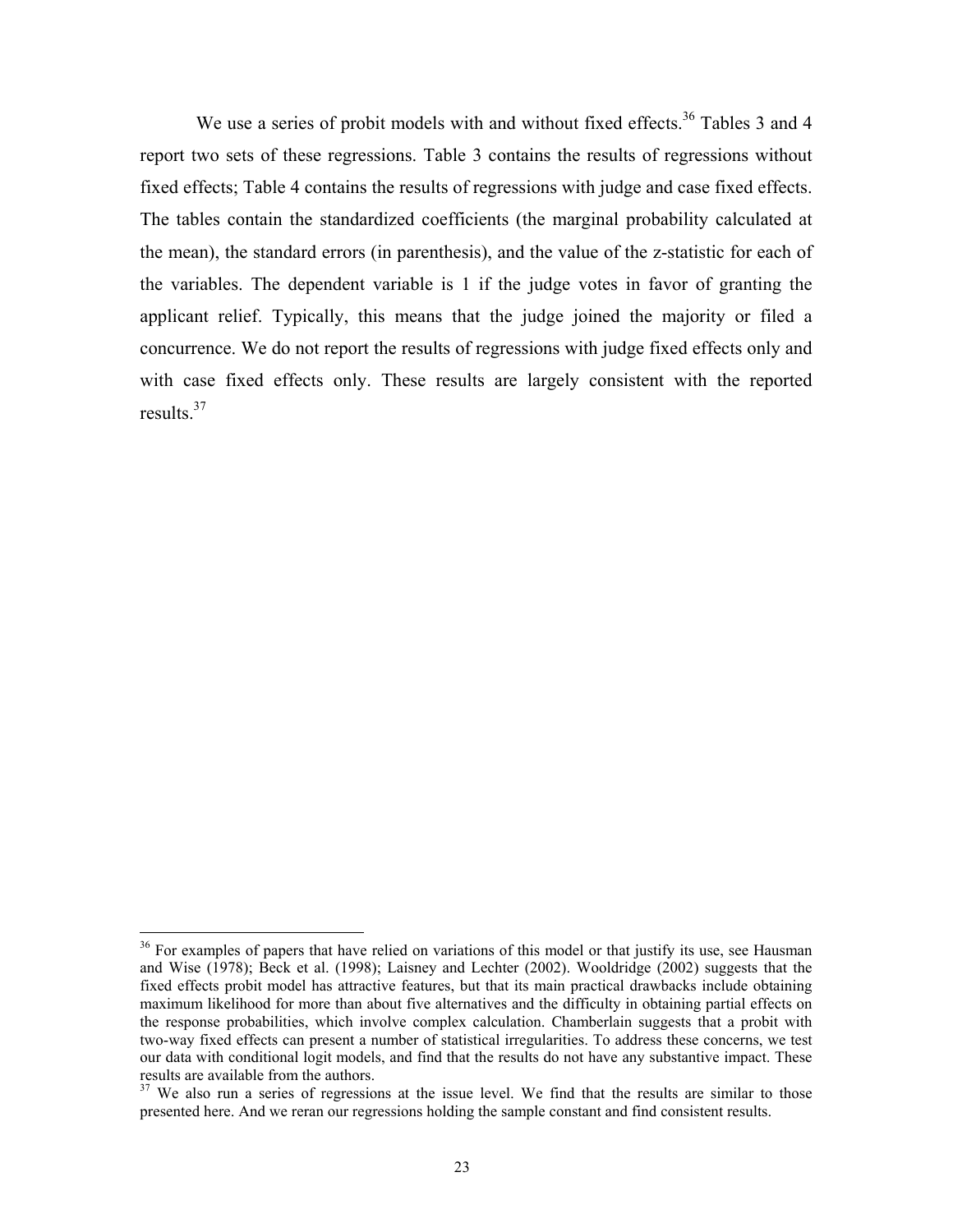#### Table 3: Probit Estimates with No Fixed Effects

|                                    | (1)          | (2)          | (3)          | (4)          | (5)          | (6)                     | (7)          | (8)               |
|------------------------------------|--------------|--------------|--------------|--------------|--------------|-------------------------|--------------|-------------------|
|                                    | pwin         | pwin         | pwin         | pwin         | pwin         | pwin                    | pwin         | pwin              |
| applicant                          | 0.40         | 0.43         | 0.38         | 0.38         | 0.40         | 0.31                    | 0.34         | 0.27              |
|                                    | $(6.40)$ *** | $(7.03)$ *** | $(5.98)$ *** | $(5.07)$ *** | $(6.30)$ *** | $(4.20)$ ***            | $(4.80)$ *** | $(2.88)$ ***      |
| respondent                         | $-0.42$      | $-0.40$      | $-0.40$      | $-0.35$      | $-0.39$      | $-0.40$                 | $-0.37$      | $-0.27$           |
|                                    | $(6.63)$ *** | $(5.88)$ *** | $(5.93)***$  | $(4.77)$ *** | $(5.85)$ *** | $(5.76)$ ***            | $(5.11)***$  | $(2.94)$ ***      |
| app-region                         |              | $-0.17$      |              |              |              |                         |              | $-0.12$           |
|                                    |              | $(3.15)$ *** |              |              |              |                         |              | $(1.89)*$         |
| resp-region                        |              | $-0.10$      |              |              |              |                         |              | $-0.16$           |
|                                    |              | $(2.19)$ **  |              |              |              |                         |              | $(2.56)$ **       |
| inter-region                       |              | 0.22         |              |              |              |                         |              | 0.22              |
|                                    |              | $(3.10)$ *** |              |              |              |                         |              | $(2.52)**$        |
| app-religion                       |              |              |              |              |              | 0.15                    |              | 0.11              |
|                                    |              |              |              |              |              | $(3.43)$ ***            |              | $(2.22)**$        |
| resp-religion                      |              |              |              |              |              | $-0.13$                 |              | 0.02              |
|                                    |              |              |              |              |              | $(2.98)$ ***<br>$-0.04$ |              | (0.35)<br>$-0.15$ |
| inter-religion                     |              |              |              |              |              | (0.55)                  |              | $(1.71)*$         |
| app-language                       |              |              |              |              |              |                         | 0.24         | 0.27              |
|                                    |              |              |              |              |              |                         | $(4.48)$ *** | $(4.13)$ ***      |
| resp-language                      |              |              |              |              |              |                         | $-0.06$      | $-0.01$           |
|                                    |              |              |              |              |              |                         | (1.35)       | (0.15)            |
| inter-language                     |              |              |              |              |              |                         | $-0.11$      | $-0.09$           |
|                                    |              |              |              |              |              |                         | (1.03)       | (0.64)            |
| app-nato                           |              |              |              |              | $-0.03$      |                         |              | $-0.13$           |
|                                    |              |              |              |              | (0.42)       |                         |              | (1.56)            |
| resp-nato                          |              |              |              |              | $-0.16$      |                         |              | $-0.07$           |
|                                    |              |              |              |              | $(3.72)$ *** |                         |              | (1.16)            |
| inter-nato                         |              |              |              |              | 0.11         |                         |              | 0.10              |
|                                    |              |              |              |              | (1.16)       |                         |              | (0.86)            |
| democracy                          |              |              |              | 0.02         |              |                         |              | 0.01              |
|                                    |              |              |              | $(5.95)$ *** |              |                         |              | $(3.55)$ ***      |
| In per capita gdp                  |              |              | 0.11         |              |              |                         |              | 0.08              |
|                                    |              |              | $(4.12)$ *** |              |              |                         |              | $(2.72)$ ***      |
| missing gdp data                   |              |              | 0.00         |              |              |                         |              | $-0.01$           |
|                                    |              |              | (0.07)       |              |              |                         |              | (0.29)            |
| Observations                       | 1437         | 1437         | 1437         | 1090         | 1437         | 1437                    | 1437         | 1090              |
| Pseudo R-squared                   | 0.06         | 0.06         | 0.07         | 0.09         | 0.06         | 0.07                    | 0.07         | 0.12              |
| Robust z statistics in parentheses |              |              |              |              |              |                         |              |                   |

\* significant at 10%; \*\* significant at 5%; \*\*\* significant at 1%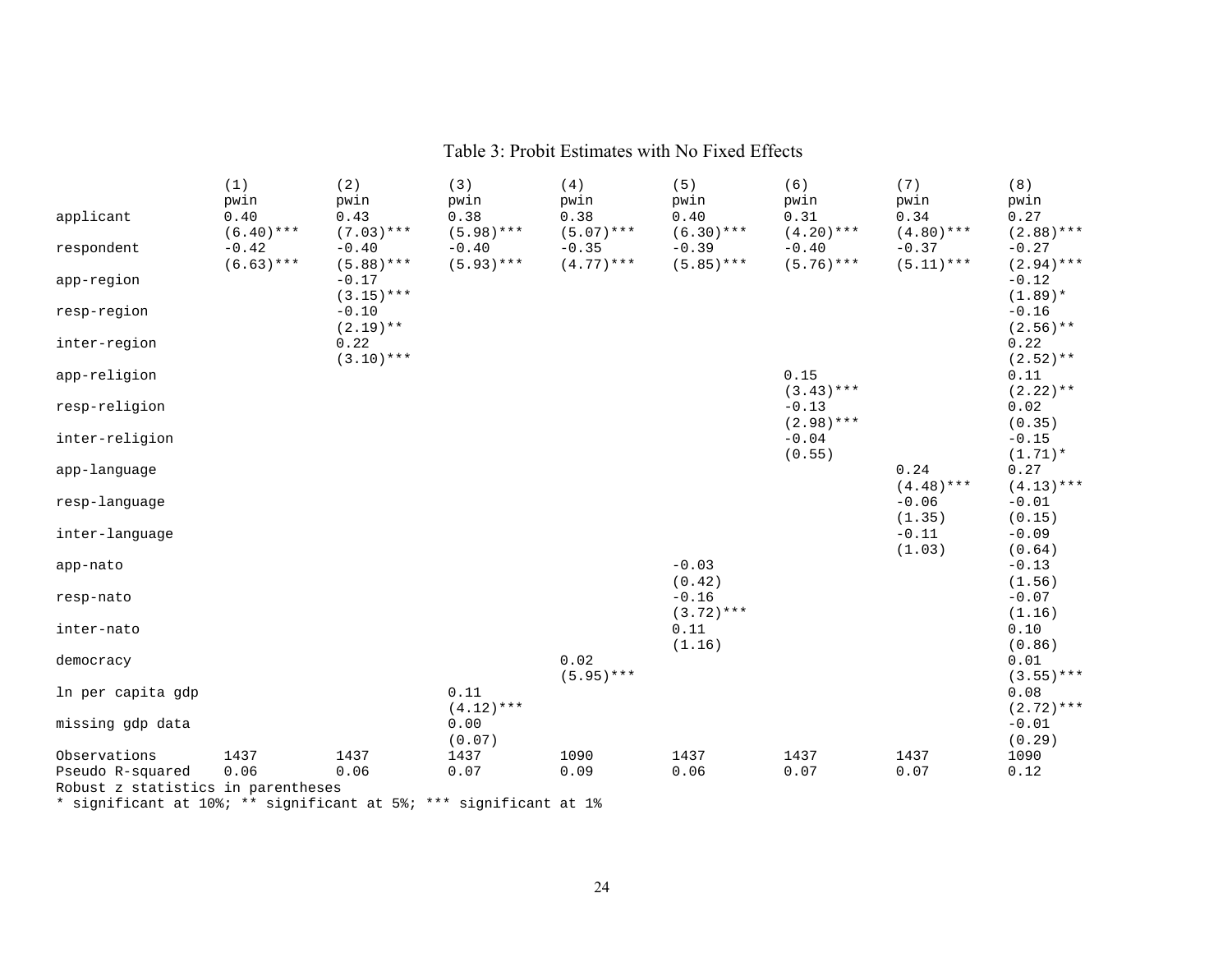#### Table 4: Probit Estimates with Judge-Case Fixed Effects

|                                    | (1)          | (2)          | (3)          | (4)          | (5)          | (6)                  | (7)          | (8)                     |
|------------------------------------|--------------|--------------|--------------|--------------|--------------|----------------------|--------------|-------------------------|
|                                    | pwin         | pwin         | pwin         | pwin         | pwin         | pwin                 | pwin         | pwin                    |
| applicant                          | 0.52         | 0.52         | 0.52         | 0.57         | 0.52         | 0.51                 | 0.50         | 0.40                    |
|                                    | $(4.67)$ *** | $(4.68)$ *** | $(4.47)$ *** | $(3.73)$ *** | $(4.60)$ *** | $(3.46)$ ***         | $(3.44)$ *** | $(1.65)$ *              |
| respondent                         | $-0.55$      | $-0.55$      | $-0.55$      | $-0.48$      | $-0.55$      | $-0.56$              | $-0.55$      | $-0.45$                 |
|                                    | $(4.22)$ *** | $(4.19)$ *** | $(3.87)$ *** | $(3.91)***$  | $(3.94)$ *** | $(3.89)$ ***         | $(3.93)***$  | $(2.57)$ **             |
| app-region                         |              | $-0.12$      |              |              |              |                      |              | $-0.12$                 |
|                                    |              | (1.15)       |              |              |              |                      |              | (0.83)                  |
| resp-region                        |              | $-0.10$      |              |              |              |                      |              | $-0.18$                 |
|                                    |              | (1.21)       |              |              |              |                      |              | (1.62)                  |
| inter-region                       |              | 0.24         |              |              |              |                      |              | 0.35                    |
|                                    |              | $(1.67)$ *   |              |              |              |                      |              | $(1.90)*$               |
| app-religion                       |              |              |              |              |              |                      | 0.33         | 0.27                    |
|                                    |              |              |              |              |              |                      | $(4.40)$ *** | $(2.67)$ ***            |
| resp-religion                      |              |              |              |              |              |                      | $-0.16$      | $-0.02$                 |
|                                    |              |              |              |              |              |                      | $(2.40)$ **  | (0.21)                  |
| inter-religion                     |              |              |              |              |              |                      | $-0.11$      | $-0.20$                 |
|                                    |              |              |              |              |              |                      | (0.84)       | (1.21)                  |
| app-language                       |              |              |              |              |              | 0.39<br>$(3.93)$ *** |              | 0.49                    |
| resp-language                      |              |              |              |              |              | $-0.10$              |              | $(3.93)$ ***<br>$-0.12$ |
|                                    |              |              |              |              |              | (1.04)               |              | (1.09)                  |
| inter-language                     |              |              |              |              |              | $-0.45$              |              | $-0.38$                 |
|                                    |              |              |              |              |              | $(2.65)$ ***         |              | (1.44)                  |
| app-nato                           |              |              |              |              | $-0.14$      |                      |              | $-0.32$                 |
|                                    |              |              |              |              | (1.08)       |                      |              | $(2.23)$ **             |
| resp-nato                          |              |              |              |              | $-0.18$      |                      |              | $-0.09$                 |
|                                    |              |              |              |              | $(1.70)*$    |                      |              | (0.65)                  |
| inter-nato                         |              |              |              |              | 0.13         |                      |              | 0.35                    |
|                                    |              |              |              |              | (0.72)       |                      |              | $(1.77)*$               |
| democracy                          |              |              |              | 0.02         |              |                      |              | 0.01                    |
|                                    |              |              |              | $(3.22)$ *** |              |                      |              | $(1.72)*$               |
| In per capita gdp                  |              |              | 0.13         |              |              |                      |              | 0.11                    |
|                                    |              |              | $(2.86)$ *** |              |              |                      |              | $(1.99)$ **             |
| missing gdp data                   |              |              | 0.07         |              |              |                      |              | 0.02                    |
|                                    |              |              | (0.59)       |              |              |                      |              | (0.09)                  |
| Observations                       | 1157         | 1157         | 1157         | 836          | 1157         | 1157                 | 1157         | 836                     |
| Pseudo R-squared                   | 0.48         | 0.48         | 0.48         | 0.46         | 0.48         | 0.49                 | 0.49         | 0.49                    |
| Robust z statistics in parentheses |              |              |              |              |              |                      |              |                         |

\* significant at 10%; \*\* significant at 5%; \*\*\* significant at 1%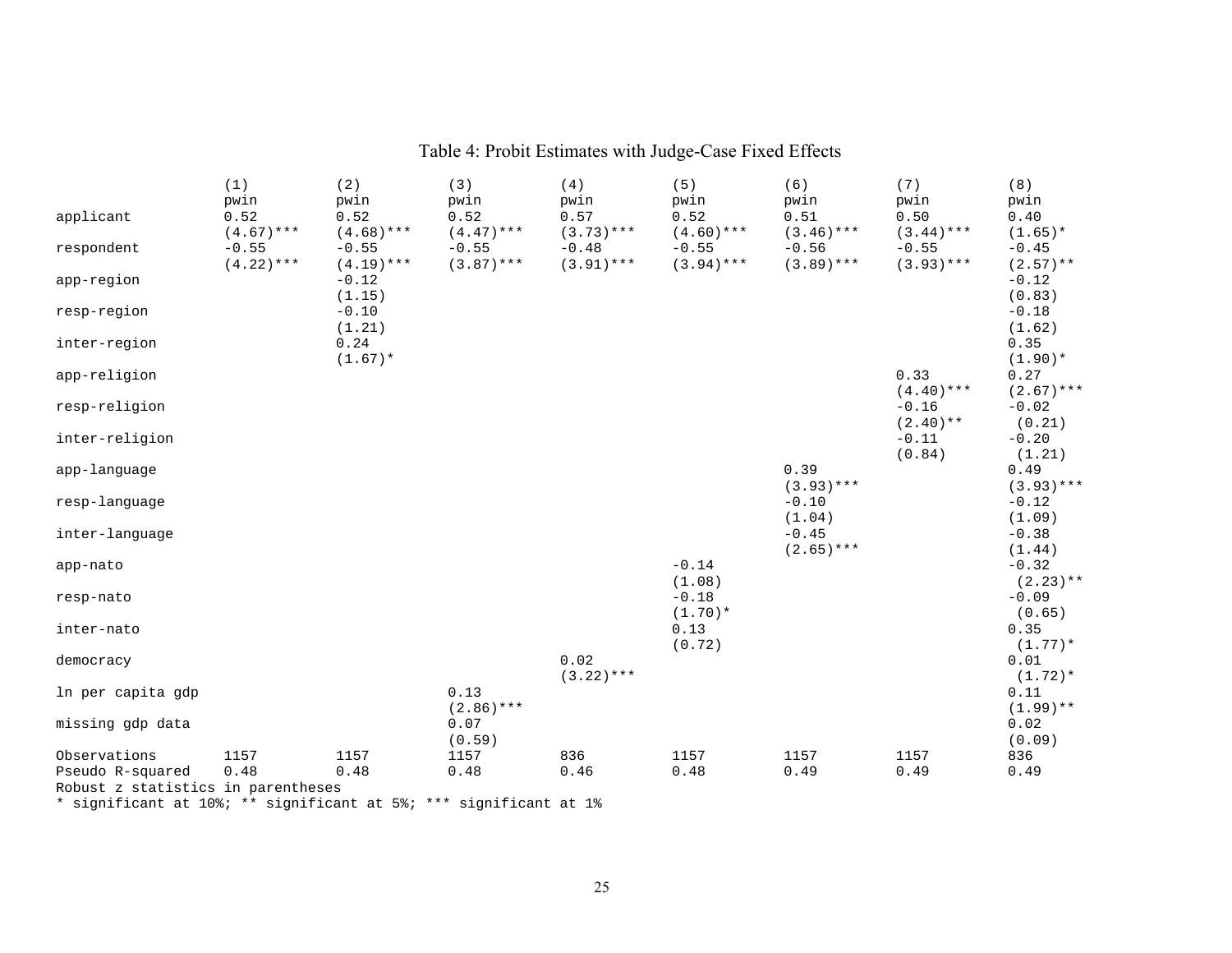The first two rows in both tables show the results for the applicant-judge match and respondent-judge match variables. The coefficients are consistent with our hypothesis, and highly significant across alm ost all of the regressions.

matches; democracy maintains its statistical significance, and is positively signed in The results for wealth are as predicted and significant, and robust against alternative specifications.<sup>[38](#page-26-0)</sup> The results for democracy are also as predicted and significant at the 99% level of confidence when tested alone with the judge-party accordance with our hypothesis when controls are introduced into the regression.<sup>[39](#page-26-1)</sup>

the applicant at the 99 percent level; same, when the judge's home state and the significance when all the variables are included. We have a similar result for language. The results for religion and language are m ore m ixed but still strong. W hen a When the two variables are tested jointly, they are significant at the 99 percent level for respondent have a common religion (Table 4, regression  $(7)$ ). But the latter result loses judge's home state and the applicant have a common religion, the judge is biased toward applicants although not significant for respondents.

before); high levels of multicollinearity;<sup>[40](#page-26-2)</sup> and, in a few cases, not enough observations. The results for regional matches and NATO matches are weak. In many opposite of what was predicted. The problems here are lack of variation (as explained regressions, we do not get significant results, and in some regressions the signs are the

1

<span id="page-26-0"></span> $38$  Because we have a significant amount of missing data for GDP, we follow a technique suggested by missing GDP variable where missing data is coded 0, and all other values are coded with a 1. The Cohen and Cohen (1983) where we code all missing GDP data with a 0. We then create a dichotomous justification for the technique is described in detail by David C. Howell at

<sup>&</sup>lt; http://www.uvm.edu/~dhowell/StatPages/More\_Stuff/Missing\_Data/Missing.html>.

<span id="page-26-1"></span><sup>&</sup>lt;sup>39</sup> We also test democracy scores dichotomously at a democracy score of 6, and a democracy score of 7. or higher, the respondent-judge democracy match achieves statistical significance at the 99% level of The results (unreported) further are consistent with our hypothesis: when democracy is tested at a score of 6 confidence, while the applicant-judge democracy match is statistically insignificant; when controls are introduced, the same variable achieves statistical significance at the 95% level of confidence for both democracy matches. When democracy is tested at a score of 7 or higher, it yields the same overall result as when tested at 6 in the base regression; when controls are introduced, the respondent-judge match is significant at the 95% level of confidence, while the applicant-judge democracy match is statistically insig nifican t.

<span id="page-26-2"></span> $40$  When tested jointly, they are significant at the 95 percent level for applicants but not significant for respondent s.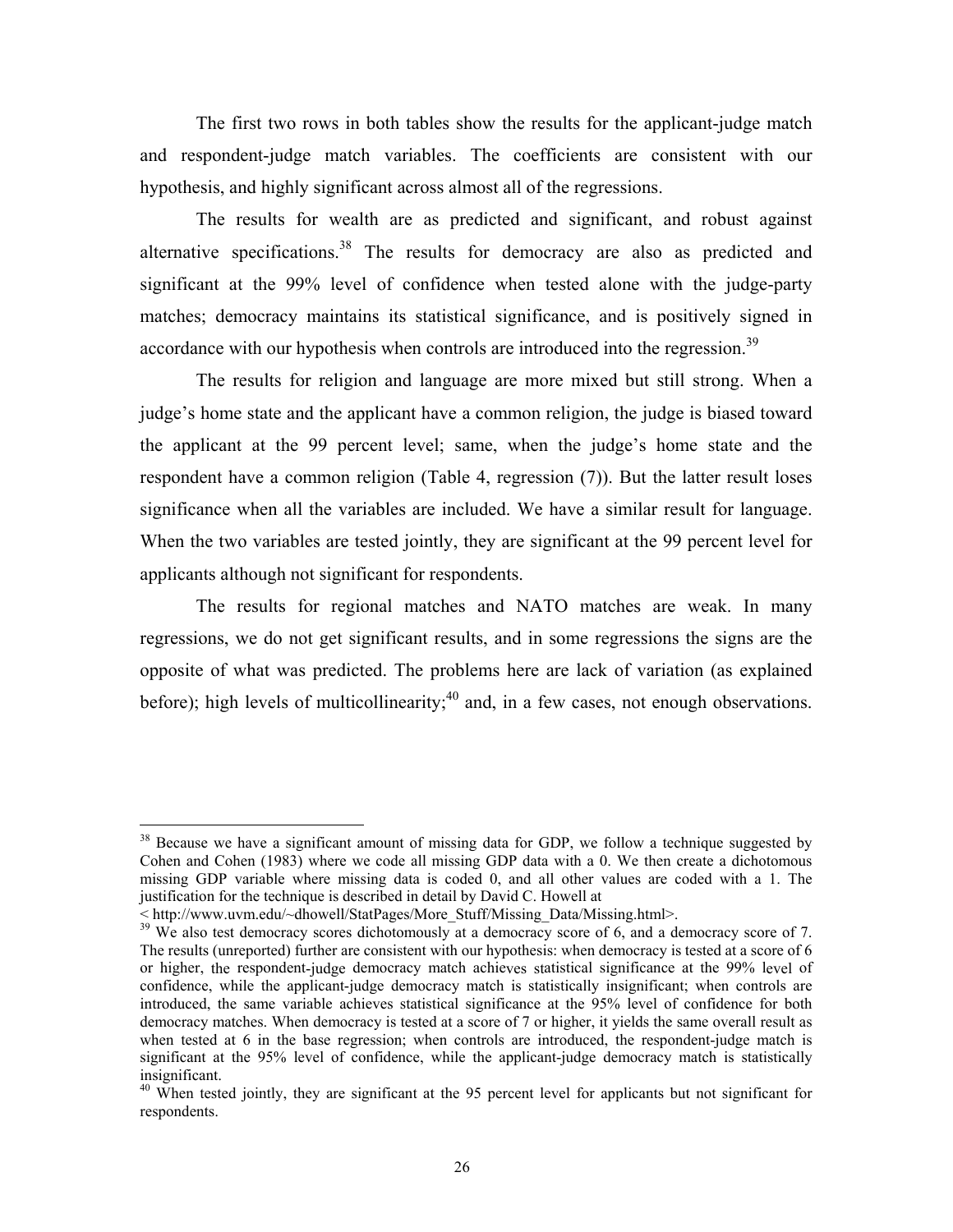We think the safest conclusion is that we cannot reject the null hypothesis that judges are not biased by NATO and regional matches.<sup>[41](#page-27-0)</sup>

There are a number of other possible control variables that one might want to use. (1) Col d War: perhaps judges were more biased during the Cold War when the world was others (like use of force), and judges are less biased in the former types of cases. (4) Judge c ountry: perhaps judges from certain countries (for example, liberal democracies) more polarized than it is today. (2) Jurisdiction: perhaps judges are less biased when the parties appear voluntarily (special agreement) than when one party is a respondent. (3) Type of case: perhaps certain types of cases like border disputes are less polarizing than are less biased than judges from other countries. (5) Applicant and respondent countries: perhaps some countries are more or less likely to be the subject of bias because they are generally considered good (Sweden) or bad (Libya) world citizens.

democracy, for wealth, and (somewhat weaker) for language and religion—are robust. The controls themselves do not appear to be important.<sup>[43](#page-27-2)</sup> We tested all these possibilities and will not burden the reader with our results. $42$ It is sufficient to say that our main results—for applicant and respondent match, for

What do these numbers mean? Are the biases we identify trivial or important?

As we have seen, a judge whose home state does not share a relevant characteristic with either the applicant or respondent votes in favor of the applicant with a

<span id="page-27-0"></span><sup>&</sup>lt;sup>41</sup>Another possible measure of strategic alignment is trade: it is possible that a judge from a state with good trading relations with a party would be more likely to vote for that party. We tried to test this hypothesis using data on trade flows, but because the data are relatively recent (post-1962) and partial (excluding many states), we don't have much confidence in regressions. Simple correlations suggest a positive state and the applicant; a negative relationship between the probability of voting for the applicant and the sum of exports and imports between the judge's state and the respondent; and a positive relationship relationship between a vote for the applicant and variables that measure the relative strength of the trading relationship between the judge's state and the applicant. There is a positive relationship, for example, between the probability of voting for the applicant and the sum of exports and imports between the judge's between the probability of voting for the applicant and the ratio of exports and imports with applicant over exports and imports with respondent (both weighted for judge's state's GDP and not). Most of these relationships are significant at the 10 percent level but not all of them are.

<span id="page-27-1"></span><sup>&</sup>lt;sup>42</sup> Available from authors. We did not use case or judge fixed effects because of data limitations. We also reran the regressions after dropping all cases involving interveners, multiple applicants, and multiple respondents; doing this changes our results only trivially. 43 Except that the results are somewhat stronger for the Cold War. But there are not enough post-Cold War

<span id="page-27-2"></span>that post-Cold War voting in the General Assembly shows an East-West cleavage similar to that which cases for us to determine whether bias has significantly weakened since then. As Voeten (2000, 213) found prevailed during the Cold War, we should be cautious about assuming that the ICJ voting would be different.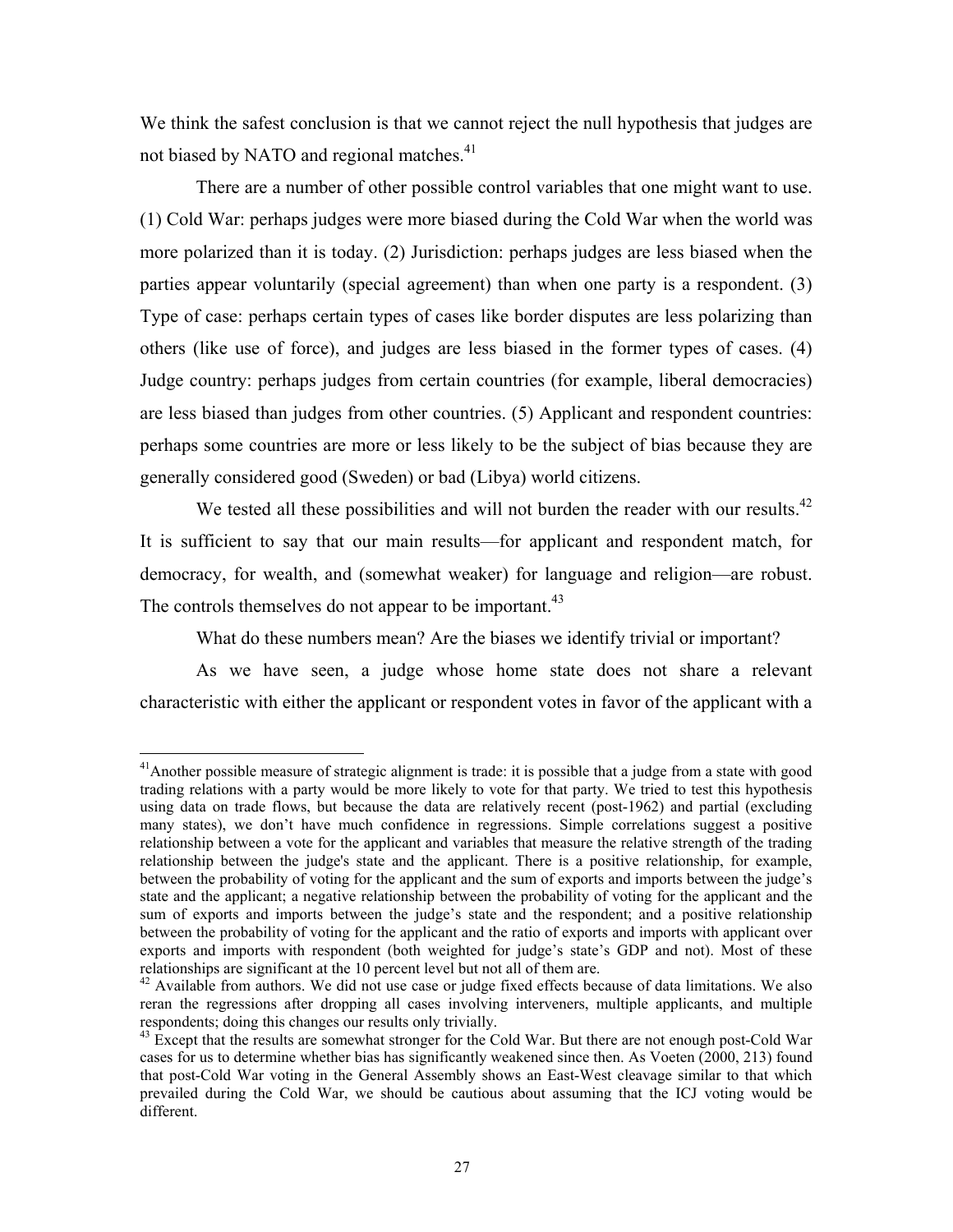probability of around 0.5. Holding all of the other independent variables at their means, the probability of a judge voting in favor of the applicant increases by 27 percentage points w hen the judge and applicant are from the same country; when the judge's country judge voting in favor of the applicant increases by 24 percentage points when the judge's home s tate's language is the same as the applicant, compared to the case of no match. But matches the respondent's country, the likelihood of his voting for the applicant decreases by the about same amount. As the democracy variable increases from its minimum to its maximum, the likelihood of a judge favoring the applicant increases by 25 percentage points. As it increases one standard deviation around the median, the likelihood of favoring the applicant increases by 7 percentage points. As the GDP per capita variable increases from its minimum to its maximum, the probability that the judge favors the applicant increases by 32 percentage points. As it increases one standard deviation around the median, the likelihood increases by 5 percentage points. The probability of a the probability is virtually unchanged when the language match is with the respondent.

countries, and in favor of countries that match the economic, political, and (somewhat more weakly) cultural attributes of their own. As for regional and military groupings whethe r economic or strategic—we are hampered by multicollinearity and lack of The bottom line on the regressions is clear. Judges are biased in favor of their own variation.<sup>[44](#page-28-0)</sup>

#### **IV. Conclusion**

 $\overline{a}$ 

The data suggest that national bias has an important influence on the decisionmaking of the ICJ. Judges vote for their home states about 90 percent of the time. When their home states are not involved, judges vote for states that are similar to their home states—along the dimensions of wealth, culture, and political regime. Judges also may favor the strategic partners of their home states, but here the evidence is weaker because of multicollinearity; if they do, the magnitude of the bias is probably low.

All that we have shown is that the judges, on the margin, don't vote impartially in the We have not shown in a straightforward way that judges are consciously biased.

<span id="page-28-0"></span><sup>&</sup>lt;sup>44</sup> As an additional test of our results, we did an in-sample prediction on our probit regression that included every variable. We found that our regression coefficients accurately predicted case outcomes 69 percent of the time.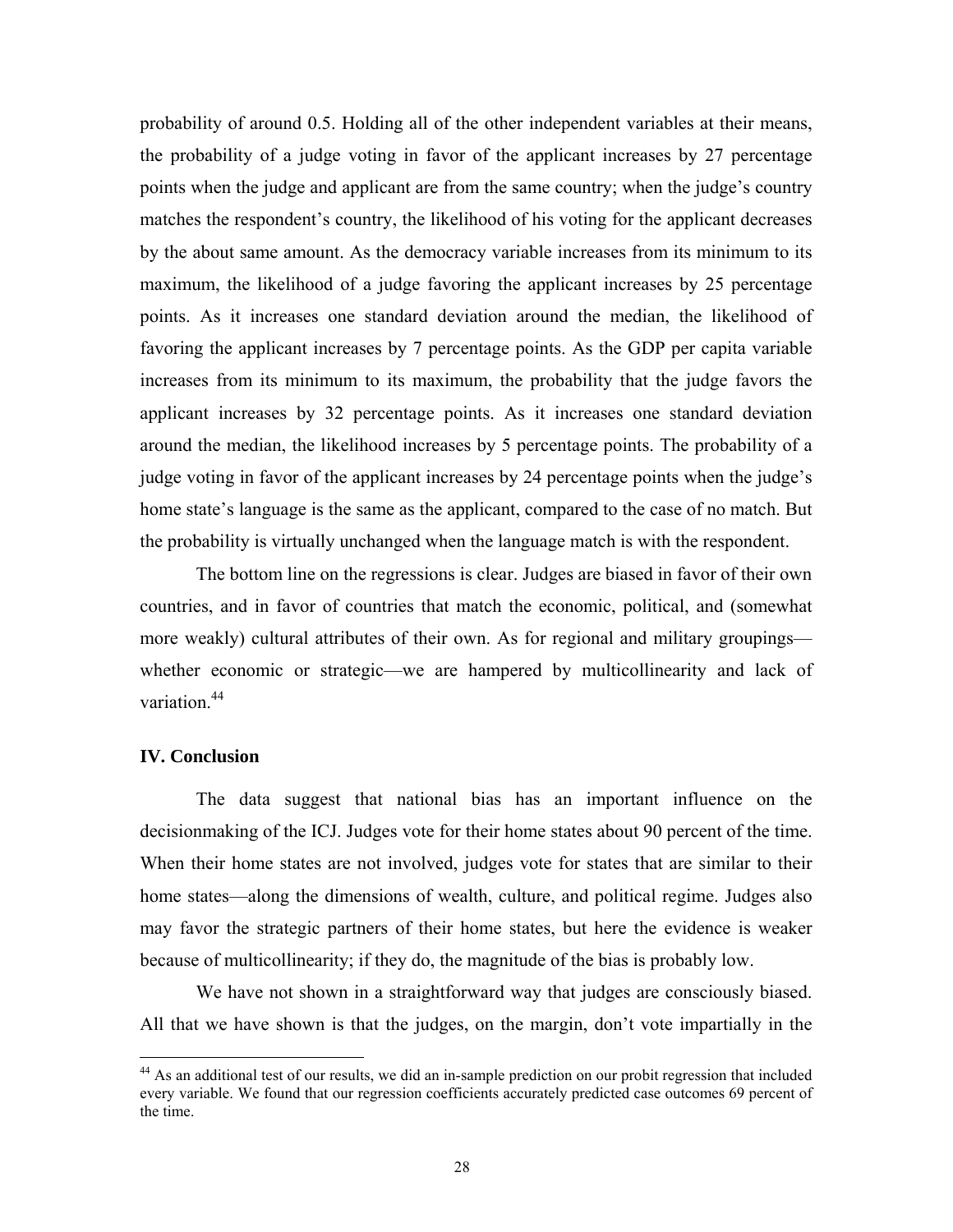manner prescribed by the null hypothesis. The motivation for their vote may be psychological or cultural; the judges do not necessarily consciously choose to favor a state that is strategically aligned with the judges' own state.

The evidence also does not prove that the ICJ is dysfunctional, though it gives one pause. For one thing, judges may vote dispassionately when the applicant and respondent are both very similar to their own state; they may also vote dispassionately when the applicant and respondent are both very different from their own state. In these cases, there is no reason for the judges to be biased, although they may be outvoted by judges who are biased. How often such cases arise is hard to say.

In addition, even biased judges may sometimes swallow their biases and vote in an unbiased manner. Judges who vote 90 percent in favor of their home state vote 10 percent against their home state, and so in this small fraction of cases they may be voting sincerely. It is also possible that they are voting strategically, of course—they may vote against their own state on occasion in order to help maintain the appearance of imparti ality. But the possibility of sincere voting in some cases cannot be dismissed on the basis of our data set.

60 percent level. $45$  It may be that states are aware that the ICJ judges are sometimes but not always biased, and that the states are more likely to use the Court and comply with judgments when they believe that the judgments are not biased. When a state's own judge votes a gainst his home state, or when judges from a given bloc vote against a party from Whether this level of bias matters depends on what the ICJ is supposed to accomplish. According to one study, compliance with ICJ judgments hovers around the that bloc, it may take the judgment more seriously than otherwise, and be more inclined to comply with it. If so, the ICJ may play a useful role, albeit under narrow conditions and for limited purposes.

thought that judges should not be allowed to hear cases involving their home states, precise ly because they feared that such judges could not decide the cases impartially; for The founders of the ICJ did anticipate the problem of judicial bias. Some people the same reason, the ad hoc system was anathema. Our evidence vindicates the premise

<u>.</u>

<span id="page-29-0"></span><sup>&</sup>lt;sup>45</sup> But for doubts, see Posner (2004).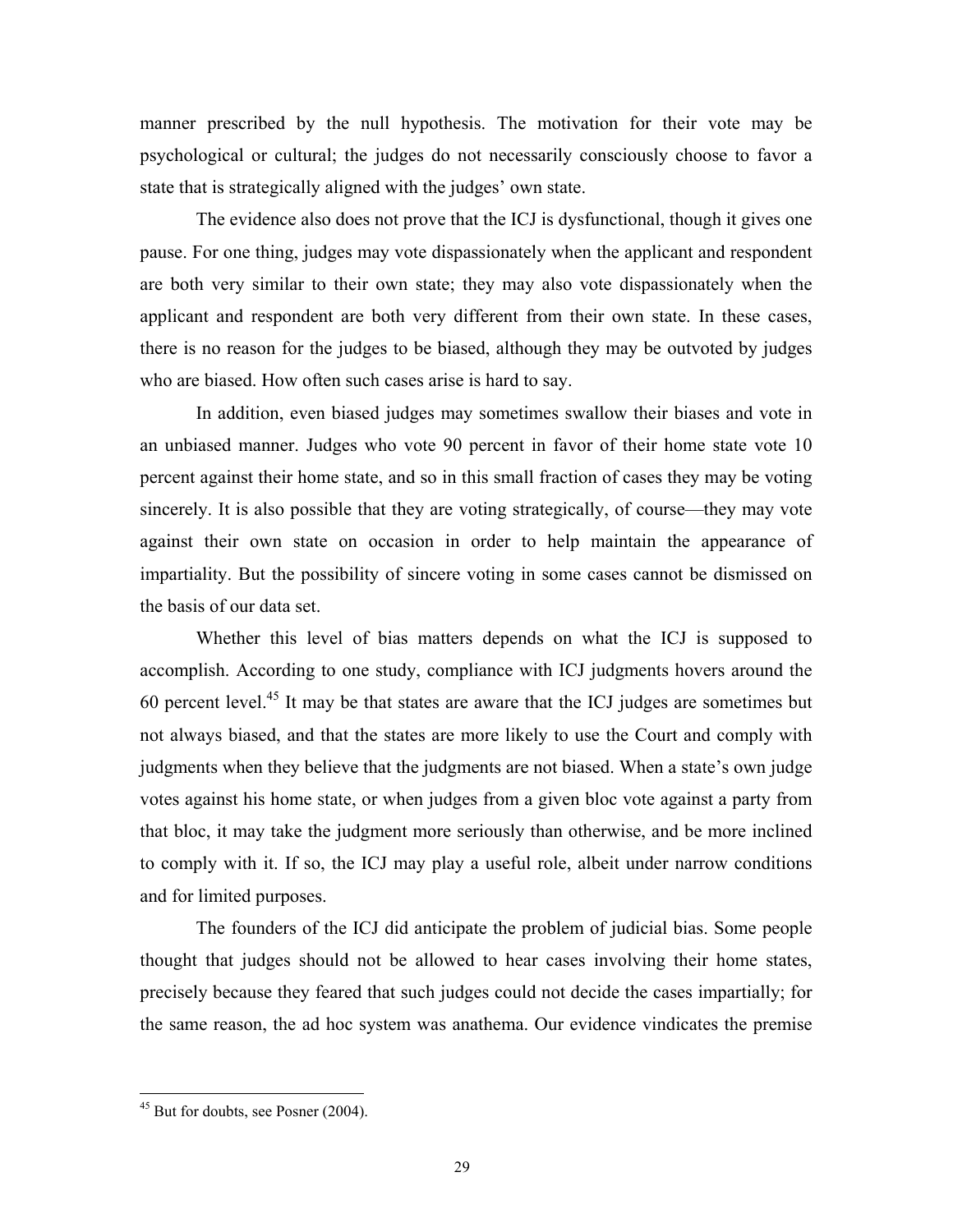of these critics but not their remedy. For our evidence suggests that even nonparty judges would be influenced by legally irrelevant factors.

The designers themselves appeared to think that party judges would ensure that each state would get a fair hearing during deliberations. It is certainly possible that judges could not be made to understand the claims of a state whose perspective they do not share, unless one of their number was a national or representative of that state. Our evidence does not reveal whether the cases were decided more impartially than they would have been if party judges had been prohibited.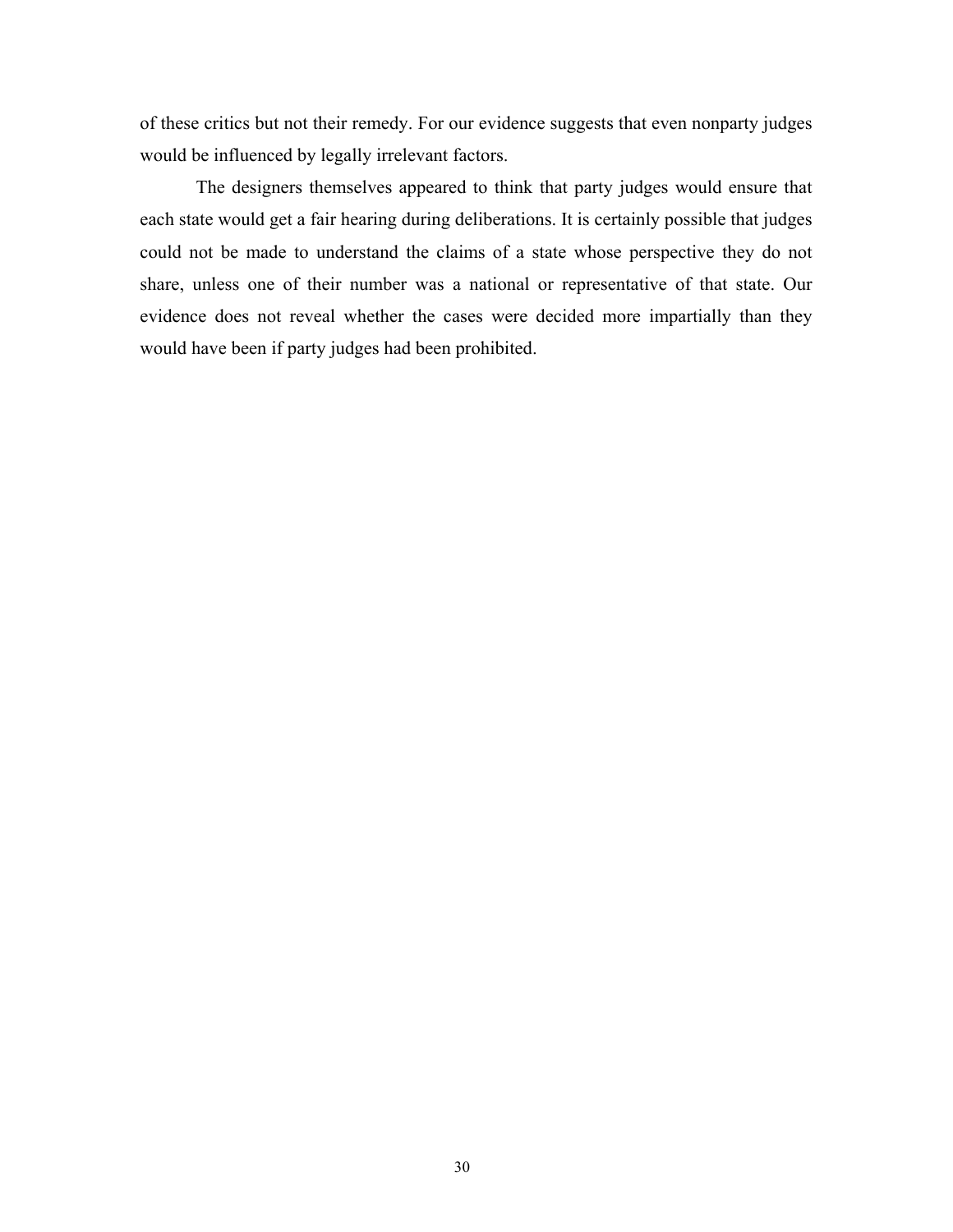#### **Appendix: Variable Definitions and Sources**

Our data set consists of all cases for which there was an opinion on a preliminary objectio n, the merits, or a similarly substantive issue, from the beginning of the ICJ's particular judge in a particular case, in which case the observation was dropped. operations in 1946, through March 1, 2004. For each case, we determine the vote of each judge on each issue; whether the judge ultimately sided with one party or the other; and whether the judge was a part of the majority, concurrence, or dissent. Records improve over time; in a few earlier cases, we could not always answer these questions for a

Some cases involved multiple proceedings with separate votes (for example, on a preliminary objection and then on the merits). In the reported regressions, we generally used the latest proceeding unless it seemed minor (like an interpretive case); but we reran our regressions using all the proceedings, and the results differ only trivially.

Table A1 contains our main variables with coding and sources.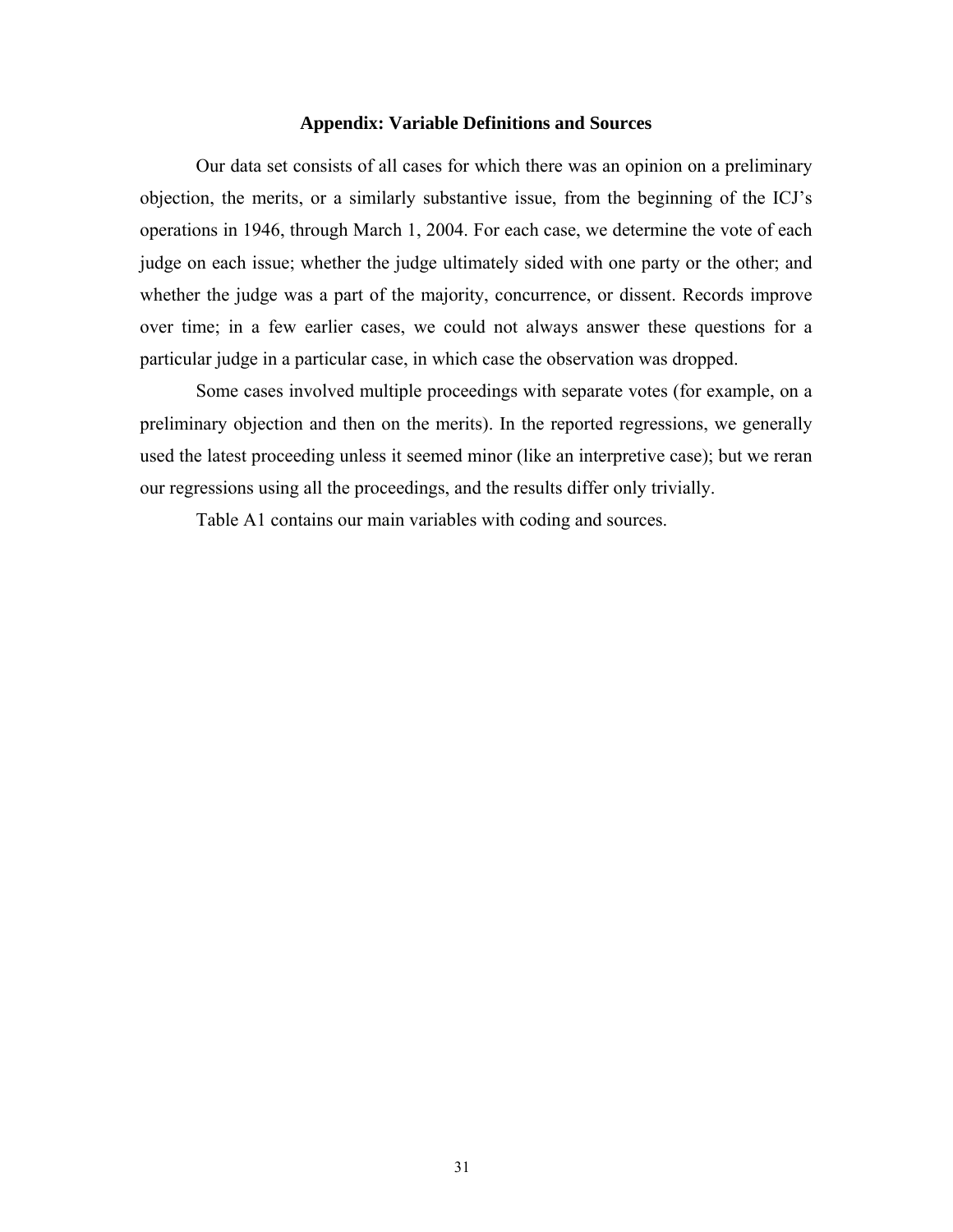| <b>Variables</b>     | <b>Coding and Sources</b>                                                                                                                                                                                                                                                                                                                                                                                                    |  |  |  |  |  |
|----------------------|------------------------------------------------------------------------------------------------------------------------------------------------------------------------------------------------------------------------------------------------------------------------------------------------------------------------------------------------------------------------------------------------------------------------------|--|--|--|--|--|
| pwin                 | The dependent variable. Equal to 1 if the judge rules in favor of the applicant; equal to 0<br>if otherwise.                                                                                                                                                                                                                                                                                                                 |  |  |  |  |  |
| applicant            | Equal to 1 if the applicant's country and judge's country match; equal to 0 if otherwise.                                                                                                                                                                                                                                                                                                                                    |  |  |  |  |  |
| respondent           | Equal to 1 if the respondent's country and judge's country match; equal to 0 if<br>otherwise.                                                                                                                                                                                                                                                                                                                                |  |  |  |  |  |
| app-region           | Equal to 1 if the region of the applicant's country and the judge's country are the same.<br>Equal to 0 if otherwise. Regions are defined by individual continents.                                                                                                                                                                                                                                                          |  |  |  |  |  |
| res-region           | Equal to 1 if the region of the respondent's country and the judge's country are the<br>same. Equal to 0 if otherwise. Regions are defined by individual continents.                                                                                                                                                                                                                                                         |  |  |  |  |  |
| inter-region         | App-region multiplied by res-region.                                                                                                                                                                                                                                                                                                                                                                                         |  |  |  |  |  |
| app-nato             | Equal to 1 if the respondent's country and the judge's country are both members of<br>NATO; equal to 0 if otherwise.                                                                                                                                                                                                                                                                                                         |  |  |  |  |  |
| res-nato             | Equal to 1 if the respondent's country and the judge's country are both members of<br>NATO; equal to 0 if otherwise.                                                                                                                                                                                                                                                                                                         |  |  |  |  |  |
| inter-nato           | app-nato multiplied by res-nato                                                                                                                                                                                                                                                                                                                                                                                              |  |  |  |  |  |
| app-language         | Equal to 1 if applicant and judge's state have same majority language; equal to 0<br>otherwise.                                                                                                                                                                                                                                                                                                                              |  |  |  |  |  |
| res-language         | Equal to 1 if respondent and judge's state have same majority language; equal to 0<br>otherwise.                                                                                                                                                                                                                                                                                                                             |  |  |  |  |  |
| inter-language       | App-language multiplied by res-language                                                                                                                                                                                                                                                                                                                                                                                      |  |  |  |  |  |
| app-religion         | Equal to 1 if applicant and judge's state have same majority religion; equal to 0<br>otherwise.                                                                                                                                                                                                                                                                                                                              |  |  |  |  |  |
| res-religion         | Equal to 1 if respondent and judge's state have same majority religion; equal to 0<br>otherwise.                                                                                                                                                                                                                                                                                                                             |  |  |  |  |  |
| inter-religion       | app-religion multiplied by res-religion.                                                                                                                                                                                                                                                                                                                                                                                     |  |  |  |  |  |
| democracy            | Absolute value of the difference between the judge's state's democracy score and the<br>applicant's democracy score minus the difference between the judge's state's<br>democracy score and the respondent's democracy score. Democracy scores are from<br>Polity IV.                                                                                                                                                        |  |  |  |  |  |
| In per capita<br>gdp | Absolute value of the difference between the judge's state's logged per capita GDP and<br>the applicant state's logged per capita GDP minus the difference between the judge's<br>state's logged per capita GDP and the respondent's logged per capita GDP. Equal to 0 is<br>data is missing. Data comes from the Penn World Tables. The figures are adjusted to a<br>1996 base year and adjust for purchasing power parity. |  |  |  |  |  |
| missing gdp<br>data  | Equal to 1 if applicant, respondent, or judge country does not have missing GDP data.<br>Equal to 0 if the applicant, respondent, or judge country has missing GDP data.                                                                                                                                                                                                                                                     |  |  |  |  |  |

Table A1: Variable Coding and Sources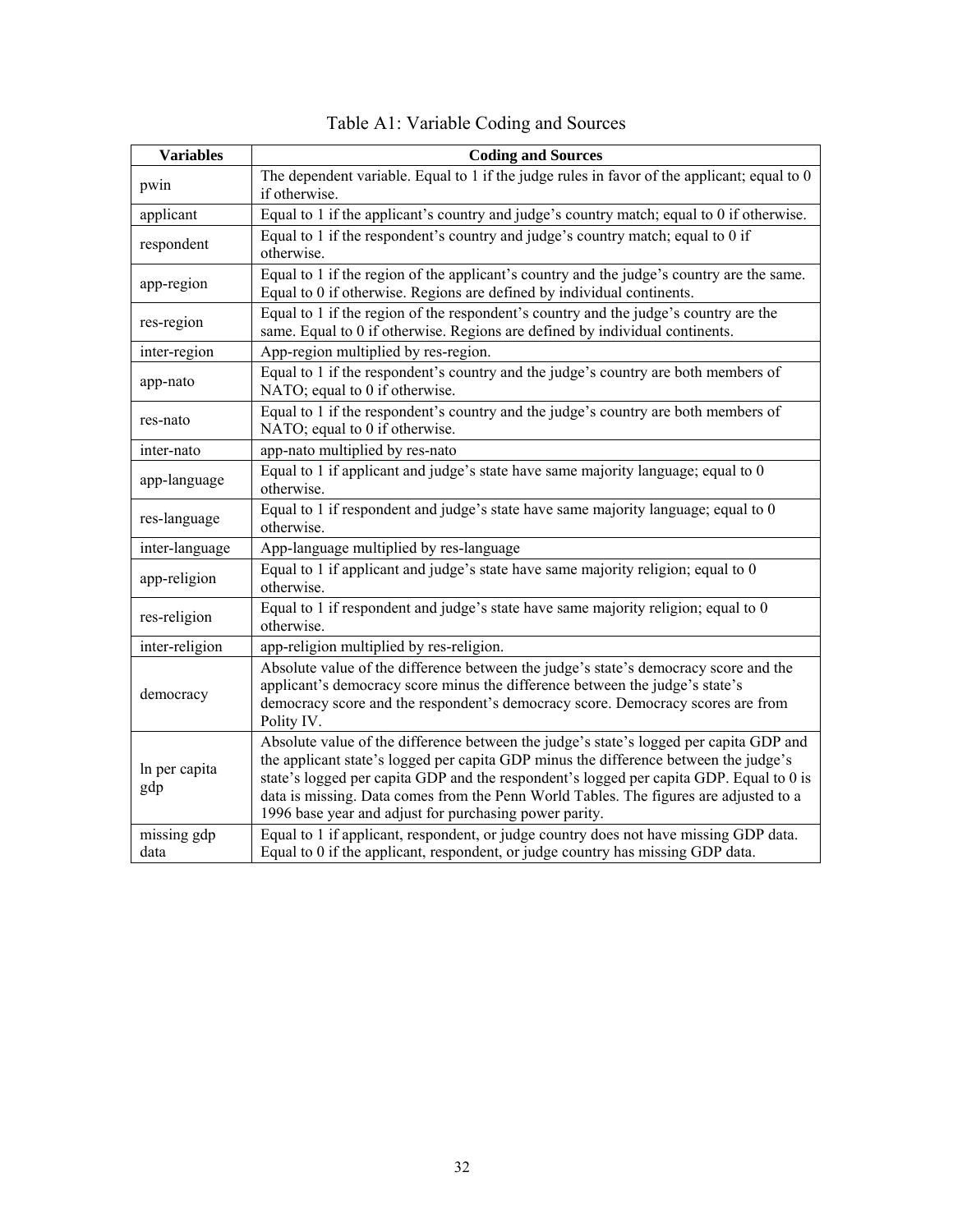| <b>Variable</b>  | <b>Observations</b> | Mean    | Std. Dev. | Min              | <b>Max</b>     |
|------------------|---------------------|---------|-----------|------------------|----------------|
| pwin             | 1437                | 0.51    | 0.50      | $\boldsymbol{0}$ |                |
| applicant        | 1560                | 0.06    | 0.23      | $\boldsymbol{0}$ |                |
| respondent       | 1560                | 0.06    | 0.23      | $\boldsymbol{0}$ |                |
| app-region       | 1560                | 0.31    | 0.46      | $\boldsymbol{0}$ | 1              |
| resp-region      | 1560                | 0.34    | 0.47      | $\boldsymbol{0}$ |                |
| iregion          | 1560                | 0.23    | 0.42      | $\mathbf{0}$     | 1              |
| In gdp per cap.  | 1560                | 0.02    | 0.56      | $-2$             | $\overline{2}$ |
| missing gdp data | 1560                | 0.49    | 0.50      | $\boldsymbol{0}$ |                |
| democracy        | 1160                | $-0.89$ | 5.35      | $-10$            | 10             |
| app-nato         | 1560                | 0.11    | 0.31      | $\boldsymbol{0}$ |                |
| resp-nato        | 1560                | 0.19    | 0.39      | $\boldsymbol{0}$ | 1              |
| inato            | 1560                | 0.07    | 0.26      | $\mathbf{0}$     |                |
| app-language     | 1560                | 0.13    | 0.33      | $\boldsymbol{0}$ |                |
| resp-language    | 1560                | 0.15    | 0.36      | $\boldsymbol{0}$ |                |
| ilang            | 1560                | 0.04    | 0.19      | $\boldsymbol{0}$ |                |
| app-religion     | 1560                | 0.26    | 0.44      | $\theta$         |                |
| resp-religion    | 1560                | 0.27    | 0.44      | $\boldsymbol{0}$ | 1              |
| ireligion        | 1560                | 0.12    | 0.33      | $\mathbf{0}$     |                |

Table A2: Summary Statistics for Variables Used in Regression Analysis

\*interaction terms are omitted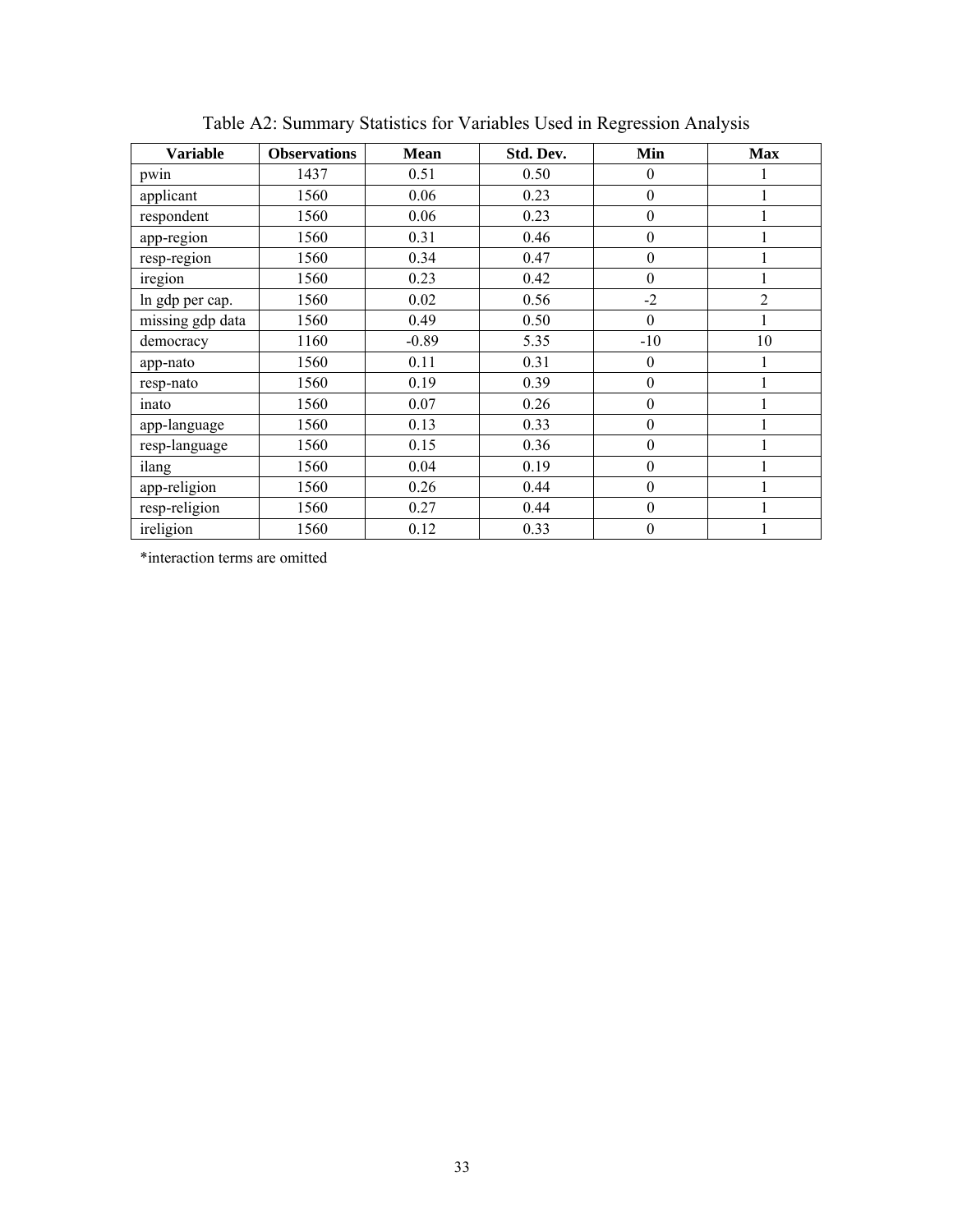## **References**

Alter, Karen J.. 1998. Who are the 'Masters of the Treaty'?: European Governments and the European Court of Justice. *International Organization*. 52: 121-147.

Beck, Nathaniel, Jonathan N. Katz, and Richard Tucker. 1998. Taking Time Seriously: Time-Series-Cross Section Analysis with a Binary Dependent Variable. American *Journal of Political Science* 42: 1260-1288.

Bergara, Mario, Barak D. Richman, and Pablo T. Spiller. 2003. Modeling Supreme Court Strategic Decision Making: The Congressional Constraint. *Legislative Studies Quarterly* 28: 247-280.

Bueno de Mesquita, Bruce, James D. Morrow, Randolph M. Siverson, and Alastair Smith. 1999. An Institutional Explanation of the Democratic Peace. American Political *Science Review* 93: 791-807.

Chayes, Abram and Antonia Handler Chayes. 1995. The New Sovereignty: Compliance  $i$  *With International Regulatory Agreements.* 

Cohen, J. and P. Cohen. 1983. Applied Multiple Regression/Correlation Analysis for the Behavioral Sciences. 2nd ed. Hillsdale, NJ: Erlbaum Press.

Epstein, Lee, and Jack Knight. 1997. *The Choices Justices Make*. Washington, DC: Congressional Quarterly Press.

Feenstra, Robert C. 2002. U.S. Import Data. http://data.econ.ucdavis.edu/international/index.html.

Franck, Thomas. 1995. *Fairness in International Law and Institutions*. New York: Oxford University Press.

Gibson, James L. and Gregory A. Caldeira. 1995. "The Legitimacy of the Court of Justice in the European Union: Models of Institutional Support." *American Political Science Review* 89: 356-376.

Ginsburg, Tom and Richard H. McAdams. 2004. Adjudicating in Anarchy: An Expressive Theory of International Dispute Resolution. *William & Mary Law Review* 45: 1229-1339.

Greene, William. 1993. *Econometric Analysis*. 2nd ed. New York: Macmillan Publishing Company.

Hausman, Jerry A. and David A. Wise. 1978. A Conditional Probit Model for Qualitative Choice: Discrete Decisions Recognizing Interdependence and Heterogeneous Preferences. *Econometrica* 46: 403-426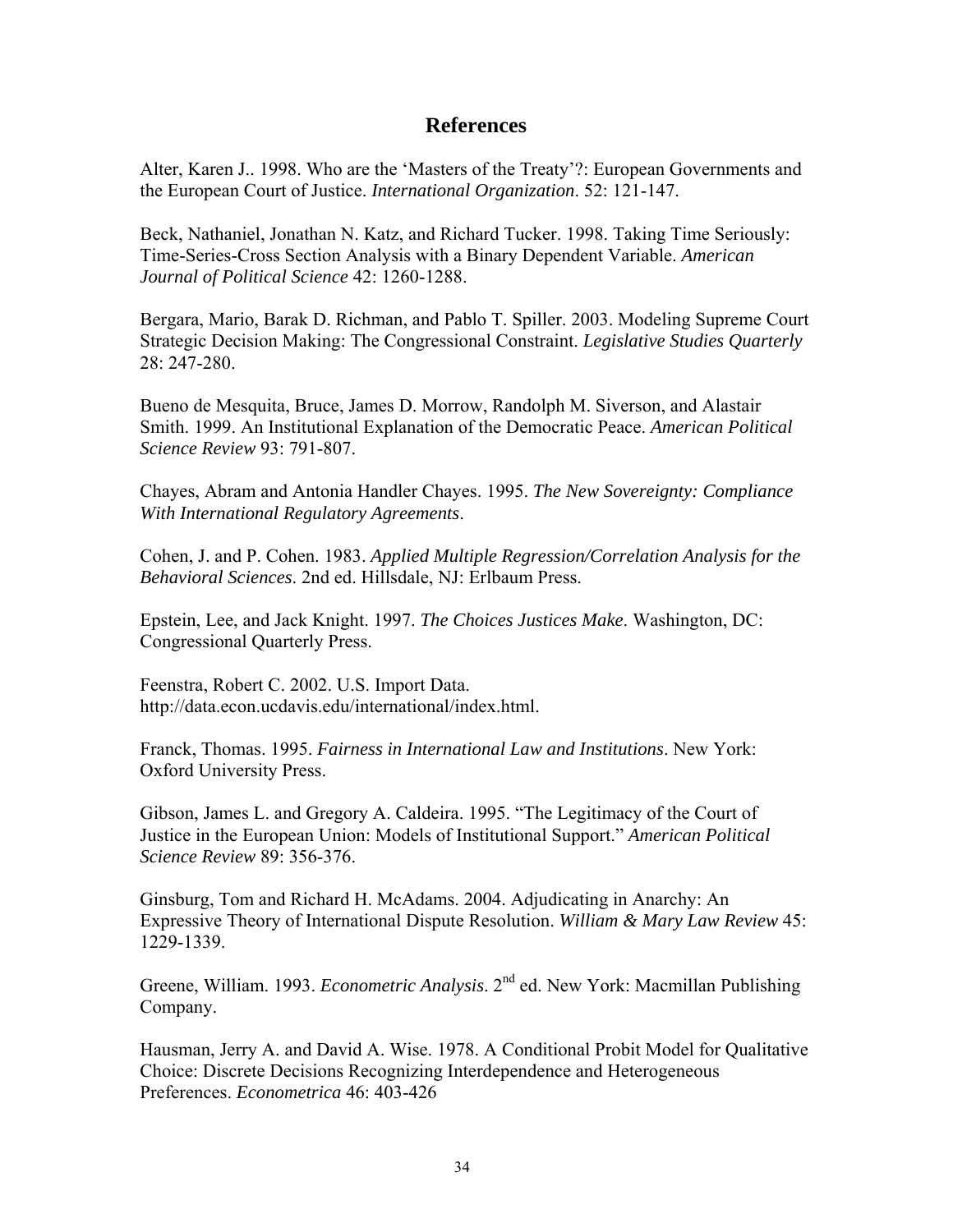Hensley, Thomas R.. 1968. National Bias and the International Court of Justice. *Midwest Journal of Political Science* 12: 568-586.

Heston, Alan, Robert Summers and Bettina Aten. 2002. Penn World Table Version 6.1. Laisney, Francois and Michael Lechter. 2002. Almost Consistent Estimation of Panel Probit Models with "Small" Fixed Effects. *ZEW Discussion Paper* 02-64. Philadelphia: Center for International Comparisons, University of Pennsylvania.

Lake, David. 1992. Powerful Pacifists: Democratic States and War. *American Political Science Review* 86: 24-37.

Lipson, Charles. 2003. *Reliable Partners: How Democracies Have Made a Separate Peace*. Princeton, NJ: Princeton University Press.

Marshall, Monty G. and Keith Jaggers. 2002. Polity IV Dataset. College Park, MD: Center for International Development and Conflict Management, University of Maryland.

McWhinney, Edward, Douglas Ross, Grigory Tunkin, Vladen Vereshchetin (eds.). 1991. *rom Coexistence to Cooperation: International Law and Organization in the Post-Cold F War Era*. Boston: Martinus Nijhoff.

Posner, Eric A. 2004. The Politics of the International Court of Justice. Unpublished m.s.

Reisman, Michael. 1995. Metamorphoses: Judge Shigeru Oda and the International Court of Justice, *The Canadian Yearbook of International Law* 185.

*Figures*. Religion Statistics by Country. 2004. *World Facts and* http://www.worldfactsandfigures.com/complete\_list.php

Robertson, Raymond. 2004. International Language Data. ttp://www.macalester.edu/research/economics/PAGE/HAVEMAN/Trade.Resources/Dat h a/Gravity/language.txt

Robinson, Davis R.. 2003. The Role of Politics in the Election and the Work of Judges of the International Court of Justice. Proceedings of the American Society of International *Law*.

Rosenne, Shabtai. 1995. The World Court: What It Is and How It Works. Boston: Martinus Nijhoff.

Samore, William. 1956. National Origins v. Impartial Decisions: A Study of World Court Holding. *Chicago-Kent Law Review* 34: 193-221.

9. More Pacific? *World Politics* 44: 235-26 Schweller, Randall. 1992. Domestic Structure and Preventive War: Are Democracies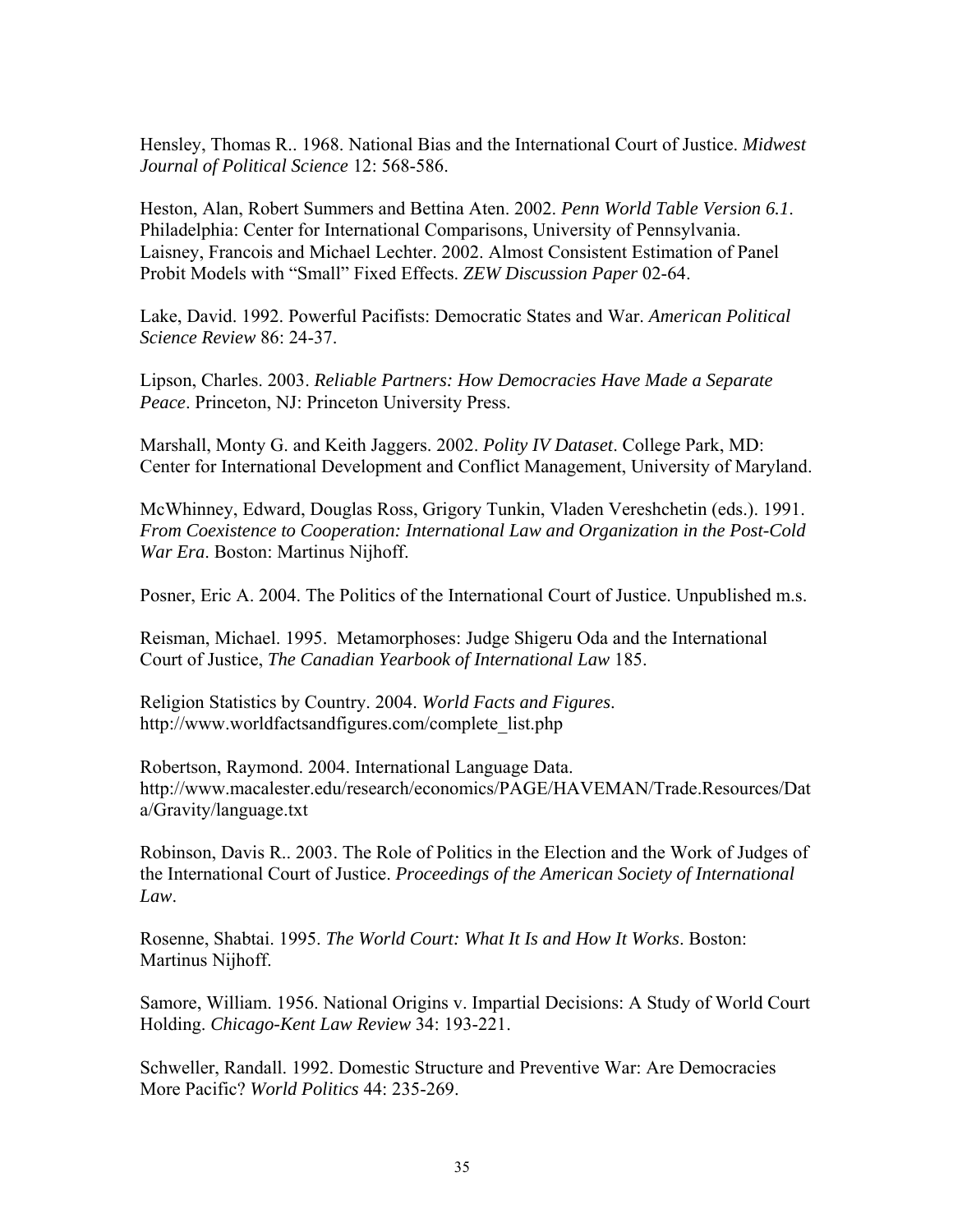Segal, Jeffrey A. and Harold J. Spaeth. 1993. *The Supreme Court and the Attitudinal Model*. New York: Cambridge University Press.

Suh, Il Ro. 1969. Voting Behavior of National Judges in International Courts. *American Journal of International Law* 63: 224-236.

Voeten, Erik. 2000. Clashes in the Assembly. *International Organization* 54: 185-215.

*International Court of Justice at a Crossroads*, edited by Inquiry. pp. 123-154 in *The* Lori F. Damrosch. Dobbs Ferry, NY: Transnational Publishers, Inc. Weiss, Edith Brown. 1987. Judicial Independence and Impartiality: A Preliminary

Wooldridge, Jeffrey M. 2003. *Econometric Analysis of Cross-Section and Panel Data*. Cambridge, MA: MIT Press.

Readers with comments should address them to:

1111 East 60th Street Eric A. Posner University of Chicago Law School Chicago, IL 60637 eposner@uchicago.edu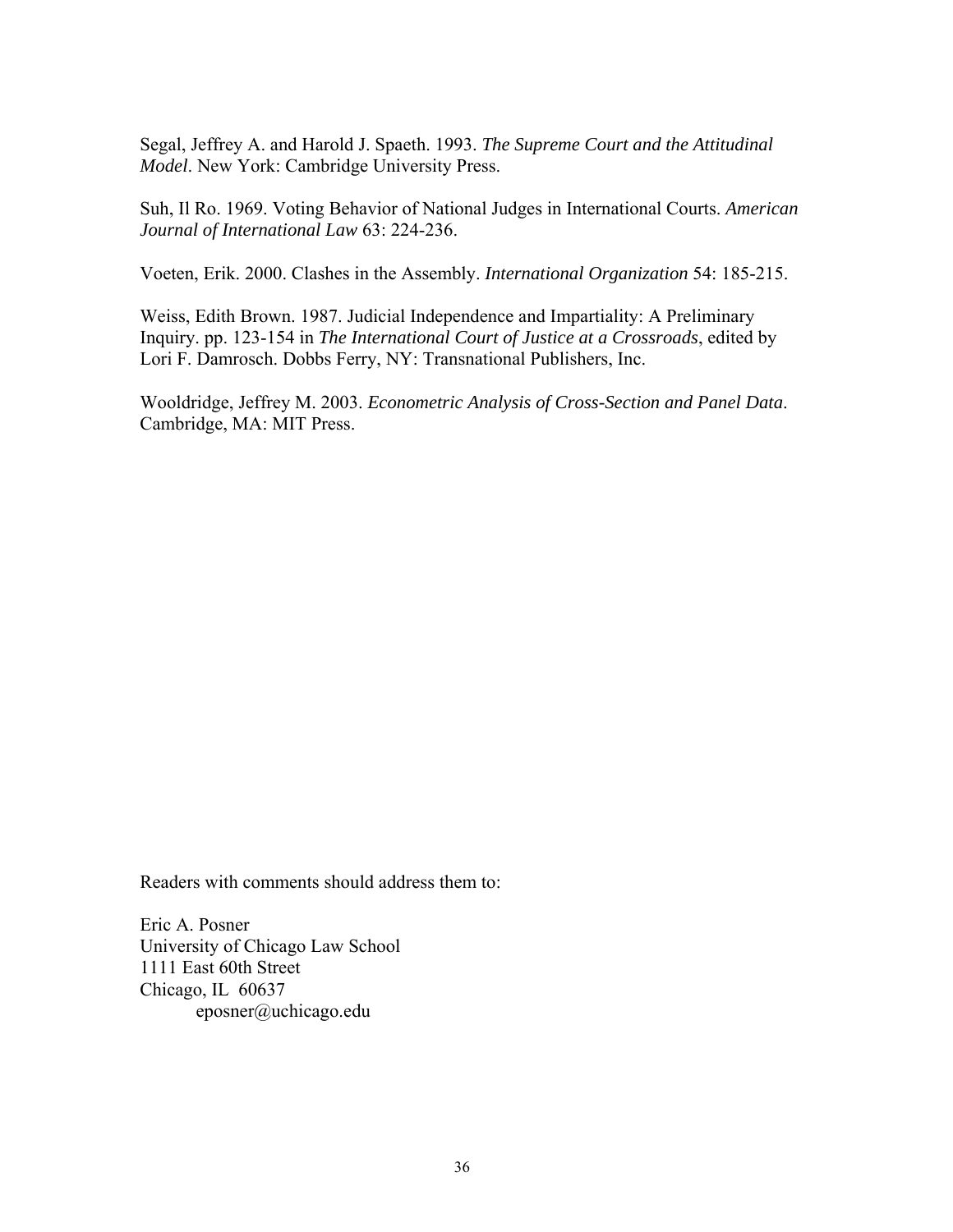### Chicago Working Papers in Law and Economics (Second Series)

- William M. Landes, Copyright Protection of Letters, Diaries and Other Unpublished Works: An 1. Economic Approach (July 1991)
- 2. Richard A. Epstein, The Path to *The T. J. Hooper*: The Theory and History of Custom in the Law of Tort (August 1991)
- 3. Cass R. Sunstein, On Property and Constitutionalism (September 1991)
- 4. Richard A. Posner, Blackmail, Privacy, and Freedom of Contract (February 1992)
- 5. Randal C. Picker, Security Interests, Misbehavior, and Common Pools (February 1992)
- 6. Tomas J. Philipson & Richard A. Posner, Optimal Regulation of AIDS (April 1992)
- 7. Douglas G. Baird, Revisiting Auctions in Chapter 11 (April 1992)
- 8. William M. Landes, Sequential versus Unitary Trials: An Economic Analysis (July 1992)
- William M. Landes & Richard A. Posner, The Influence of Economics on Law: A Quantitative Study 9. (August 1992)
- 10. Alan O. Sykes, The Welfare Economics of Immigration Law: A Theoretical Survey With An Analysis of U.S. Policy (September 1992)
- . Douglas G. Baird, 1992 Katz Lecture: Reconstructing Contracts (November 1992) 1 1
- 2. Gary S. Becker, The Economic Way of Looking at Life (January 1993)  $12<sub>1</sub>$
- 3. J. Mark Ramseyer, Credibly Committing to Efficiency Wages: Cotton Spinning Cartels in Imperial Japan (March 1993) 13.
- 4. Cass R. Sunstein, Endogenous Preferences, Environmental Law (April 1993)  $14.$
- 5. Richard A. Posner, What Do Judges and Justices Maximize? (The Same Thing Everyone Else Does) (April 1993) 15.
- Lucian Arye Bebchuk and Randal C. Picker, Bankruptcy Rules, Managerial Entrenchment, and Firm-Specific Human Capital (August 1993) 16.
- 7. J. Mark Ramseyer, Explicit Reasons for Implicit Contracts: The Legal Logic to the Japanese Main Bank System (August 1993)  $17.$
- 8. William M. Landes and Richard A. Posner, The Economics of Anticipatory Adjudication (September 1993) 18.
- 9. Kenneth W. Dam, The Economic Underpinnings of Patent Law (September 1993) 19.
- 0. Alan O. Sykes, An Introduction to Regression Analysis (October 1993)  $20.$
- 1. Richard A. Epstein, The Ubiquity of the Benefit Principle (March 1994) 21.
- 2. Randal C. Picker, An Introduction to Game Theory and the Law (June 1994)  $22.$
- 3. William M. Landes, Counterclaims: An Economic Analysis (June 1994) 23.
- 4. J. Mark Ramseyer, The Market for Children: Evidence from Early Modern Japan (August 1994) 24.
- 5. Robert H. Gertner and Geoffrey P. Miller, Settlement Escrows (August 1994)  $25.$
- 6. Kenneth W. Dam, Some Economic Considerations in the Intellectual Property Protection of Software (August 1994)  $26.$
- 27. Cass R. Sunstein, Rules and Rulelessness, (October 1994)
- 28. David Friedman, More Justice for Less Money: A Step Beyond *Cimino* (December 1994)
- . Daniel Shaviro, Budget Deficits and the Intergenerational Distribution of Lifetime Consumption (January 1995) 29
- 30. Douglas G. Baird, The Law and Economics of Contract Damages (February 1995)
- 31. Daniel Kessler, Thomas Meites, and Geoffrey P. Miller, Explaining Deviations from the Fifty Percent Rule: A Multimodal Approach to the Selection of Cases for Litigation (March 1995)
- 32. Geoffrey P. Miller, Das Kapital: Solvency Regulation of the American Business Enterprise (April 1995)
- 33. Richard Craswell, Freedom of Contract (August 1995)
- 4. J. Mark Ramseyer, Public Choice (November 1995) 34.
- 5. Kenneth W. Dam, Intellectual Property in an Age of Software and Biotechnology (November 1995) 35.
- 36. Cass R. Sunstein, Social Norms and Social Roles (January 1996)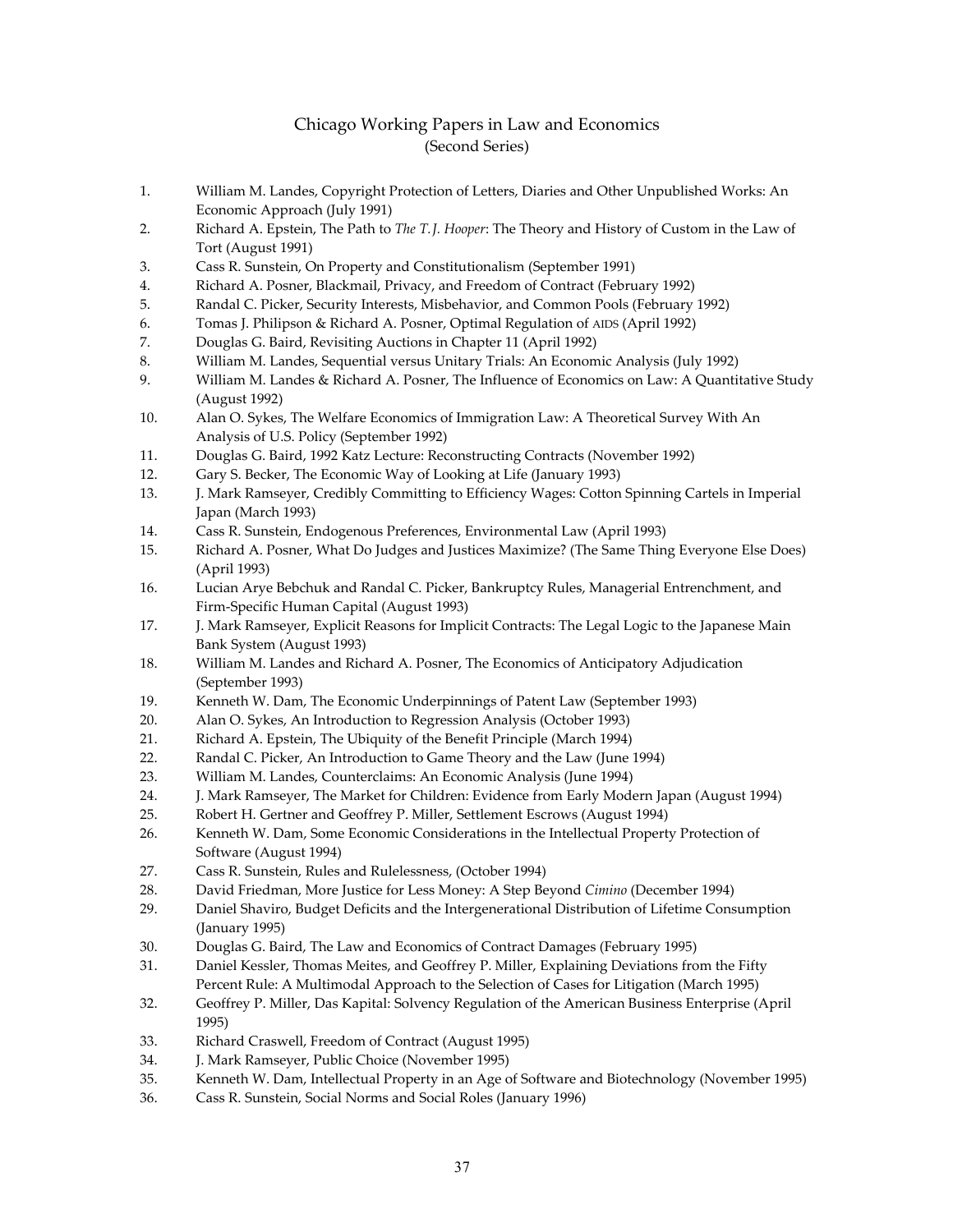- 37. J. Mark Ramseyer and Eric B. Rasmusen, Judicial Independence in Civil Law Regimes: Econometrics from Japan (January 1 996)
- 38. Richard A. Epstein, Transaction Costs and Property Rights: Or Do Good Fences Make Good Neighbors? (March 1996)
- 39. Cass R. Sunstein, The Cost-Benefit State (May 1996)
- 40. William M. Landes and Richard A. Posner, The Economics of Legal Disputes Over the Ownership of Works of Art and Other Collectibles (July 1996)
- 41. John R. Lott, Jr. and David B. Mustard, Crime, Deterrence, and Right-to-Carry Concealed Handguns (August 1996)
- 42. Cass R. Sunstein, Health-Health Tradeoffs (September 1996)
- 43. G. Baird, The Hidden Virtues of Chapter 11: An Overview of the Law and Economics of Financially Distressed Firms (March 1997)
- 44. Richard A. Posner, Community, Wealth, and Equality (March 1997)
- 45. William M. Landes, The Art of Law and Economics: An Autobiographical Essay (March 1997)
- 46. Cass R. Sunstein, Behavioral Analysis of Law (April 1997)
- 47. John R. Lott, Jr. and Kermit Daniel, Term Limits and Electoral Competitiveness: Evidence from California's State Legislative Races (May 1997)
- 48. Randal C. Picker, Simple Games in a Complex World: A Generative Approach to the Adoption of Norms (June 1997)
- 49. Richard A. Epstein, Contracts Small and Contracts Large: Contract Law through the Lens of Laissez-Faire (August 1997)
- 50. Cass R. Sunstein, Daniel Kahneman, and David Schkade, Assessing Punitive Damages (with Notes on Cognition and Valuation in Law) (December 1997)
- 51. William M. Landes, Lawrence Lessig, and Michael E. Solimine, Judicial Influence: A Citation Analysis of Federal Courts of Appeals Judges (January 1998)
- 52. John R. Lott, Jr., A Simple Explanation for Why Campaign Expenditures are Increasing: The Government is Getting Bigger (February 1998)
- 53. Richard A. Posner, Values and Consequences: An Introduction to Economic Analysis of Law (March 1998)
- 54. Denise DiPasquale and Edward L. Glaeser, Incentives and Social Capital: Are Homeowners Better Citizens? (April 1998)
- 55. Christine Jolls, Cass R. Sunstein, and Richard Thaler, A Behavioral Approach to Law and Economics (May 1998)
- 56. John R. Lott, Jr., Does a Helping Hand Put Others At Risk?: Affirmative Action, Police Departments, and Crime (May 1998)
- 57. Cass R. Sunstein and Edna Ullmann-Margalit, Second-Order Decisions (June 1998)
- 1998) Value, and the Impact of Supreme Court and Congressional Attempts to Limit Awards (July 58. Jonathan M. Karpoff and John R. Lott, Jr., Punitive Damages: Their Determinants, Effects on Firm
- 59. Kenneth W. Dam, Self-Help in the Digital Jungle (August 1998)
- 60. John R. Lott, Jr., How Dramatically Did Women's Suffrage Change the Size and Scope of Government? (September 1998)
- 61. Kevin A. Kordana and Eric A. Posner, A Positive Theory of Chapter 11 (October 1998)
- 62. David A. Weisbach, Line Drawing, Doctrine, and Efficiency in the Tax Law (November 1998)
- 63. Jack L. Goldsmith and Eric A. Posner, A Theory of Customary International Law (November 1998)
- 64. John R. Lott, Jr., Public Schooling, Indoctrination, and Totalitarianism (December 1998)
- 65. Cass R. Sunstein, Private Broadcasters and the Public Interest: Notes Toward A "Third Way" (January 1999)
- 66. Richard A. Posner, An Economic Approach to the Law of Evidence (February 1999)
- 67. Yannis Bakos, Erik Brynjolfsson, Douglas Lichtman, Shared Information Goods (February 1999)
- 68. Kenneth W. Dam, Intellectual Property and the Academic Enterprise (February 1999)
- 69. Gertrud M. Fremling and Richard A. Posner, Status Signaling and the Law, with Particular Application to Sexual Harassment (March 1999)
- 70. Cass R. Sunstein, Must Formalism Be Defended Empirically? (March 1999)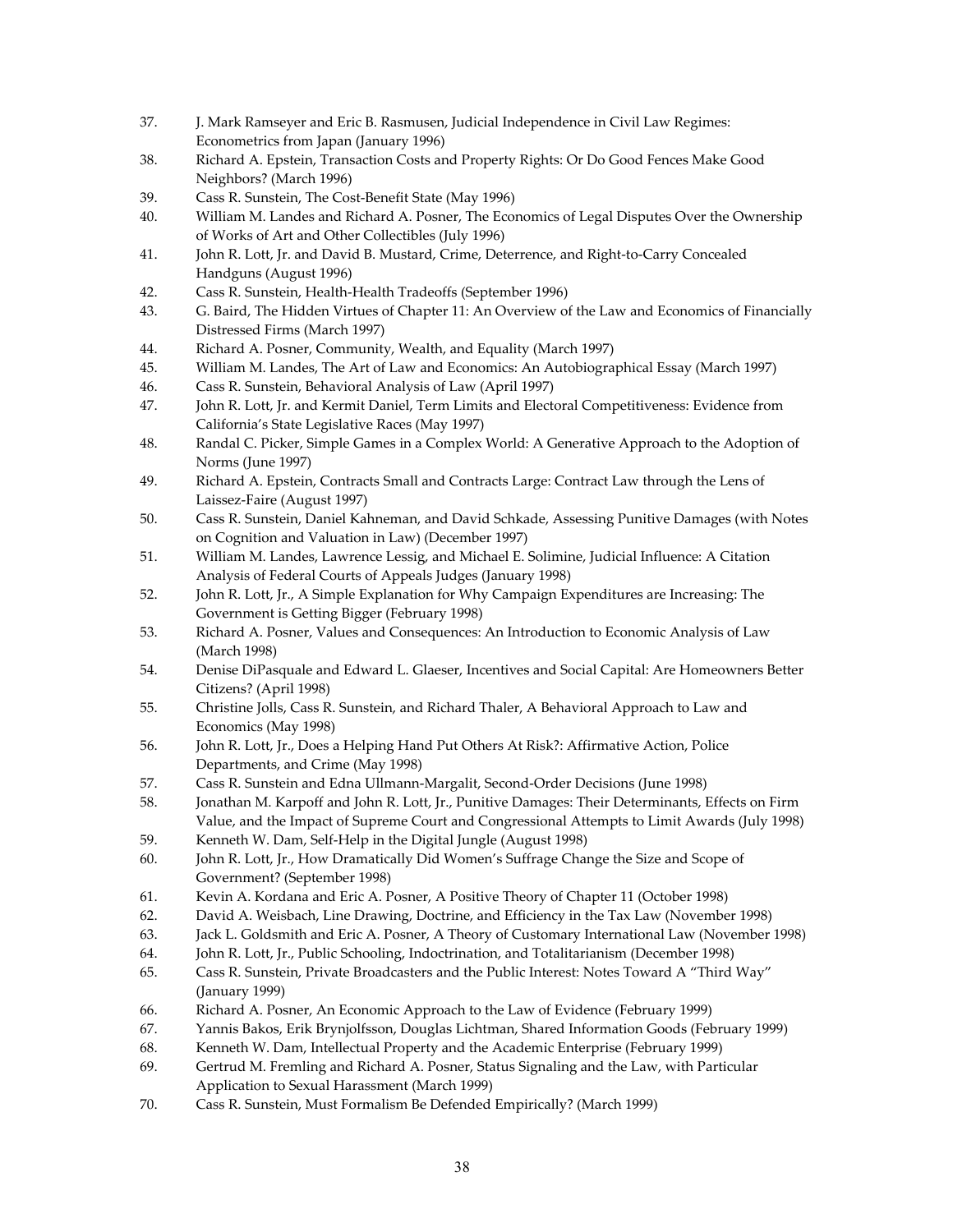- 71. Jonathan M. Karpoff, John R. Lott, Jr., and Graeme Rankine, Environmental Violations, Legal Penalties, and Reputation Costs (March 1 999)
- 72. Matthew D. Adler and Eric A. Posner, Rethinking Cost-Benefit Analysis (April 1999)
- 73. John R. Lott, Jr. and William M. Landes, Multiple Victim Public Shooting, Bombings, and Right-to-Carry Concealed Handgun Laws: Contrasting Private and Public Law Enforcement (April 1999)
- 74. Lisa Bernstein, The Questionable Empirical Basis of Article 2's Incorporation Strategy: A Preliminary Study (May 1999)
- 9) 75. Richard A. Epstein, Deconstructing Privacy: and Putting It Back Together Again (May 199
- 76. William M. Landes, Winning the Art Lottery: The Economic Returns to the Ganz Collection (May 1999)
- 77. Cass R. Sunstein, David Schkade, and Daniel Kahneman, Do People Want Optimal Deterrence? (June 1999)
- 78. Tomas J. Philipson and Richard A. Posner, The Long-Run Growth in Obesity as a Function of Technological Change (June 1999)
- 79. David A. Weisbach, Ironing Out the Flat Tax (August 1999)
- 99) 80. Eric A. Posner, A Theory of Contract Law under Conditions of Radical Judicial Error (August 19
- 81. David Schkade, Cass R. Sunstein, and Daniel Kahneman, Are Juries Less Erratic than Individuals? Deliberation, Polarization, and Punitive Damages (September 1999)
- 82. Cass R. Sunstein, Nondelegation Canons (September 1999)
- 83. Richard A. Posner, The Theory and Practice of Citations Analysis, with Special Reference to Law and Economics (September 1999)
- 84. Randal C. Picker, Regulating Network Industries: A Look at *Intel* (October 1999)
- 85. Cass R. Sunstein, Cognition and Cost-Benefit Analysis (October 1999)
- 86. Douglas G. Baird and Edward R. Morrison, Optimal Timing and Legal Decisionmaking: The Case of the Liquidation Decision in Bankruptcy (October 1999)
- 87. Gertrud M. Fremling and Richard A. Posner, Market Signaling of Personal Characteristics (November 1999)
- 88. Matthew D. Adler and Eric A. Posner, Implementing Cost-Benefit Analysis When Preferences Are Distorted (November 1999)
- 89. Richard A. Posner, Orwell versus Huxley: Economics, Technology, Privacy, and Satire (November 1999)
- 90. David A. Weisbach, Should the Tax Law Require Current Accrual of Interest on Derivative Financial Instruments? (December 1999)
- 91. Cass R. Sunstein, The Law of Group Polarization (December 1999)
- 92. Eric A. Posner, Agency Models in Law and Economics (January 2000)
- 93. Karen Eggleston, Eric A. Posner, and Richard Zeckhauser, Simplicity and Complexity in Contracts (January 2000)
- 94. Douglas G. Baird and Robert K. Rasmussen, Boyd's Legacy and Blackstone's Ghost (February 2000)
- 95. David Schkade, Cass R. Sunstein, Daniel Kahneman, Deliberating about Dollars: The Severity Shift (February 2000)
- 96. Richard A. Posner and Eric B. Rasmusen, Creating and Enforcing Norms, with Special Reference to Sanctions (March 2000)
- 97. Douglas Lichtman, Property Rights in Emerging Platform Technologies (April 2000)
- 98. Cass R. Sunstein and Edna Ullmann-Margalit, Solidarity in Consumption (May 2000)
- 99. David A. Weisbach, An Economic Analysis of Anti-Tax Avoidance Laws (May 2000, revised May 2002)
- 100. Cass R. Sunstein, Human Behavior and the Law of Work (June 2000)
- 101. William M. Landes and Richard A. Posner, Harmless Error (June 2000)
- 000) 102. Robert H. Frank and Cass R. Sunstein, Cost-Benefit Analysis and Relative Position (August 2
- 103. Eric A. Posner, Law and the Emotions (September 2000)
- 104. Cass R. Sunstein, Cost-Benefit Default Principles (October 2000)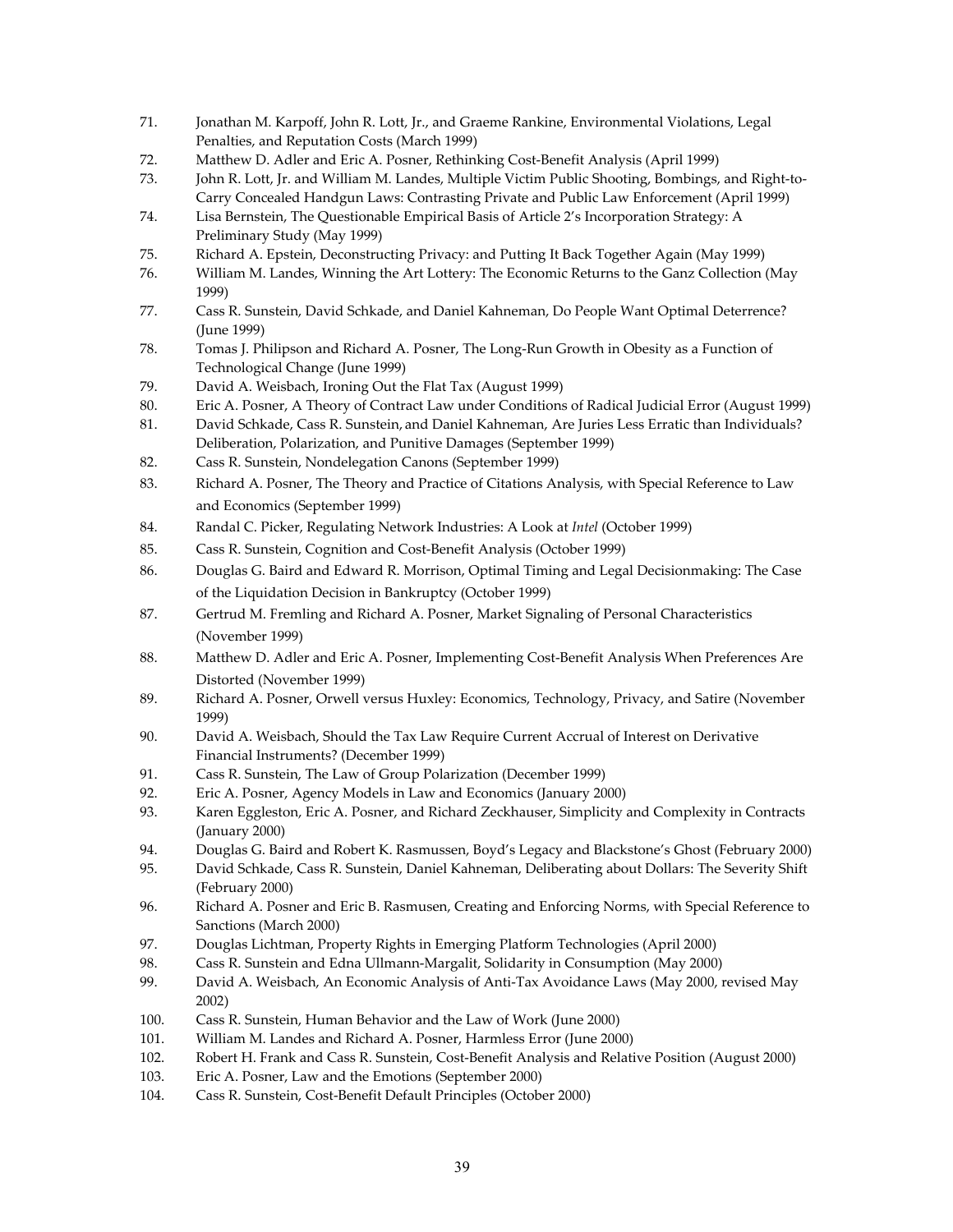- 105. Jack Goldsmith and Alan Sykes, The Dormant Commerce Clause and the Internet (November 2000)
- 106. Richard A. Posner, Antitrust in the New Economy (November 2000)
- 107. Douglas Lichtman, Scott Baker, and Kate Kraus, Strategic Disclosure in the Patent System (November 2000)
- 108. Jack L. Goldsmith and Eric A. Posner, Moral and Legal Rhetoric in International Relations: A Rational Choice Perspective (November 2000)
- 109. William Meadow and Cass R. Sunstein, Statistics, Not Experts (December 2000)
- 110. Saul Levmore, Conjunction and Aggregation (December 2000)
- 111. Saul Levmore, Puzzling Stock Options and Compensation Norms (December 2000)
- Actions and the Patient's Bill of Rights (December 2000) 112. Richard A. Epstein and Alan O. Sykes, The Assault on Managed Care: Vicarious Liability, Class
- 113. William M. Landes, Copyright, Borrowed Images and Appropriation Art: An Economic Approach (December 2000)
- 114. Cass R. Sunstein, Switching the Default Rule (January 2001)
- 115. George G. Triantis, Financial Contract Design in the World of Venture Capital (January 2001)
- 116. Jack Goldsmith, Statutory Foreign Affairs Preemption (February 2001)
- 117. Richard Hynes and Eric A. Posner, The Law and Economics of Consumer Finance (February 2001)
- 118. Cass R. Sunstein, Academic Fads and Fashions (with Special Reference to Law) (March 2001)
- 119. Eric A. Posner, Controlling Agencies with Cost-Benefit Analysis: A Positive Political Theory Perspective (April 2001)
- 120. Douglas G. Baird, Does Bogart Still Get Scale? Rights of Publicity in the Digital Age (April 2001)
- 121. Douglas G. Baird and Robert K. Rasmussen, Control Rights, Priority Rights and the Conceptual Foundations of Corporate Reorganization (April 2001)
- 122. David A. Weisbach, Ten Truths about Tax Shelters (May 2001)
- 123. William M. Landes, What Has the Visual Arts Rights Act of 1990 Accomplished? (May 2001)
- 124. Cass R. Sunstein, Social and Economic Rights? Lessons from South Africa (May 2001)
- 125. Christopher Avery, Christine Jolls, Richard A. Posner, and Alvin E. Roth, The Market for Federal  $\,$ Judicial Law Clerks (June 2001)
- 126. Douglas G. Baird and Edward R. Morrison, Bankruptcy Decision Making (June 2001)
- 127. Cass R. Sunstein, Regulating Risks after ATA (June 2001)
- 128. Cass R. Sunstein, The Laws of Fear (June 2001)
- 129. Richard A. Epstein, In and Out of Public Solution: The Hidden Perils of Property Transfer (July 2001)
- 130. Randal C. Picker, Pursuing a Remedy in *Microsoft*: The Declining Need for Centralized Coordination in a Networked World (July 2001)
- 131. Cass R. Sunstein, Daniel Kahneman, David Schkade, and Ilana Ritov, Predictably Incoherent Judgments (July 2001)
- 132. Eric A. Posner, Courts Should Not Enforce Government Contracts (August 2001)
- 133. Lisa Bernstein, Private Commercial Law in the Cotton Industry: Creating Cooperation through Rules, Norms, and Institutions (August 2001)
- 134. Richard A. Epstein, The Allocation of the Commons: Parking and Stopping on the Commons (August 2001)
- 135. Cass R. Sunstein, The Arithmetic of Arsenic (September 2001)
- 136. Eric A. Posner, Richard Hynes, and Anup Malani, The Political Economy of Property Exemption Laws (September 2001)
- 137. Eric A. Posner and George G. Triantis, Covenants Not to Compete from an Incomplete Contracts Perspective (September 2001)
- (November 2001) 138. Cass R. Sunstein, Probability Neglect: Emotions, Worst Cases, and Law
- 139. Randall S. Kroszner and Philip E. Strahan, Throwing Good Money after Bad? Board Connections and Conflicts in Bank Lending (December 2001)
- 140. Alan O. Sykes, TRIPs, Pharmaceuticals, Developing Countries, and the Doha "Solution" (February 2002)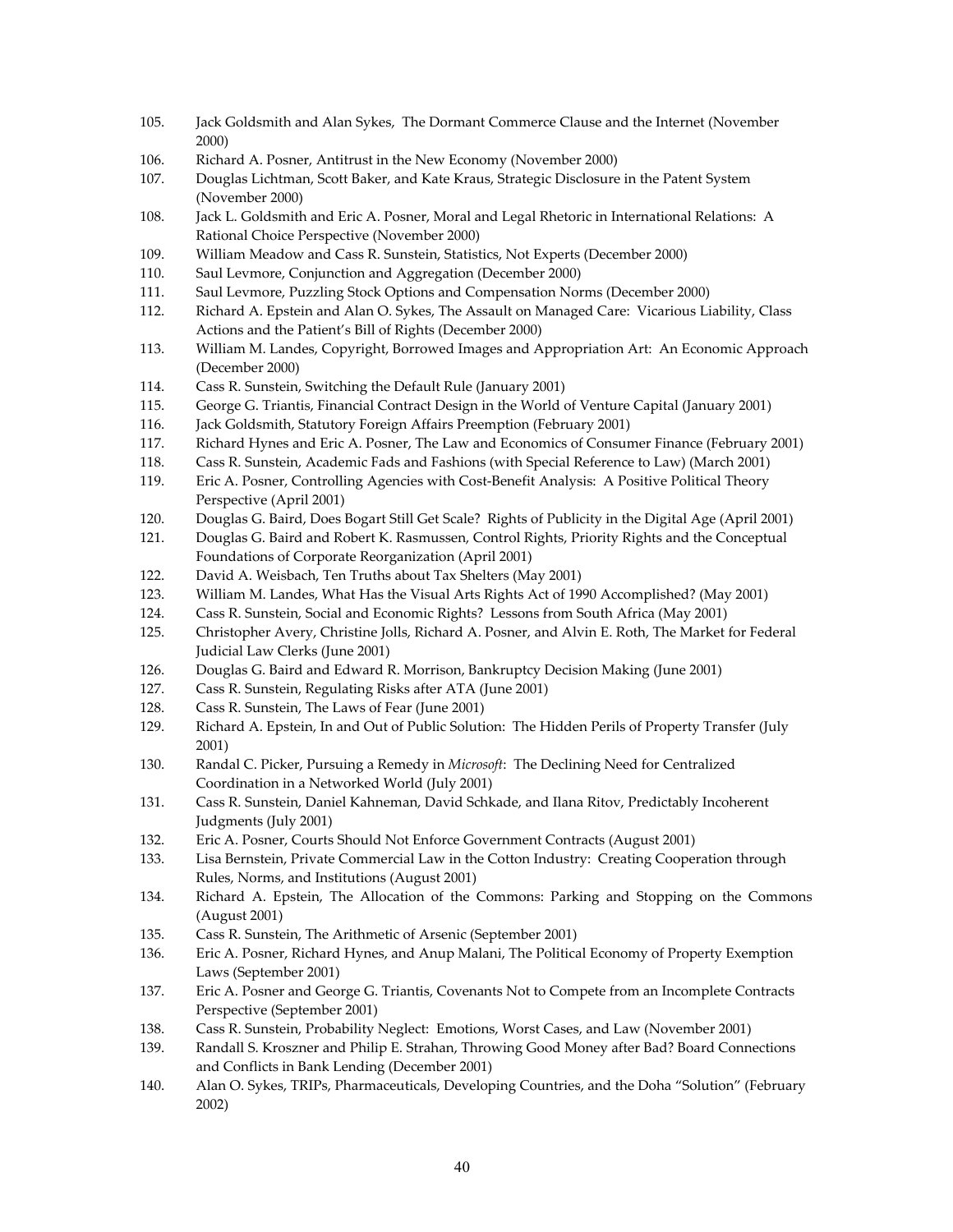- 141. Edna Ullmann-Margalit and Cass R. Sunstein, Inequality and Indignation (February 2002)
- 142. Daniel N. Shaviro and David A. Weisbach, The Fifth Circuit Gets It Wrong in *Compaq v.*  2) *Commissioner* (February 2002) (Published in *Tax Notes*, January 28, 200
- 143. Warren F. Schwartz and Alan O. Sykes, The Economic Structure of Renegotiation and Dispute Resolution in the WTO/GATT System (March 2002*, Journal of Legal Studies* 2002)
- 144. Richard A. Epstein, HIPAA on Privacy: Its Unintended and Intended Consequences (March 2002, forthcoming *Cato Journal*, summer 2002)
- *view*) 145. David A. Weisbach, Thinking Outside the Little Boxes (March 2002, *Texas Law Re*
- 146. Eric A. Posner, Economic Analysis of Contract Law after Three Decades: Success or Failure (March 2002)
- 147. Randal C. Picker, Copyright as Entry Policy: The Case of Digital Distribution (April 2002, The Antitrust Bulletin)
- 148. David A. Weisbach, Taxes and Torts in the Redistribution of Income (April 2002, Coase Lecture February 2002)
- 149. Cass R. Sunstein, Beyond the Precautionary Principle (April 2002)
- 150. Robert W. Hahn and Cass R. Sunstein, A New Executive Order for Improving Federal Regulation? Deeper and Wider Cost-Benefit Analysis (April 2002)
- 151. Douglas Lichtman, Copyright as a Rule of Evidence (May 2002, updated January 2003)
- 152. Richard A. Epstein, Steady the Course: Property Rights in Genetic Material (May 2002; revised March 2003)
- 153. Jack Goldsmith and Cass R. Sunstein, Military Tribunals and Legal Culture: What a Difference Sixty Years Makes (June 2002)
- 154. William M. Landes and Richard A. Posner, Indefinitely Renewable Copyright (July 2002)
- 155. Anne Gron and Alan O. Sykes, Terrorism and Insurance Markets: A Role for the Government as Insurer? (July 2002)
- 156. Cass R. Sunstein and Adrian Vermeule, Interpretation and Institutions (July 2002)
- 157. Cass R. Sunstein, The Rights of Animals: A Very Short Primer (August 2002)
- 2) Interpretive Theory) (August 200 158. Cass R. Sunstein, Avoiding Absurdity? A New Canon in Regulatory Law (with Notes on
- 159. Randal C. Picker, From Edison to the Broadcast Flag: Mechanisms of Consent and Refusal and the Propertization of Copyright (September 2002)
- 160. Eric A. Posner, A Theory of the Laws of War (September 2002)
- 161 Eric A. Posner, Probability Errors: Some Positive and Normative Implications for Tort and Contract Law (September 2002)
- 162. Lior Jacob Strahilevitz, Charismatic Code, Social Norms, and the Emergence of Cooperation on the File-Swapping Networks (September 2002)
- 163. David A. Weisbach, Does the X-Tax Mark the Spot? (September 2002)
- 164. Cass R. Sunstein, Conformity and Dissent (September 2002)
- 165. Cass R. Sunstein, Hazardous Heuristics (October 2002)
- 166. Douglas Lichtman, Uncertainty and the Standard for Preliminary Relief (October 2002)
- 167. Edward T. Swaine, Rational Custom (November 2002)
- 168. Julie Roin, Truth in Government: Beyond the Tax Expenditure Budget (November 2002)
- 169. bbach, Criminal Behavior: Sanctions and Income Taxation: An Economic Analysis Avraham D. Ta (November 2002)
- 170. Richard A. Epstein, In Defense of "Old" Public Health: The Legal Framework for the Regulation of Public Health (December 2002)
- 171. Richard A. Epstein, Animals as Objects, or Subjects, of Rights (December 2002)
- 172. David A. Weisbach, Taxation and Risk-Taking with Multiple Tax Rates (December 2002)
- 173. Douglas G. Baird and Robert K. Rasmussen, The End of Bankruptcy (December 2002)
- 174. Richard A. Epstein, Into the Frying Pan: Standing and Privity under the Telecommunications Act of 1996 and Beyond (December 2002)
- 175. Douglas G. Baird, In Coase's Footsteps (January 2003)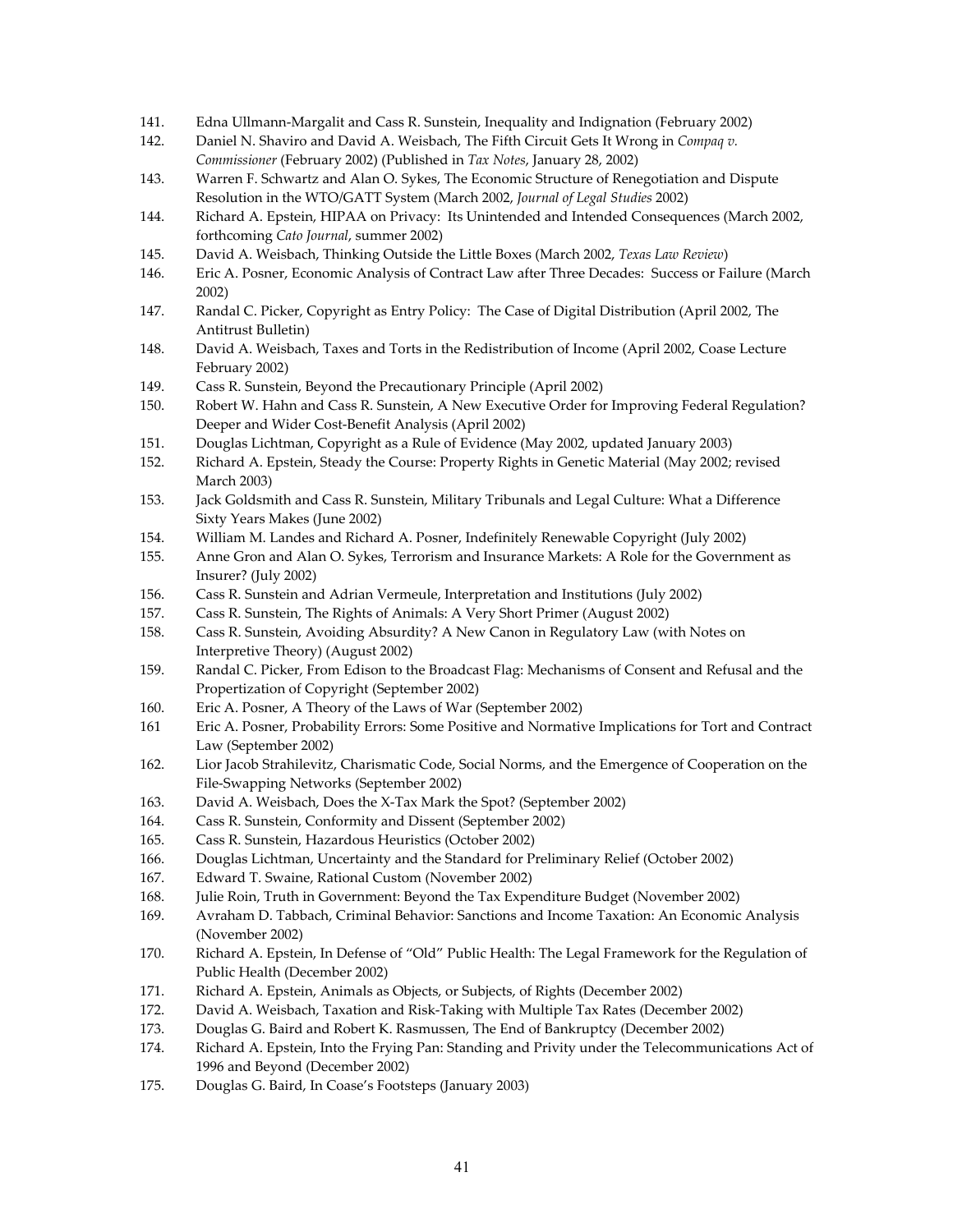- 176. David A. Weisbach, Measurement and Tax Depreciation Policy: The Case of Short-Term Assets (January 2003)
- 177. Randal C. Picker, Understanding Statutory Bundles: Does the Sherman Act Come with the 1996 Telecommunications Act? (January 2003)
- 178. Douglas Lichtman and Randal C. Picker, Entry Policy in Local Telecommunications: *Iowa Utilities* and *Verizon* (January 2003)
- 179. William Landes and Douglas Lichtman, Indirect Liability for Copyright Infringement: An Economic Perspective (February 2003)
- 180. Cass R. Sunstein, Moral Heuristics (March 2003)
- 181. Amitai Aviram, Regulation by Networks (March 2003)
- 182. Richard A. Epstein, Class Actions: Aggregation, Amplification *and* Distortion (April 2003)
- 183. The "Necessary" History of Property and Liberty (April 2003) Richard A. Epstein,
- 184. Eric A. Posner, Transfer Regulations and Cost-Effectiveness Analysis (April 2003)
- 185. and Richard H. Thaler, Libertarian Paternalizm Is Not an Oxymoron (May 2003) Cass R. Sunstein
- 186. Alan O. Sykes, The Economics of WTO Rules on Subsidies and Countervailing Measures (May 2003)
- 187. Alan O. Sykes, The Safeguards Mess: A Critique of WTO Jurisprudence (May 2003)
- 188. Alan O. Sykes, International Trade and Human Rights: An Economic Perspective (May 2003)
- 189. Saul Levmore and Kyle Logue, Insuring against Terrorism—and Crime (June 2003)
- 190. Richard A. Epstein, Trade Secrets as Private Property: Their Constitutional Protection (June 2003)
- 191. Cass R. Sunstein, Lives, Life-Years, and Willingness to Pay (June 2003)
- 192. Amitai Aviram, The Paradox of Spontaneous Formation of Private Legal Systems (July 2003)
- 193. Robert Cooter and Ariel Porat, Decreasing Liability Contracts (July 2003)
- 194. David A. Weisbach and Jacob Nussim, The Integration of Tax and Spending Programs (September 2003)
- 195. William L. Meadow, Anthony Bell, and Cass R. Sunstein, Statistics, Not Memories: What Was the Standard of Care for Administering Antenatal Steroids to Women in Preterm Labor between 1985 and 2000? (September 2003)
- 196. Cass R. Sunstein, What Did *Lawrence* Hold? Of Autonomy, Desuetude, Sexuality, and Marriage (September 2003)
- 197. Randal C. Picker, The Digital Video Recorder: Unbundling Advertising and Content (September 2003)
- of Appeals: A Preliminary Investigation (September 2003) 198. Cass R. Sunstein, David Schkade, and Lisa Michelle Ellman, Ideological Voting on Federal Courts
- 199. Avraham D. Tabbach, The Effects of Taxation on Income Producing Crimes with Variable Leisure Time (October 2003)
- 200. Douglas Lichtman, Rethinking Prosecution History Estoppel (October 2003)
- 201. Douglas G. Baird and Robert K. Rasmussen, Chapter 11 at Twilight (October 2003)
- 202. David A. Weisbach, Corporate Tax Avoidance (January 2004)
- 203. David A. Weisbach, The (Non)Taxation of Risk (January 2004)
- 204. Richard A. Epstein, Liberty versus Property? Cracks in the Foundations of Copyright Law (April 2004)
- 205. Lior Jacob Strahilevitz, The Right to Destroy (January 2004)
- 206. Eric A. Posner and John C. Yoo, A Theory of International Adjudication (February 2004)
- 207. Cass R. Sunstein, Are Poor People Worth Less Than Rich People? Disaggregating the Value of Statistical Lives (February 2004)
- 208. Richard A. Epstein, Disparities and Discrimination in Health Care Coverage; A Critique of the Institute of Medicine Study (March 2004)
- 209. Richard A. Epstein and Bruce N. Kuhlik, Navigating the Anticommons for Pharmaceutical Patents: Steady the Course on Hatch-Waxman (March 2004)
- 210. Richard A. Esptein, The Optimal Complexity of Legal Rules (April 2004)
- *Ad Bellum* (April 2004) 211. Eric A. Posner and Alan O. Sykes, Optimal War and *Jus*
- 212. Alan O. Sykes, The Persistent Puzzles of Safeguards: Lessons from the Steel Dispute (May 2004)